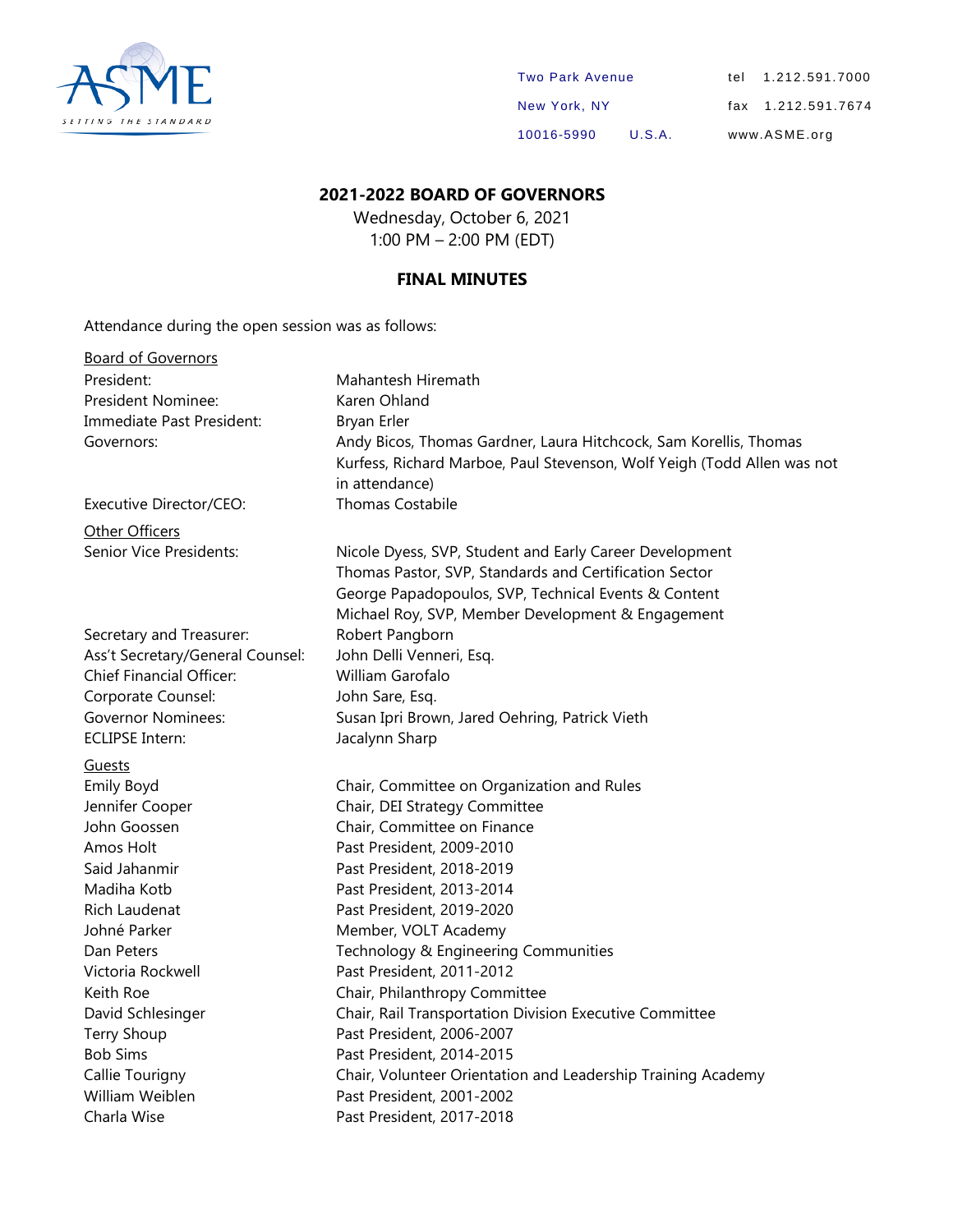2021-2022 Board of Governors Meeting Minutes October 6, 2021 Page 2 of 5

| Sam Zamrik            | Past President, 2007-2008                                    |
|-----------------------|--------------------------------------------------------------|
| <b>Staff</b>          |                                                              |
| Clare Bruff           | Senior Manager, Volunteer Leadership Development & Diversity |
| Melissa Carl          | Director, Diversity & Volunteer Training                     |
| RuthAnn Bigley        | Manager, Governance Programs                                 |
| Susie Cabanas         | Manager, Global Alliances and Board Operations               |
| Gerald Eisenberg      | Managing Director, Standards & Engineering                   |
| <b>Timothy Graves</b> | Managing Dir., Technical Events & Content                    |
| Michael Johnson       | Chief Strategy Officer                                       |
| Tom Meehan            | Controller, Finance                                          |
| Jeff Patterson        | <b>Chief Operating Officer</b>                               |
| Allian Pratt          | Managing Director, Global Alliances & Board Operations       |
| Karen Russo           | Director, Executive Operations                               |
| David Soukup          | Managing Director, Governance                                |

#### **1. Opening of Meeting**

- 1.1 Call to Order: On Wednesday, October 6, 2021, a meeting of the 2021-2022 Board of Governors of the American Society of Mechanical Engineers was held using the Zoom communications application. A quorum was present, and the meeting was called to order by President Hiremath at 1:01 PM Eastern Daylight Time.
- 1.2 Adoption of the Agenda: The Board voted to adopt the agenda as circulated on September 22, 2021.
- 1.3 President's Remarks: President Hiremath began by thanking the Board for supporting the demands on their time on short notice and participating in the Information Sessions. He commended the members for their teamwork and collaboration.

President Hiremath stated his belief that Metrix Connect LLC (ASME's recently established for-profit entity) will provide an opportunity to diversify ASME's revenue and position ASME to be prolific, brilliant, and healthy. President Hiremath believes we are on the path to positively change the course of the Society.

President Hiremath also remarked that ASME's Foundation and Philanthropic Committee has made significant progress towards better serving their mission. He participated in the E4C fellowship closing ceremony and learned that donor companies have seen the impact of their donations and have, therefore, agreed to increase funding for the next year.

ASME monitors its policies and practices and strives to make continuous improvements. The SVP's have monthly communications with the President and ED/CEO whereby issues are identified that may need board or management attention. President Hiremath meets with the three governor nominees on a monthly basis to provide guidance and prepare them for their future role with confidence and clarity. ASME also continues to monitor trends and threats regarding Incorporation by Reference (IBR) and Open Access.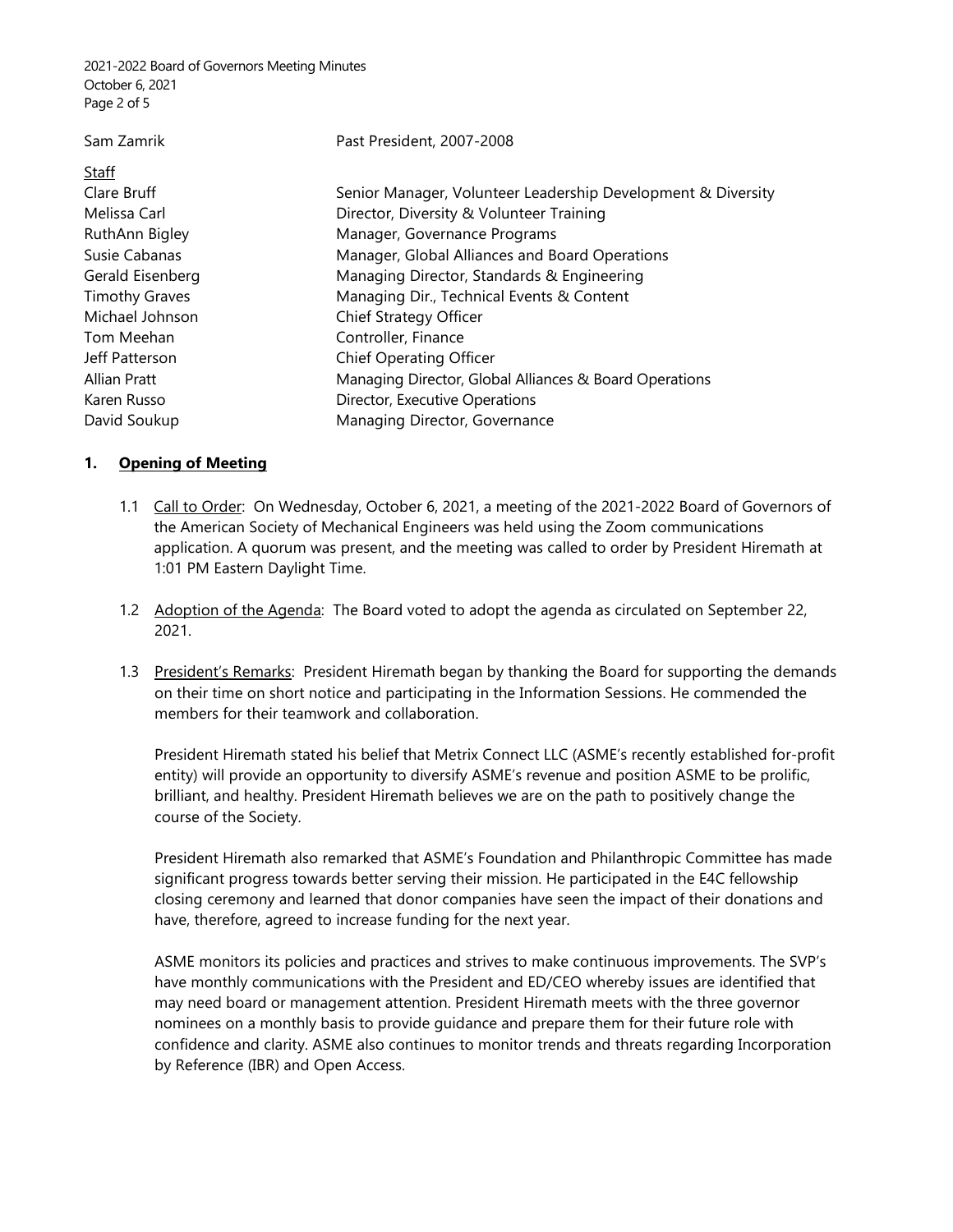1.4 Executive Director/CEO's Remarks: Mr. Costabile thanked everyone for attending the meeting. As mentioned during the June annual meeting, ASME finished 2021 in a financially secure and positive position. Two months into FY22, that trend continues.

He introduced Chandra Clouden, ASME's Sr. Managing Director, Human Resources and Organizational Development.

Mr. Costabile stated that ASME has now booked two in-person meetings for 2022; Code Week in May 2022 in New Orleans, and a hybrid annual meeting in June 2022 in Scottsdale, Arizona. These are rebooked events from previous obligations.

Through August of 2021, Techstreet is about 11 percent above the business plan. Last month was the first month it began operating on its own financial system.

Metrix Connect, which launched on September 14, 2021, is off to great start. The announcement of its acquisition has generated positive attention throughout industry sectors and a planning meeting is scheduled for October.

1.5 Consent Items for Action: No requests were received to remove any items from the Consent Agenda.

The Board voted to approve the items on the Consent Items for Action:

- 1.5.1 Approval of Minutes from June 15, 2021
- 1.5.2 Proposed Appointments
- 1.5.3 Changes to Society Policies P-15.4, 15.7, 15.8, 15.9 and 15.14

#### **2. Open Session Agenda Items**

- 2.1 FY22 Financial Report: Bill Garofalo provided a brief financial report for August YTD. Operating revenue is better than both budget and forecast. The contingency reserve is at 97% which is well above the 60% target. The operational changes made during COVID are contributing to the positive results and the financial strength of the organization. The investment portfolio is up 2.3% for the first two months of the fiscal year. The organization continues to be in a strong cash position.
- 2.2 ASME Foundation Transfer: After discussion, the Board:

VOTED to approve the following Motion:

MOTION:

• Whereas the Board of Governors believes it beneficial to support the mission related activities of the ASME Foundation;

Whereas the Campaign for Next Generation Engineers furthers the charitable mission of the ASME Foundation;

Resolved that a grant in the amount of five million dollars (\$5,000,000.00) shall be awarded to the ASME Foundation in support of the Campaign for Next Generation Engineers. (Minutes Appendix 2.2)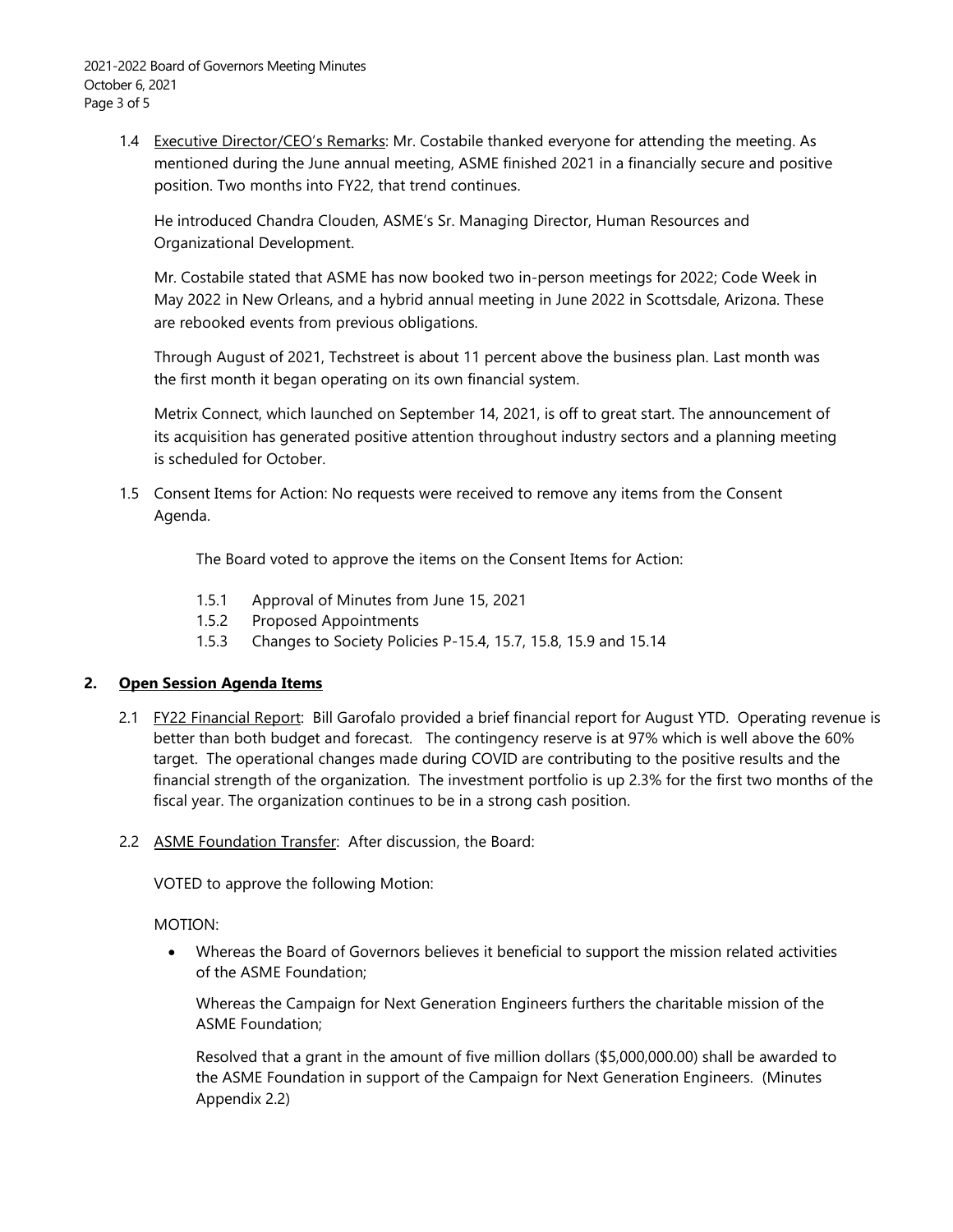2.3 Board Liaison Report – DEI Strategy Committee: Governor Laura Hitchcock presented a brief overview of the launch of the Diversity, Equity, and Inclusion Toolkit by the DEI Strategy Committee. The kit includes a social media guide, rules of engagement for meetings, and more. It is available to all ASME volunteers and staff to give them the means to promote DEI within their units.

Governor Hitchcock mentioned that a more public promotion is being readied for the next phase of the rollout which includes a bigger social media campaign. She asked the Board to champion the promotion of ASME as an open and inclusive organization. (Minutes Appendix 2.3)

2.4 TEC Update & SVP Recommendation - TEC: George Papadopoulos briefly described the process that was developed to have elections for the Vice Chair and Senior Vice President positions for subsequent recommendation to the Board. The election for SVP was held on April 23, 2021, with two nominees put forth and a final recommendation for Daniel Peters with a 3-year term beginning in July of 2022 and ending in 2025. Mr. Peters has been working with Mr. Papadopoulos as an interim vice chair.

The election for Vice Chair was held July 23, 2021, with 14 applicants from whom 5 candidates were selected for consideration. There was 100% voting participation by the TEC sector representatives. The recommendations to the Board for the two Vice Chair positions are Robert Stakenborghs and Vicki Risinger. Their terms would stagger with the Senior Vice Presidents, with Mr. Stakenborghs' term ending in 2024 and Ms. Risinger's ending in 2023. (Minutes Appendix 2.4)

**3.** New Business: No new business was discussed.

#### **4. Open Session Information Items**

- **DATE DAY TIME LOCATION** November 14, 2021 Sunday 12:30 pm – 4:30 pm EST Video Conference February 16, 2022 Wednesday 1:00 pm – 3:00 pm EST Video Conference April 19, 2022 1:00 pm – 4:00 pm EDT Video Conference June 19, 2022 Sunday Reserve Later and Scottsdale, AZ Scottsdale, AZ Scottsdale, AZ June 21, 2022 **Tuesday** TBD Scottsdale, AZ
- 4.1 Dates of Future Meetings

**5. Adjournment –** The meeting adjourned on Wednesday, October 6, 2021, at 1:50 pm.

Robert N. Pangborn

Robert N. Pangborn Secretary

#### **List of Appendices**

- 1.5.2 Proposed Appointments
- 1.5.3 Changes to Society Policies P-15.4, 15.7, 15.8, 15.9 and 15.14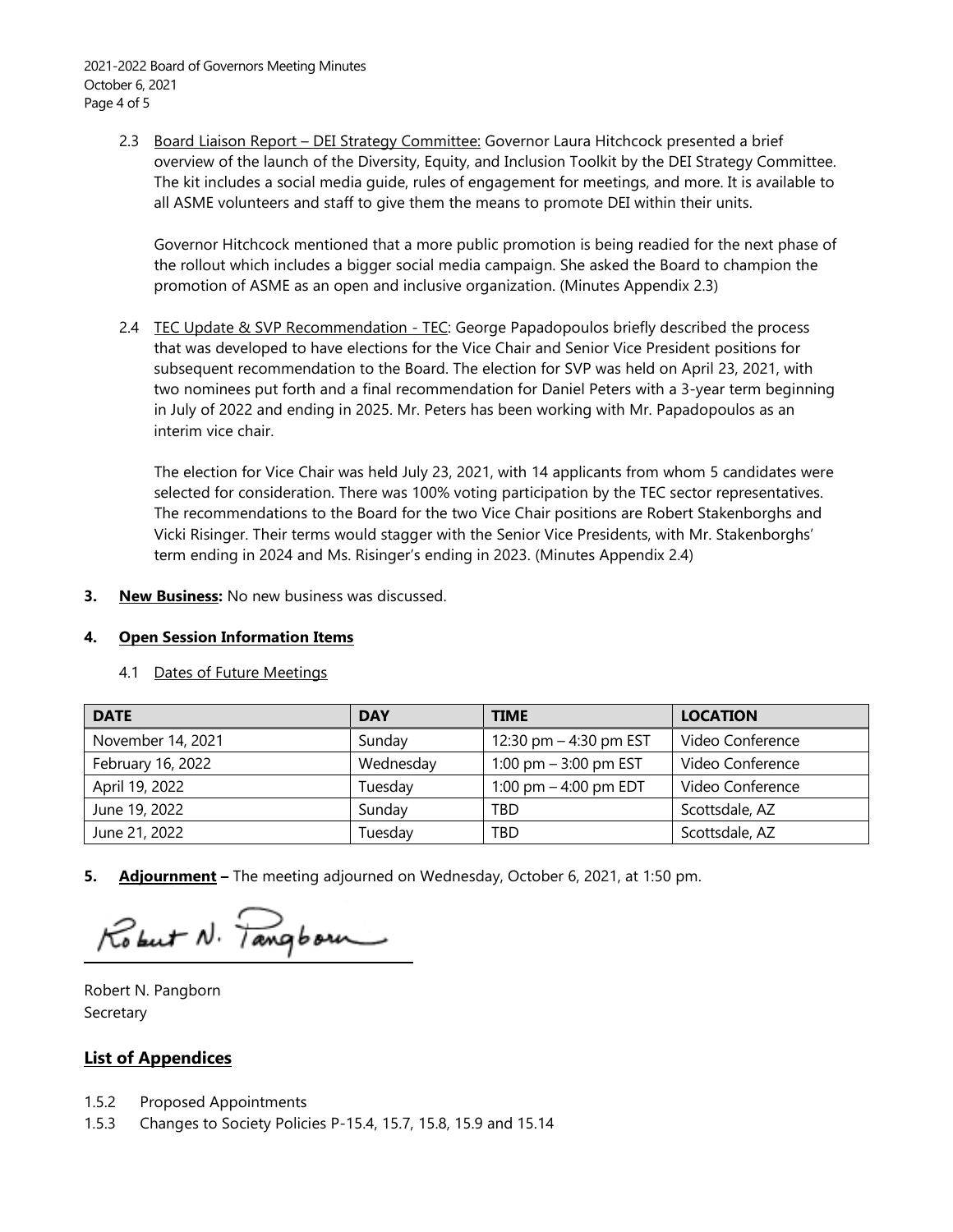2021-2022 Board of Governors Meeting Minutes October 6, 2021 Page 5 of 5

- 2.2 ASME Foundation Transfer
- 2.3 Board Liaison Report DEI Strategy Committee
- 2.4 TEC Update & SVP Recommendation TEC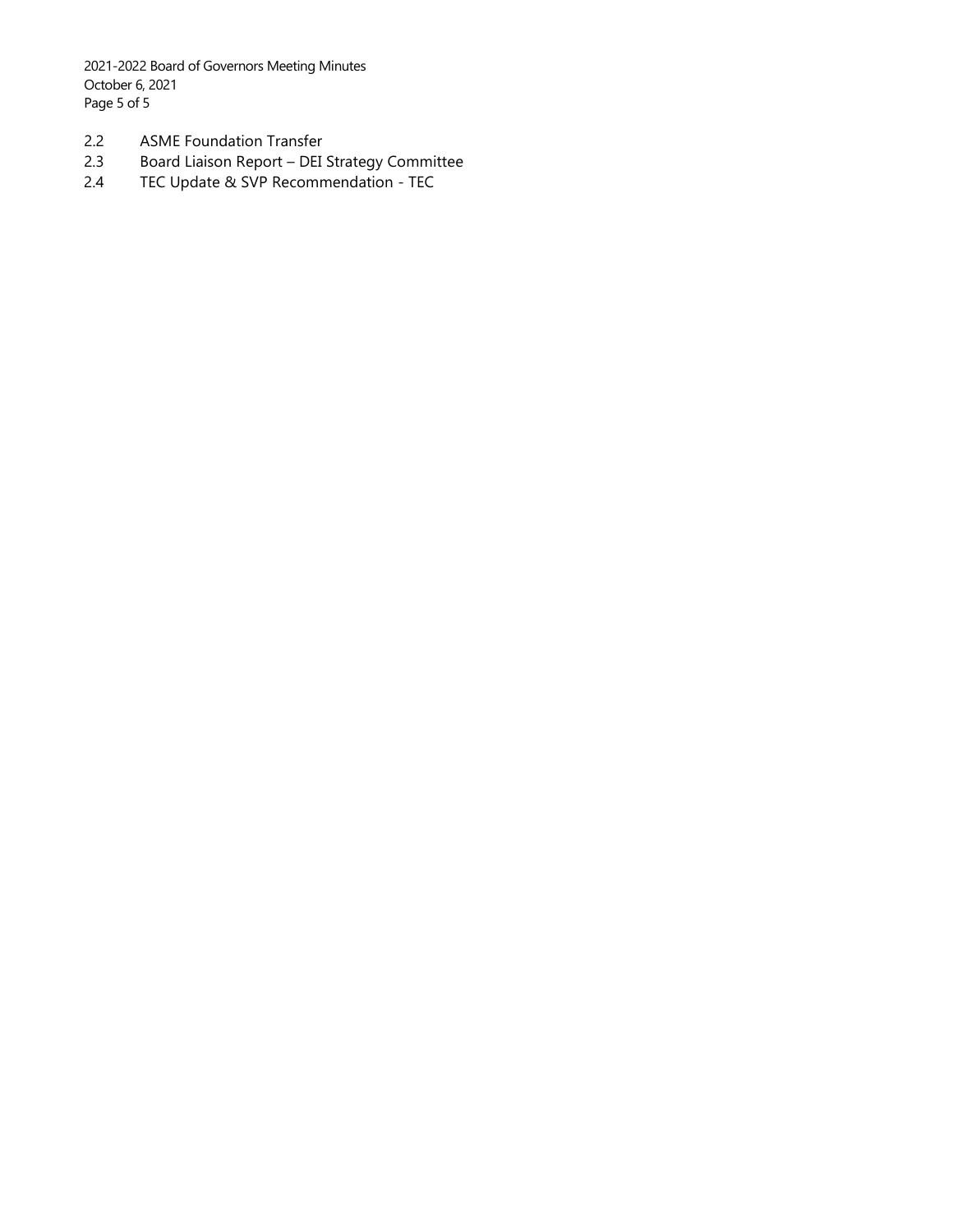#### **ASME Board of Governors Agenda Item Cover Memo**

**Date Submitted: September 9, 2021 BOG Meeting Date: October 6, 2021** 

**To: Board of Governors From: Committee on Organization and Rules Presented by: Emily Boyd Agenda Title: Proposed Appointments** 

#### **Agenda Item Executive Summary:**

Proposed appointments reviewed by the COR on September 9, 2021.

#### **Proposed motion for BOG Action:**

To approve the attached appointments.

**Attachments:** Document attached.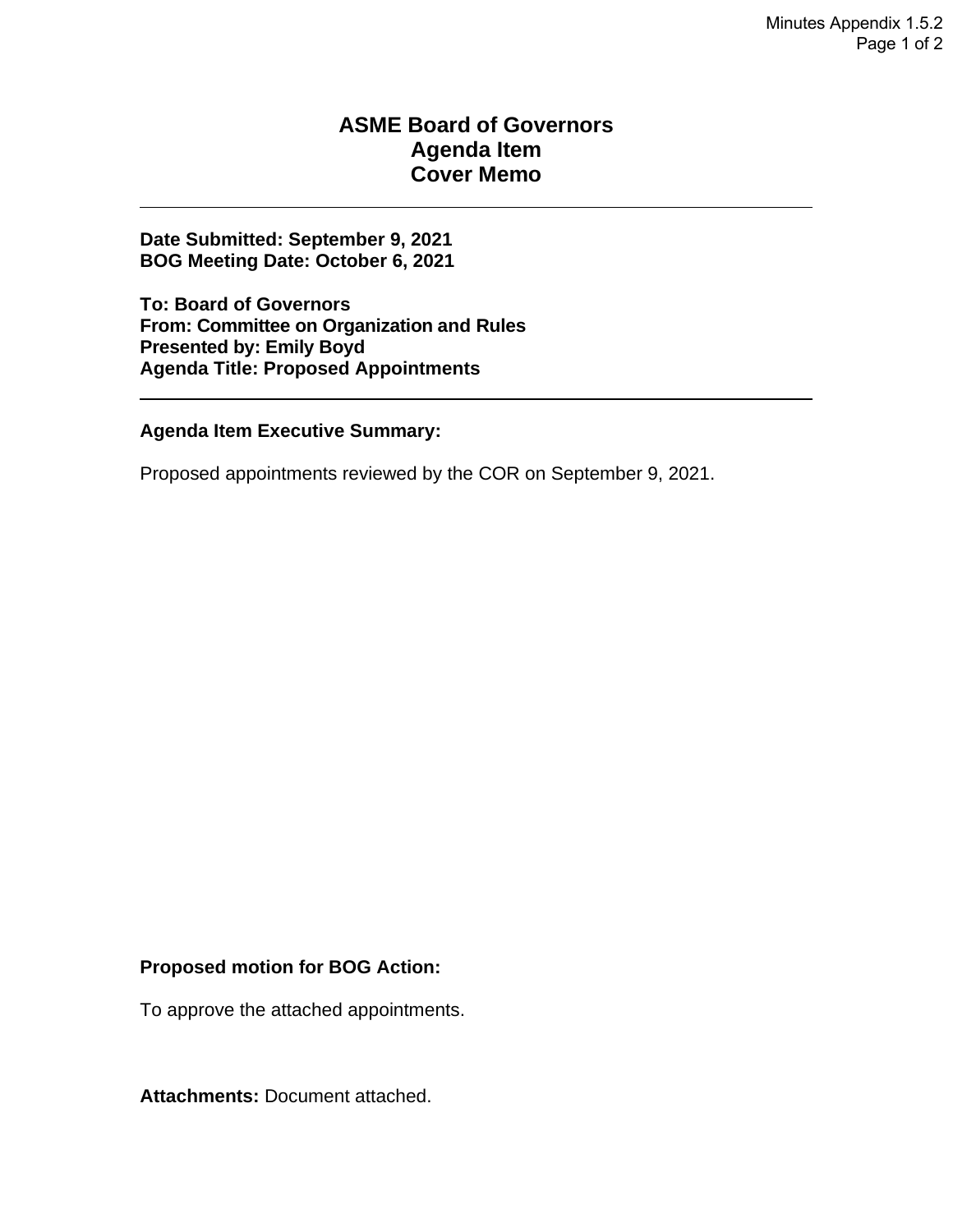#### **OCTOBER 2021 PROPOSED APPOINTMENT TO ASME UNIT**

| <b>Internal Unit</b>   | <b>Nominee</b> | Appointment<br><b>Position/Title</b> | Appointment<br><b>Term/Category</b> | Appointment<br>Type | <b>History</b>                 |
|------------------------|----------------|--------------------------------------|-------------------------------------|---------------------|--------------------------------|
| Committee on           | Parisa Saboori | Member-at-Large                      | October 2021 - June                 | Initial             | <b>ECLIPSE Intern</b>          |
| Organization and Rules |                |                                      | 2022                                |                     | <b>Bioengineering Division</b> |
|                        |                |                                      |                                     |                     | <b>Executive Committee</b>     |

#### **OCTOBER 2021 PROPOSED APPOINTMENTS TO EXTERNAL ORGANIZATIONS**

| <b>External Unit</b>  | <b>Nominee</b>           | <b>Appointment</b><br><b>Position/Title</b> | <b>Appointment</b><br><b>Term/Category</b> | <b>Appointment</b><br><b>Type</b> | <b>History</b>                       |
|-----------------------|--------------------------|---------------------------------------------|--------------------------------------------|-----------------------------------|--------------------------------------|
| Daniel Guggenheim     | Erdogan Madenci          | <b>ASME</b>                                 | October 2021 - September                   | Re-Appointment                    | <b>Aerospace Division Structures</b> |
| Board of Award        |                          | Representative                              | 2024                                       |                                   | and Materials Committee              |
| Daniel Guggenheim     | Ozden Ochoa              | <b>ASME</b>                                 | October 2021 - September                   | Re-Appointment                    | Ralph Coats Roe Committee            |
| Board of Award        |                          | Representative                              | 2024                                       |                                   | <b>Fellow Review Committee</b>       |
| Hoover Board of Award | Melissa Nairn            | <b>Voting Member</b>                        | October 2021 - September<br>2027           | <b>New</b><br>Appointment         | <b>Hoover Board Alternate</b>        |
| Hoover Board of Award | Minh Le                  | Alternate Member                            | October 2021 - September                   | <b>New</b>                        | Long Island Section Treasurer        |
|                       |                          |                                             | 2027                                       | Appointment                       |                                      |
| Hoover Board of Award | <b>Wayne Oaks</b>        | Alternate Member                            | October 2021 - September                   | <b>New</b>                        | Long Island Section Secretary        |
|                       |                          |                                             | 2027                                       | Appointment                       |                                      |
| Hoover Board of Award | James Scire              | <b>Alternate Member</b>                     | October 2021 - September                   | <b>New</b>                        | New York Institute of                |
|                       |                          |                                             | 2027                                       | Appointment                       | <b>Technology Section Advisor</b>    |
| Max Jakob Board of    | Portonovo Ayyaswamy      | <b>ASME</b>                                 | July 2021 - June 2024                      | Re-Appointment                    | Editor of the ASME Journal of        |
| Award                 |                          | Representative                              |                                            |                                   | <b>Heat Transfer</b>                 |
| Max Jakob Board of    | <b>Richard Goldstein</b> | <b>ASME</b>                                 | July 2021 - June 2024                      | <b>New</b>                        | <b>Committee of Past Presidents</b>  |
| Award                 |                          | Representative                              |                                            | Appointment                       | Member, Nancy Deloye Fitzroy         |
|                       |                          |                                             |                                            |                                   | and Roland V. Fitzroy Medal          |
|                       |                          |                                             |                                            |                                   | Committee                            |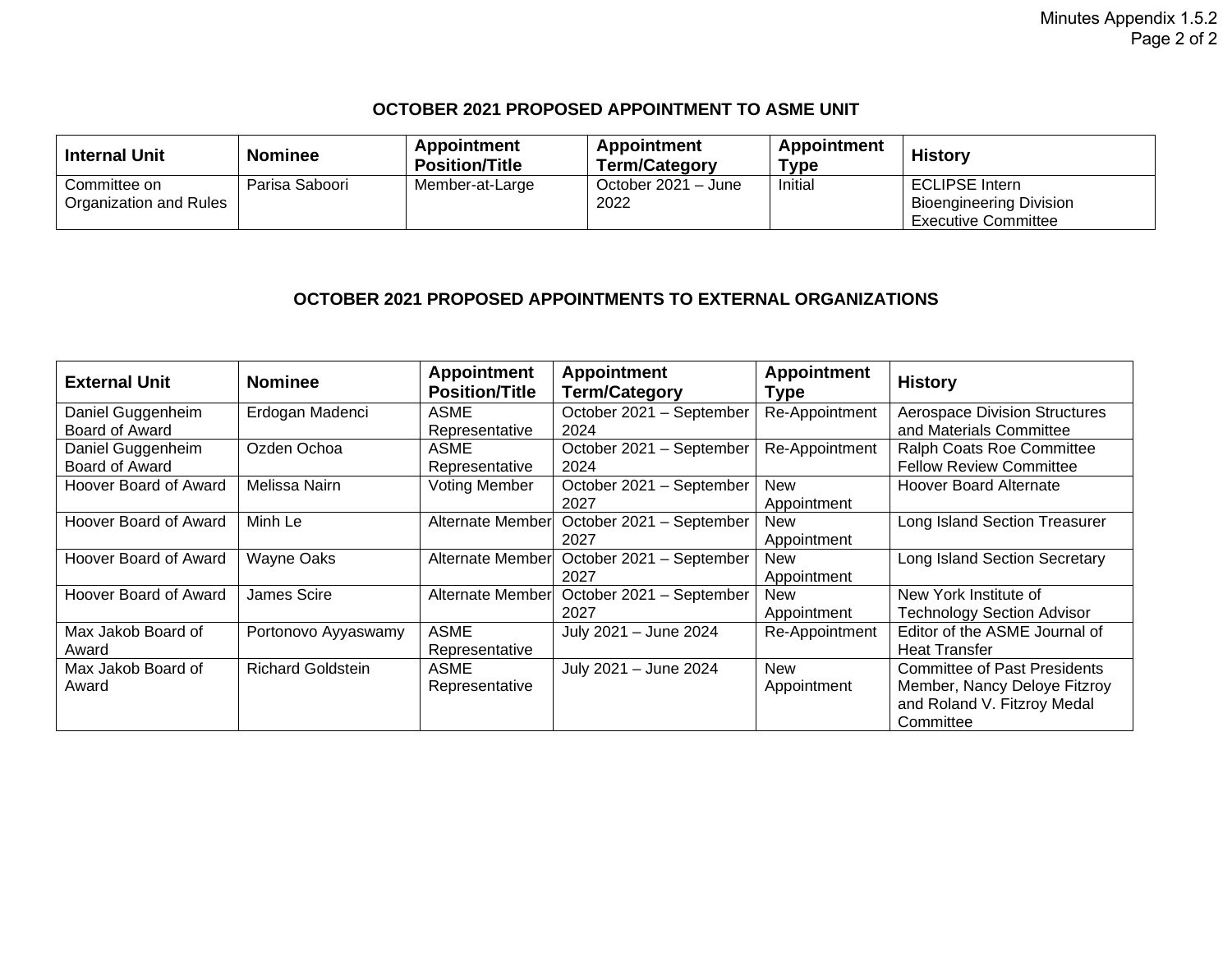

#### **Board of Governors Meeting Agenda Item Cover Memo**

| Date Submitted:<br>September 9, 2021         |                           |                   |                                                                        |  |  |  |
|----------------------------------------------|---------------------------|-------------------|------------------------------------------------------------------------|--|--|--|
| <b>BOG Meeting Date:</b>                     |                           |                   | October 6, 2021                                                        |  |  |  |
| To:                                          | <b>Board of Governors</b> |                   |                                                                        |  |  |  |
| Committee on Organization and Rules<br>From: |                           |                   |                                                                        |  |  |  |
| Presented by:                                |                           | <b>Emily Boyd</b> |                                                                        |  |  |  |
| Agenda Title:                                |                           |                   | Changes to Society Policies P-15.4, P-15.7, P-15.8, P-15.9 and P-15.14 |  |  |  |

Agenda Item Executive Summary:

The Ethics Committee, which reports to the Committee of Past Presidents, recommended changes to Society Policies related to ethics on August 25, which then went to the Committee of Past Presidents, which approved the recommendations on September 2.

All of the Society Policies referencing Ethics are now cross-referenced within the Policies themselves.

The policy is amended to provide for the Executive Committee of the Board of Governors to decide on the appropriate Society Policy to address an alleged violation.

Section IV.B.1 of P-15.4 now clarifies that a person contemplating a complaint is not required to use the consultative procedure. Sections IV.B.4 and 6 address the notification requirements with respect to the Ethics Committee in the event a case is barred by policy. Section IV.B.9.b states the member subject to the complaint receives a copy of the complaint. Section IV.B.9.e states that members of the Ethics Committee cannot serve on an Investigative Panel. Requirements relating to confidentiality throughout the process are defined and changes are made throughout the applicable Policies. These apply inter alia to members of the Investigative Panel, members of the Ethics Committee, those appearing before an Investigative Panel, the complainant, and the member subject to the complaint.

Section 10 of P-15.7 clarifies and restates the requirement for ASME members to abide by the ASME Constitution, By-Laws, and Policies.

The changes to P-15.8 are all editorial in nature.

The responsibility for P-15.9 is transferred from the Ethics Committee to the Executive Committee of the Board of Governors. All members of the Executive Committee are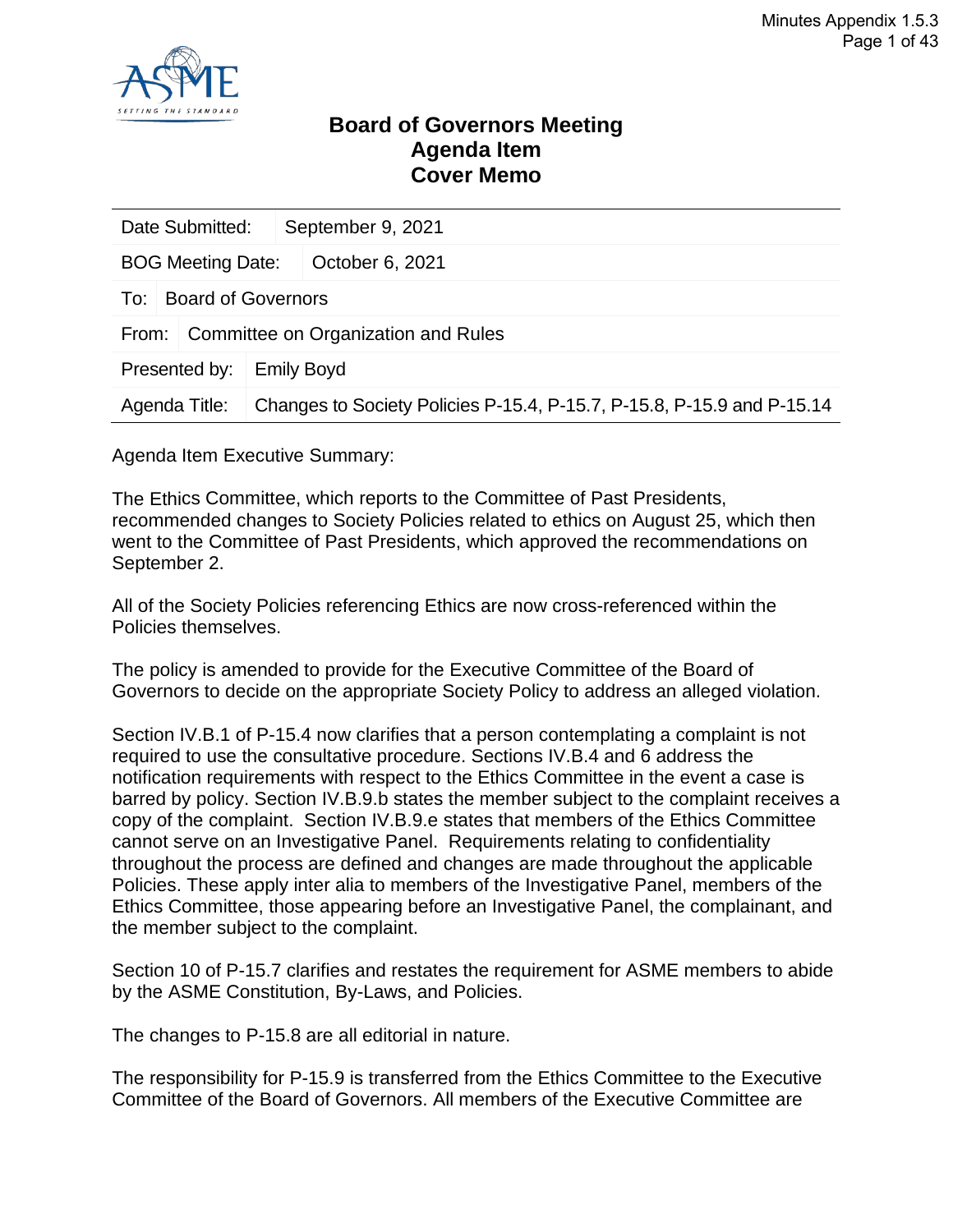members of the Board of Governors. The rationale for this change is that there may be occasions where immediate action needs to be taken.

Section IV.A. of P-15.14 clarifies and restates the requirement applicable to all members to report violations of the Code of Conduct.

The amended Policies add an additional avenue of notification to the Human Resources staff in the event the complainant is not comfortable notifying a member of the Executive Committee.

In addition, there were editorial changes to clarify it is the Executive Committee of the Board of Governors that has responsibility for some ethical conduct issues, to reflect the new title of Executive Director/CEO, to specify the use of certified mail with return receipt, and to delete units that no longer exist.

Proposed motion for Board of Governors Action: To approve the changes to Society Policies P-15.4, P-15.7, P-15.8, P-15.9 and P-15.14.

Attachment(s): Society Policy changes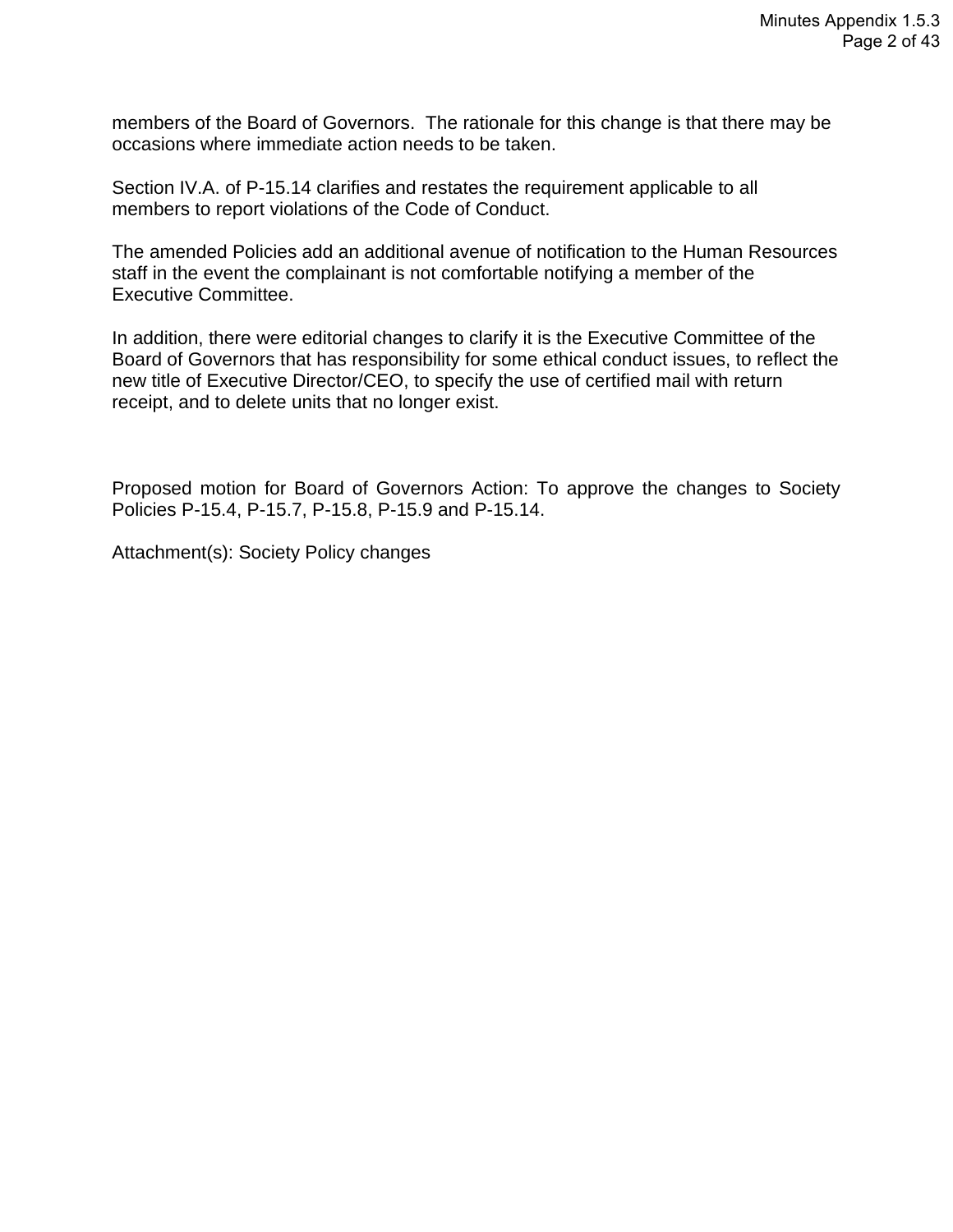

P-15.4 11/2019

#### **SOCIETY POLICY**

#### **ETHICAL CONDUCT VIOLATION PROCEDURES**

#### **I. PREFACE**

- A. Article C2.1.1 of the Constitution states in part, "The purposes of this Society are to: ... Promote a high level of ethical practice. In all professional and business relations the members of the Society shall be governed by the Code of Ethics as stated in the Society Policies."
- B. By-Law B2.1 states in part: "To promote the art, science and practice of mechanical and multidisciplinary engineering and allied sciences to diverse communities throughout the world the Society shall:...

#### **ETHICAL PRACTICE**

Maintain a Code of Ethics of Engineers consistent with the standards of the profession.

Promote and encourage practice in the profession within this code.

Arrange for adjudication within the structure of the Society for violations of the code brought to its attention."

- C. By-Law B3.3.1 states: "Any member who has been found to have violated the Constitution, By-Laws, Code of Ethics or Code of Conduct of the Society, may be expelled by the affirmative vote of seven members of the Board of Governors."
- D. ASME requires ethical conduct by its members and adherence to the provisions of the Constitution, By-Laws, and Policies of the Society. There may be occasions when a complaint of unethical conduct is filed against a member of the Society, and the following procedure is designed to ensure a prompt, thorough investigation and disposition of the matter. It is in the best interests of the member against whom a complaint has been filed, the Society, and the profession that such matters be handled in an impartial and confidential manner. Members and staff involved in the investigation and disposition of such cases shall not disclose particulars of any case except as required by their assigned duties as outlined in this Society Policy.
- E. Occasionally, complaints are brought to the attention of the Society rising out of a dispute between an employer or employee or between the parties to a contract. Ordinarily, such disputes are properly resolved through legal and commercial channels and not through an ethics complaint and inquiry.
- F. The Ethics Committee and the Executive Director/CEO of the Society have the responsibility for implementing the procedure defined in this Society Policy.
- G. At any phase of a complaint the Executive Director/CEO may, at his or her discretion, request the advice of Legal Counsel.

|                  | <b>Formatted:</b> Indent: Left: 1", No bullets or numbering |
|------------------|-------------------------------------------------------------|
|                  |                                                             |
| Deleted: Society |                                                             |

**Deleted:** , and the Code of Ethics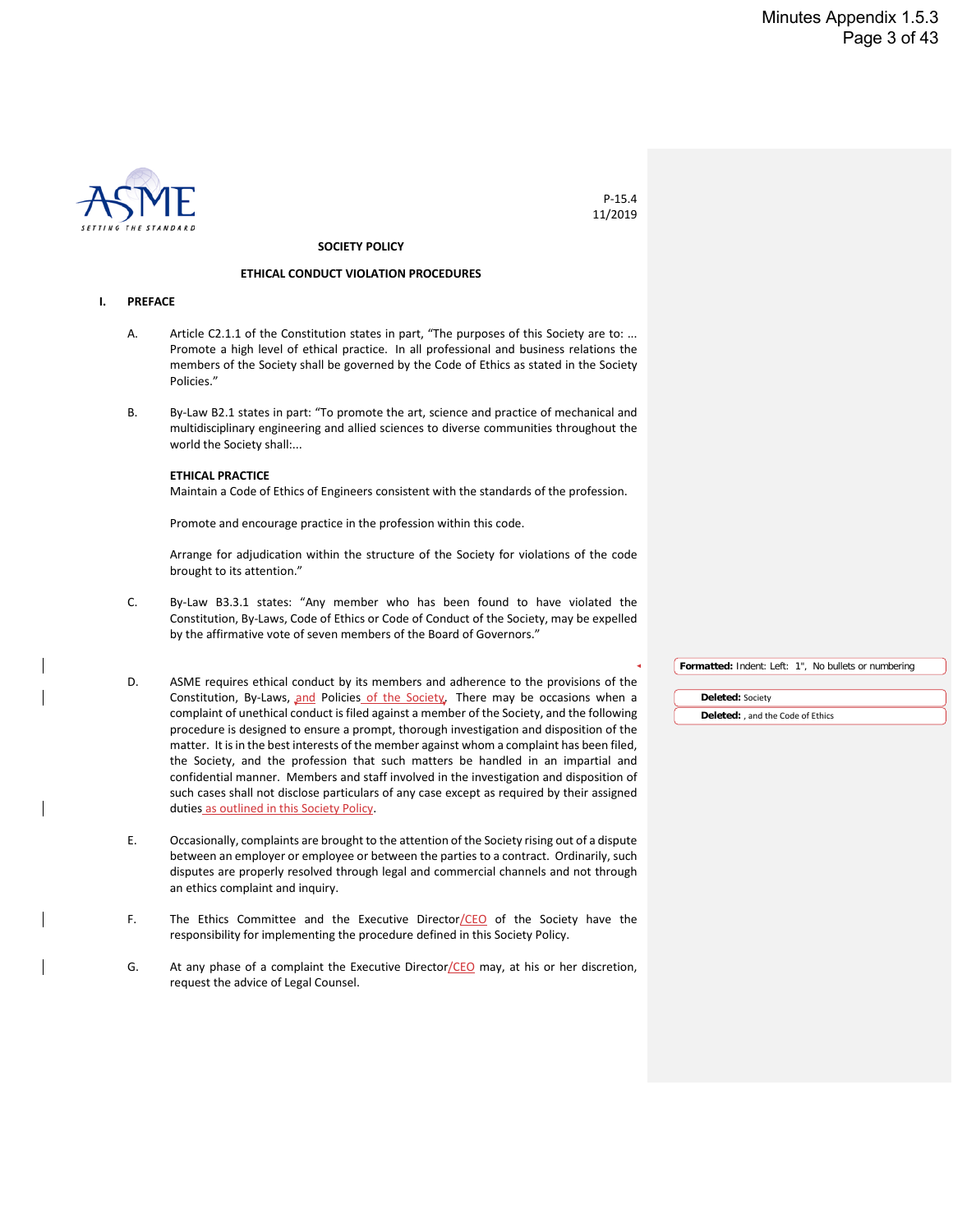**Deleted:** Code of Ethics and Conflicts of Interest

**Deleted:** Code of Ethics and alleged violation of the Conflicts

**Deleted:** Code of Ethics or the Conflicts of Interest Policy

**Deleted:** Society's policies

**Deleted:** the

of Interest Policy **Deleted:** the

P-15.4 11/2019

**i.** An individual's ethical conduct shall be evaluated on the basis of the Society Policies in effect on the date when a given action or omission took place. The review of such conduct, however, shall be conducted in accordance with the Ethical Conduct Violation Procedures in effect on the first date when a complaint is submitted. If the Ethical Conduct Violation Procedures are amended prior to the completion of the review process, such amendments shall not affect the review of pending matters except insofar as the Board of Governors, in amending the Ethical Conduct Violation Procedures, specifically approves retroactive effect for any portion or all of the amended Procedures.

#### **II. PURPOSE**

- A. To state the procedures related to alleged violation of Society Policies related to ethical **conduct**
- B. To provide a fair and responsible procedure for handling complaints and charges of violation of Society Policies related to ethical conduct.

#### **III. RESIGNATION**

If a member against whom a complaint has been filed resigns prior to the final disposition of the case, or is administratively dropped from the Society's membership rolls (for reasons such as not paying dues in a timely manner, not signing a conflict of interest statement, etc.), the Society will accept the resignation or may initiate the termination of membership with the stipulation that the person may not reapply for membership. At its discretion the Society may continue the investigation and disposition of the case in accordance with this Society Policy. Member records of persons removed for unethical conduct violations, or administratively dropped while subject to the ethics violation process shall be kept by the Society for not less than ten years

#### **IV. PROCEDURE**

#### A. Initial Review

**B.** Complaint Phase

Any alleged violation of this Society Policy shall be reported to either the Executive Director/CEO or any member of the Executive Committee of the Board of Governors or ASME Human Resources who shall promptly notify the full Executive Committee. The Executive Committee shall initially determine whether the alleged violation shall be addressed through this Policy or Policy 15.7 "Ethics" or Policy 15.8 "Conflicts of Interest" or Policy 15.9 "Policy Against Discrimination (including Discriminatory Harassment) – Members" or Policy P-15.14 "Code of Conduct." There may be situations where actions are taken pursuant to one or more Society Policies.

**Formatted:** Justified, Indent: Left: 1", Hanging: 0.5"

**Commented [DJS1]:** To be consistent with IV.C.8 below

**Commented [DJS2]:** The first reference in the policies to Executive Committee needs "of the Board of Governors" following it.

#### $\overline{\phantom{0}}$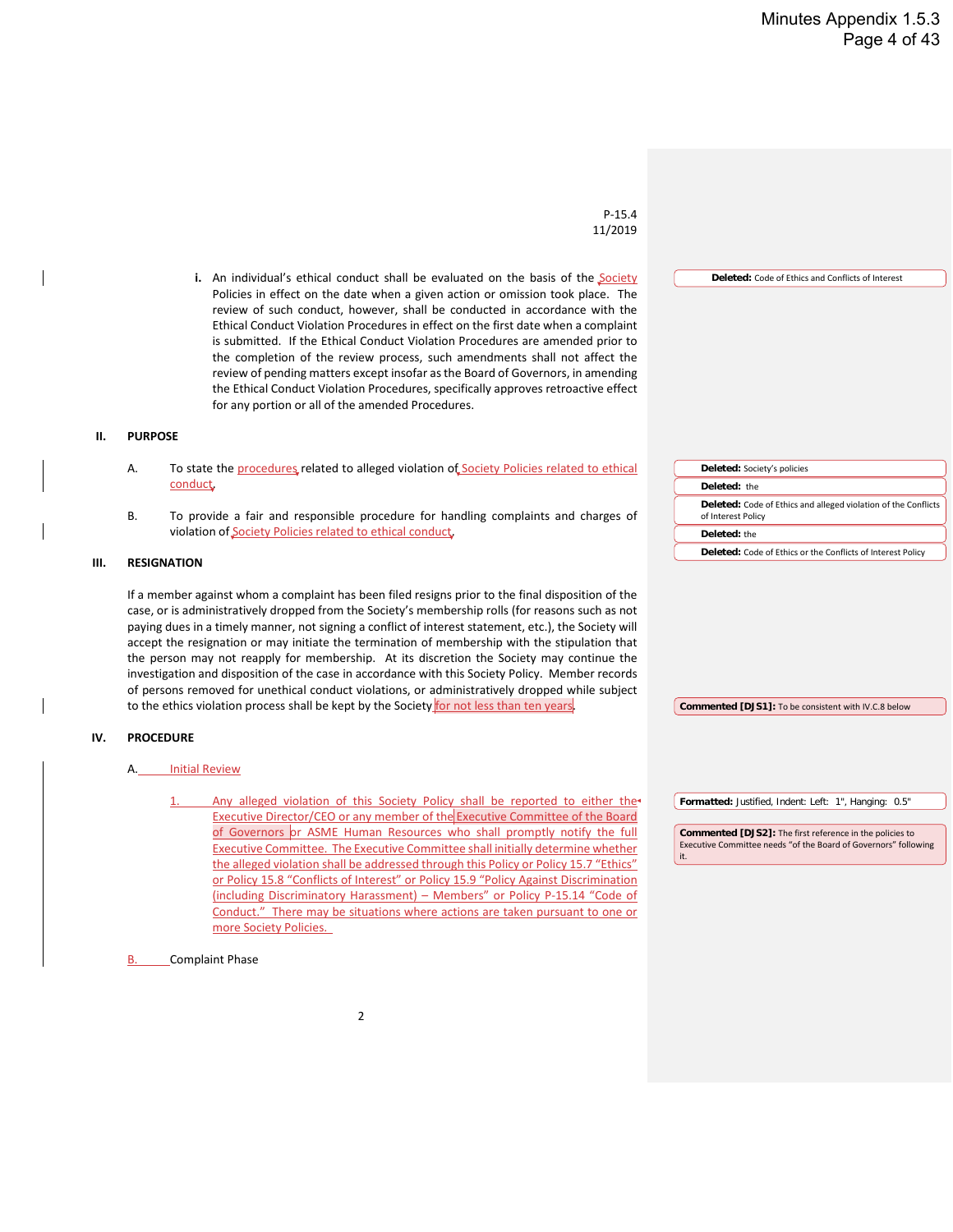P-15.4 11/2019

- 1. Any person contemplating a complaint under this Society Policy may (but is not required to) participate in the following consultative procedure prior to the submission of his or her complaint. Any person contemplating a complaint who chooses not to use the following consultative procedure can go directly to the procedure in Section IV.B.2 of this Society Policy.
	- a. The person shall notify the Society's Managing Director, Governance, orally or in writing that he or she is considering the filing of an ethics complaint and wishes to participate in the Society's pre-complaint consultative procedure. This notification shall include the name(s) of the person(s) contemplating the complaint and the person(s) who would be subject to the complaint.
	- b. The Managing Director, Governance, shall promptly notify the members of the Ethics Committee, whereupon those members of the Committee who have no conflict of interest with respect to the possible complaint(s) shall promptly draw lots to determine which of their number will provide pre-complaint consultation.
	- c. Within thirty (30) days of the initial notification to the Managing Director, Governance, the Committee member selected by lot to provide precomplaint consultation (the "consulting member") shall notify the person contemplating a complaint and provide consultation to him or her with respect to:
		- i. The identification and clarification of the ethical issues, if any, presented by the proposed complaint.
		- ii. The completion of the Society's complaint form in a manner that fulfills as nearly as possible the requirements of this Society Policy for complaints.
		- iii. The applicable procedures under this Society Policy, with the objective of assisting the person contemplating a complaint to understand the phases and nature of an ethics complaint under this Society Policy.
	- d. The consulting member shall at all times maintain neutrality and shall explain to the person contemplating a complaint that the role of the consulting member is limited to assisting the Society's membership to ensure that there is fair access to a forum for the impartial consideration of good-faith ethics complaints.
	- e. Once a complaint is filed, the consultation period shall be concluded, and the consulting member shall thereupon recuse himself or herself from further review of or participation in the matter. Without limiting the

**Deleted:** : **Commented [DJS3]:** To make it clear that this consultative procedure is not required.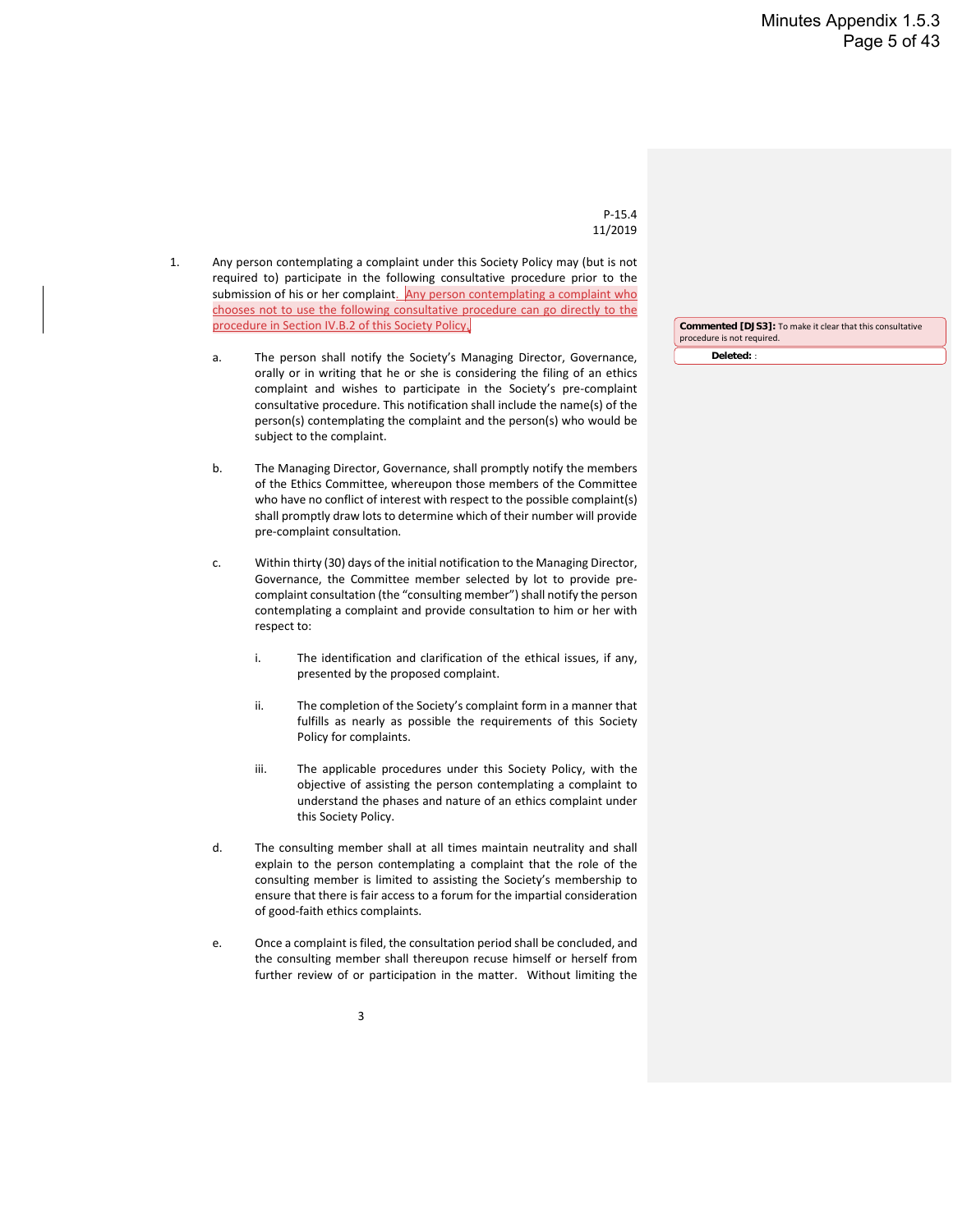P-15.4 11/2019

generality of the foregoing, there may be no post-complaint consultation by the consulting member. Additionally, the consulting member may terminate the consultation period at any time at his or her discretion, without regard to whether a complaint is filed, if he or she concludes that further consultation would not serve a useful purpose.

2. To initiate action, a signed and dated written complaint shall be filed with the Executive Director/CEO of the Society. The written complaint must be prepared using the form of complaint supplied by the Society for this purpose and state with particularity (a) the name or names of those members of the Society who are the subject of the complaint (referred to hereinafter collectively as the "member subject to the complaint"), (b) those specific provisions of the Society, Policies that the member subject to the complaint is alleged to have violated, and (c) the alleged facts that are alleged to establish each such alleged violation (including without limitation those specific provisions of the Constitution, By-Laws or Policies of the Society, if any, by which the subject(s) of the complaint have allegedly failed to abide). The complaint may be filed by any interested person or group within or outside the Society. The complaint shall conclude with the following statement by the complainant:

> "All facts alleged in this complaint are, to the best of my knowledge, true, correct and complete, and I have neither knowingly misrepresented nor knowingly omitted any information that would be material to the evaluation of the merits of this complaint. I understand that if the foregoing statements are untrue and if I am a member of the American Society of Mechanical Engineers, I may have violated the Society's Code of Ethics. I understand that the entire contents of my complaint including my identity may be disclosed to the individual or individuals referenced in my complaint during the course of any review of my complaint, and I consent to such disclosures."

- 3. No complaint shall be maintained or upheld pursuant to this Society Policy unless such complaint is submitted to the Society pursuant to this Society Policy within three (3) years after:
	- a. the date of the incident (or last of a series of related incidents) constituting the alleged violation; or, if later,
	- b. the earliest date on which the complainant had knowledge, or on which a member of the Society reasonably should have had knowledge, that any such incident (or series of related incidents) might constitute a violation reportable under this Society Policy.
- 4. The Executive Director/CEO, upon receipt of a complaint of alleged unethical conduct, shall within thirty (30) days:

**Deleted:** 's **Deleted:** Code of Ethics or the Conflicts of Interest Policy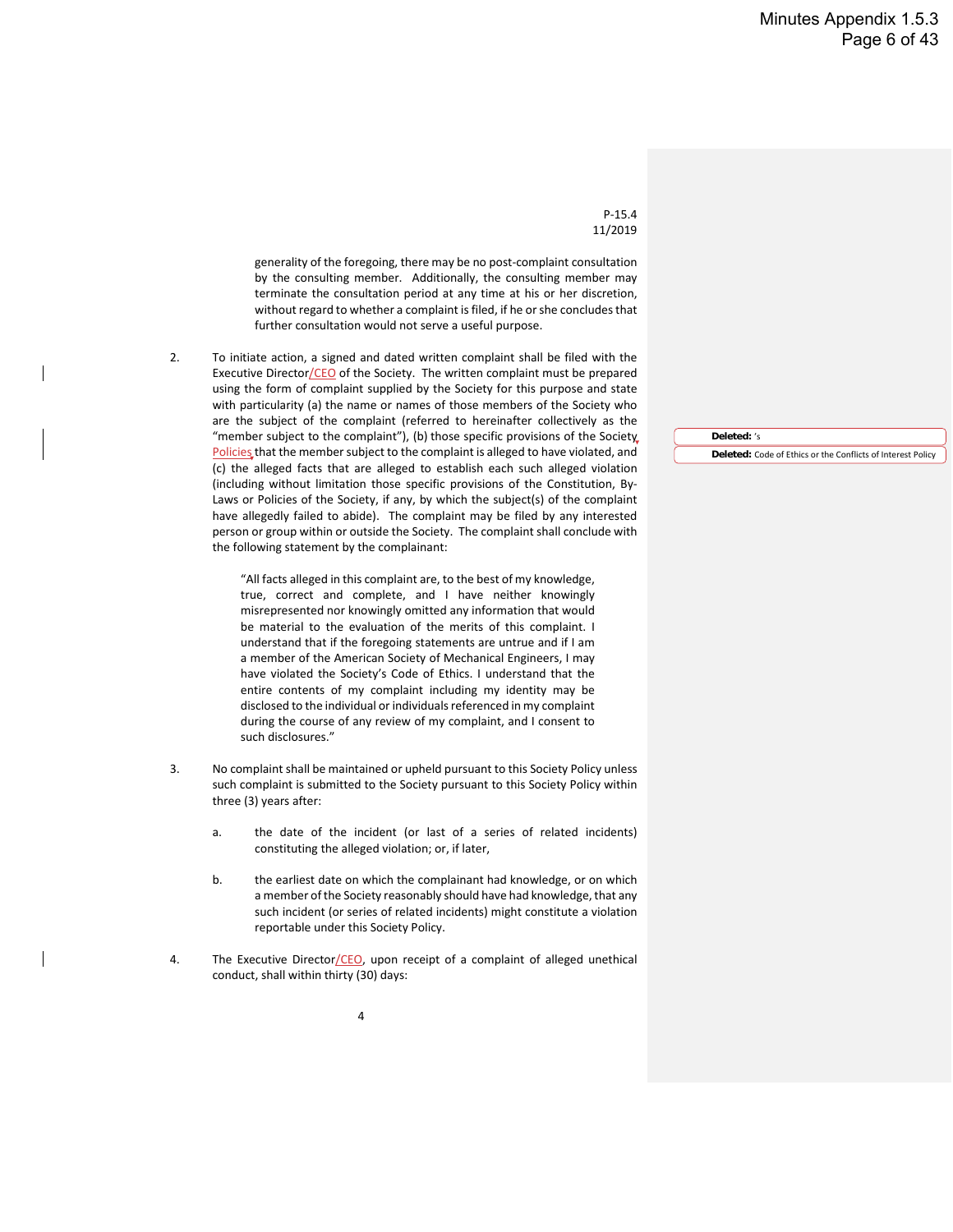| P-15.4  |
|---------|
| 11/2019 |

| a. |      | acknowledge receipt of the complaint to the complainant by certified                                                                                                              | Deleted: C                                                                                                                                                                         |
|----|------|-----------------------------------------------------------------------------------------------------------------------------------------------------------------------------------|------------------------------------------------------------------------------------------------------------------------------------------------------------------------------------|
|    |      | mail (return receipt requested),                                                                                                                                                  | Commented [DJS4]: To conform with similar reference in this<br>Policy.                                                                                                             |
| b. |      | ascertain whether the person against whom the complaint has been                                                                                                                  | Deleted: M                                                                                                                                                                         |
|    |      | made is currently a member of the Society,                                                                                                                                        |                                                                                                                                                                                    |
| c. |      | determine whether the complaint fulfills the requirements of IV.B <sub>2</sub> , and                                                                                              | Deleted: A                                                                                                                                                                         |
| d. |      |                                                                                                                                                                                   |                                                                                                                                                                                    |
|    |      | if the requirements of either IV.B.4.b or IV.B.4.c or both of them are not<br>met, notify the complainant by certified mail (return receipt requested)                            | Deleted: A                                                                                                                                                                         |
|    |      | that the complaint has been rejected because it fails to fulfill either                                                                                                           | Deleted: A                                                                                                                                                                         |
|    |      | IV.B.4.b or IV.B.4.c or both of them, as the case may be. If arrangements                                                                                                         | Deleted: A                                                                                                                                                                         |
|    |      | for a consultation were made under Section IV.B.1, the members of the                                                                                                             | Deleted: A                                                                                                                                                                         |
|    |      | Ethics Committee shall be notified that the complaint was barred.<br>The                                                                                                          | Commented [DJS5]: Given that the members of the Ethics                                                                                                                             |
|    |      | members of the Ethics Committee must maintain confidentiality.                                                                                                                    | Committee will be aware of a case if they were asked to be involved<br>in a pre-complaint consultation based on Section IV.A.1.b, they<br>should be told of the case being barred. |
|    |      | Such complaint may be revised and resubmitted, and the date of any such<br>resubmission shall be the submission date for purposes of IV.B.3.                                      | Deleted: A                                                                                                                                                                         |
|    |      | If the complaint is not rejected pursuant to IV.B.4, the Executive Director/CEO                                                                                                   | Deleted: A                                                                                                                                                                         |
|    |      | shall within sixty (60) days of receipt of the complaint:                                                                                                                         |                                                                                                                                                                                    |
| a. | and  | send the Chair of the Ethics Committee a copy of the complaint received,                                                                                                          |                                                                                                                                                                                    |
| b. |      | decide, with concurrence of the Chair of the Ethics Committee, whether<br>the complaint is barred from further consideration                                                      |                                                                                                                                                                                    |
|    | i.   | by reason of IV.B <sub>3</sub> ,                                                                                                                                                  | Deleted: A                                                                                                                                                                         |
|    | ii.  | because it involves a dispute between an employer or employee<br>or between the parties to a contract which dispute is properly<br>resolved through legal or commercial channels, |                                                                                                                                                                                    |
|    | iii. | because it raises issues that are trivial, frivolous or harassing in<br>nature, or                                                                                                |                                                                                                                                                                                    |
|    | iv.  | because the facts alleged in the complaint, even if true, would<br>not constitute violations of the Society Policies.                                                             | <b>Deleted:</b> Code of Ethics or the Conflicts of Interest<br>Policy                                                                                                              |
|    |      |                                                                                                                                                                                   |                                                                                                                                                                                    |
|    |      | If the complaint is barred as provided in IV.B, 5.b, the Executive Director/CEO shall<br>notify the complainant by certified mail (return receipt requested) that the             | Deleted: A<br>Deleted: C                                                                                                                                                           |
|    |      | complaint is barred for such of the reasons set forth in IV.B 5.b as shall apply. If                                                                                              | Deleted: M                                                                                                                                                                         |
|    |      | arrangements for a consultation were made under Section IV.B.1, the members                                                                                                       | Deleted: A                                                                                                                                                                         |
|    |      |                                                                                                                                                                                   |                                                                                                                                                                                    |

 $\overline{\phantom{a}}$ 

 $\overline{\phantom{a}}$ 

 $\overline{1}$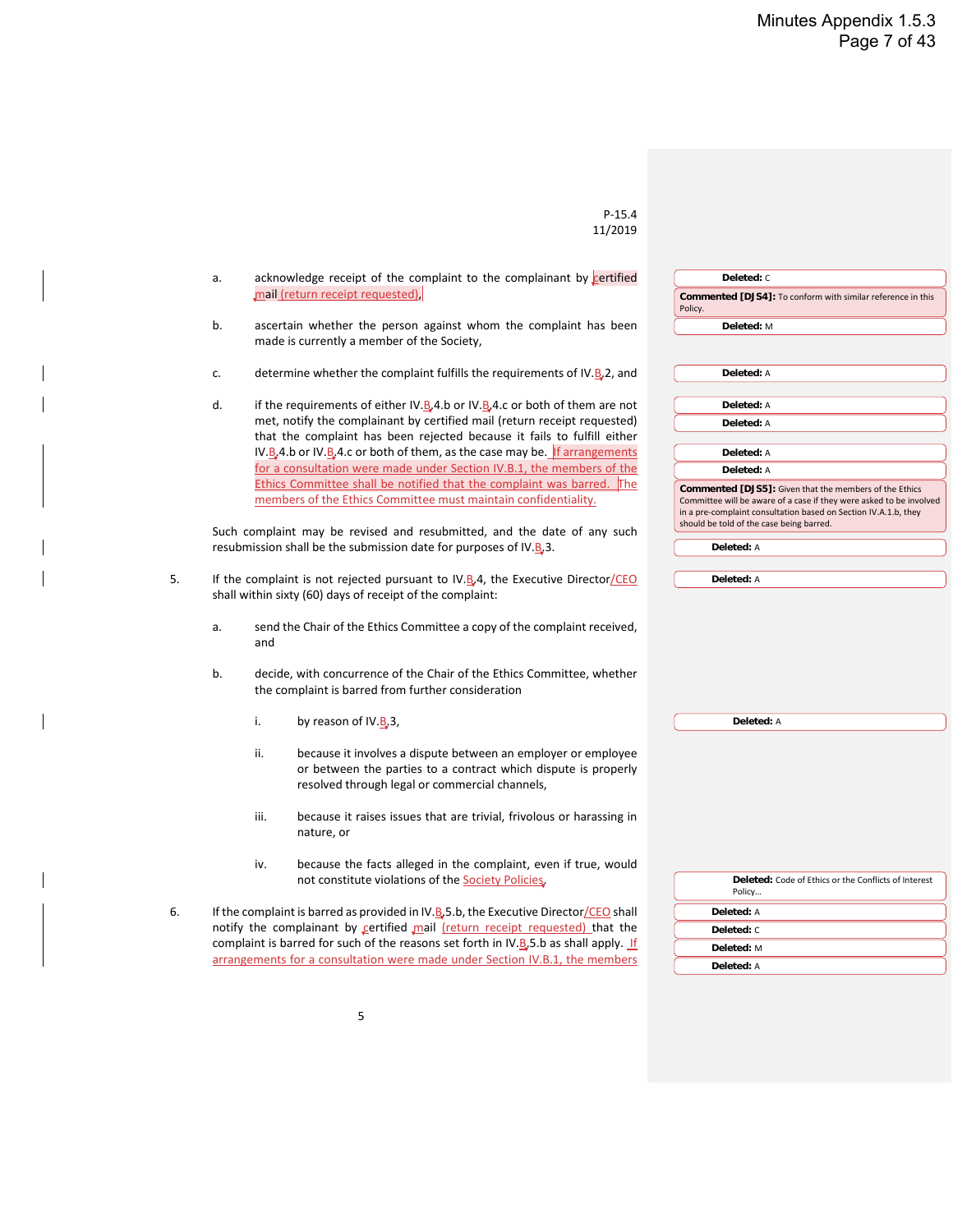P-15.4 11/2019 6 of the Ethics Committee shall be notified that the complaint was barred. The members of the Ethics Committee must maintain confidentiality. 7. If the Executive Director/CEO and the Chair of the Ethics Committee do not concur as to any matter for which their concurrence is required under IV. $B$ <sub>5</sub>5.b, the matter shall be presented to the President of the Society, whose determination shall govern and may not be appealed, or, if the complaint shall involve the President, Executive Director/CEO or Chair of the Ethics Committee as either a witness or the member subject to the complaint, the matter shall be presented to the Board of Governors (other than the President if they are the individual subject to the complaint), whose determination shall govern and may not be appealed. 8. If the complaint is not rejected pursuant to IV.B.4 or IV.B.5, the Executive Director/CEO shall notify the complainant that the matter is being referred to the Ethics Committee within thirty (30) days of the determination by the Executive Director/CEO and Chair of the Ethics Committee, per Section IV.B.5, or by the President or Board of Governors per Section IV. $B$ , 7 that the complaint is not barred. 9. Within sixty (60) days of the notice sent to the complainant per Section IV.B.8, the Executive Director/CEO and the Chair of the Ethics Committee shall prepare (in consultation with legal counsel) a statement of preliminary charges and the Executive Director/CEO shall: a. Notify the member subject to the complaint, by certified mail (return receipt requested), that an ethics complaint has been filed, b. Include with the notification a copy of the statement of preliminary charges, the complaint and the following statement: i. That the preliminary charges allege matters to be within the scope of the **Society Policies** ii. That an investigation will be made to determine if the complaint is substantiated by the facts, and iii. That the member is encouraged to submit a written response (of not more than ten (10) double-spaced letter-sized pages in Times New Roman type with a minimum font size of 10) to the complaint within thirty (30) days and to inform the Society of his or her preferred address. c. In consultation with the Chair of the Ethics Committee, designate an Investigative Panel of no more than five members from the Society's staff or membership (or both) to conduct an investigation of the matter, and **Deleted:** A **Deleted:** A **Deleted:** A **Deleted:** A **Deleted:** A **Deleted:** A **Commented [DJS6]:** Section IV.B.9.iii notes that the member may respond to the complaint, so it must be sent to the members subject to the complaint. **Deleted:** Code of Ethics or Conflicts of Interest Policy of the Society…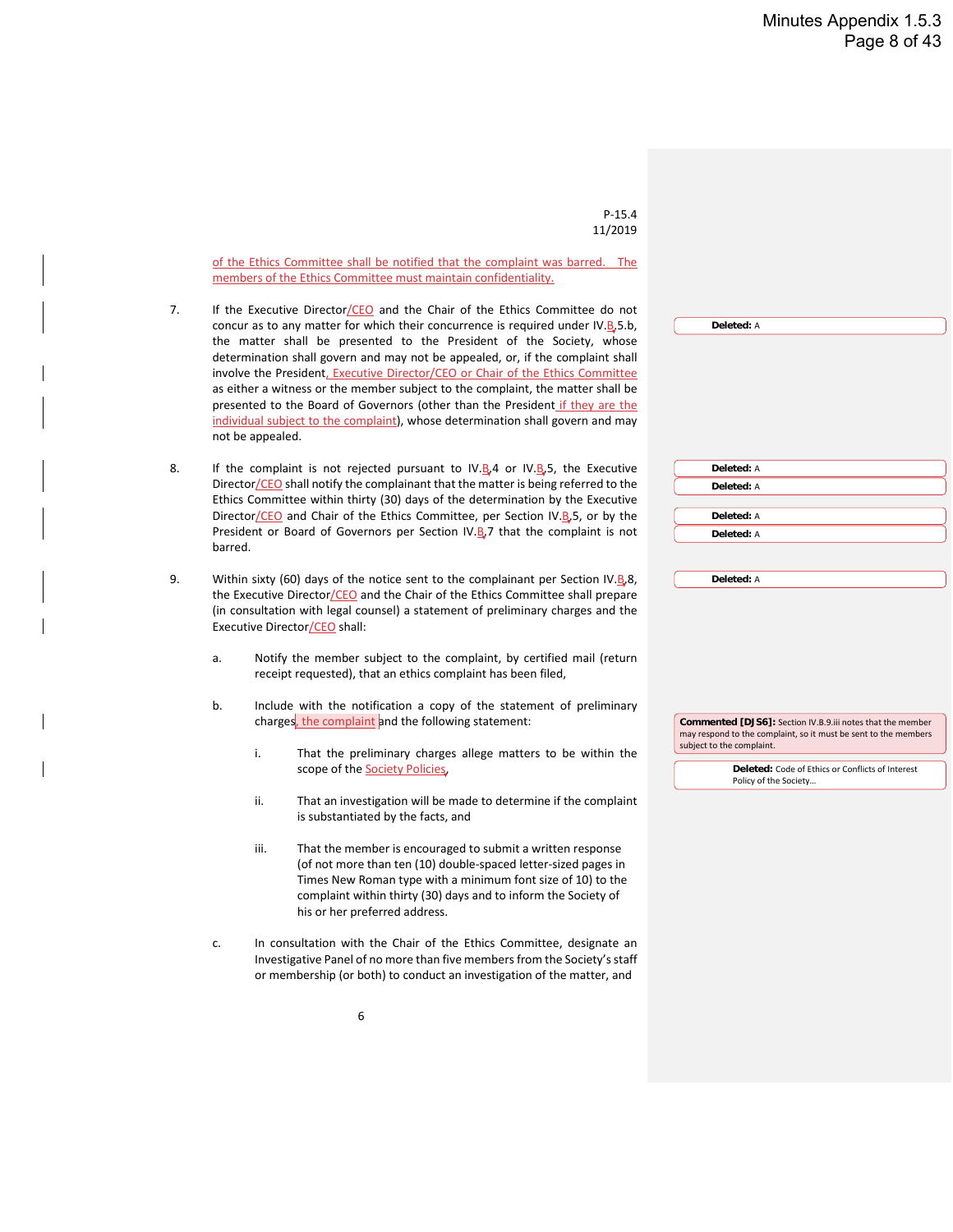**Deleted:** Code of Ethics or the Conflicts of Interest

P-15.4 11/2019

d. Provide the Investigative Panel with a copy of the complaint and a copy of the statement of preliminary charges (the complaint and preliminary charges shall not foreclose the Investigative Panel from determining that there may have been violations of provisions of the **Society Policies** other than or in addition to those cited in the complaint or the preliminary charges).

Members of the Ethics Committee are not eligible to serve on an Investigative Panel.

- 10. Reasonable expenses incurred by the Investigative Panel shall be paid by the Society.
- 11. In any case in which a complaint or other written or oral submission in connection with the submission, investigation and review of an ethics complaint contains statements or makes omissions that may give rise to an ethics complaint against the individual making the complaint or other submission, the Executive Director/CEO shall submit the relevant information to the Secretary of the Society, whose responsibility it shall be to evaluate the information and determine whether to make an ethics complaint in respect of such individual's conduct. This Section IV. $B<sub>n</sub>11$  shall not limit the right of any other person to make a complaint in respect of such individual's conduct, provided the person making the complaint has properly obtained the information on which his or her complaint is based.
- 12. Upon becoming a member of the Investigative Panel, each member shall state in writing adherence to the conditions of Appendix I of this Society Policy, "the Confidentiality Policy."

#### B. C. Investigative and Review Phase

- 1. The Investigative Panel shall hold individual conferences on the subject matter of the complaint with the member against whom a complaint has been filed, the complainant and any other persons known or believed to have knowledge of the matter (such other persons, the "witnesses"). In the conduct of these informal conferences, the following should be kept in mind by all concerned:
	- a. the purpose is to determine if there is cause for further action by the Society,
	- b. the investigation is not a legal hearing, but an informal conference to determine the facts in the matter, and the member is not "accused" by the Society in a legal sense,
	- c. the greatest tact must be exercised by the Investigative Panel,

**Deleted:** A

Policy…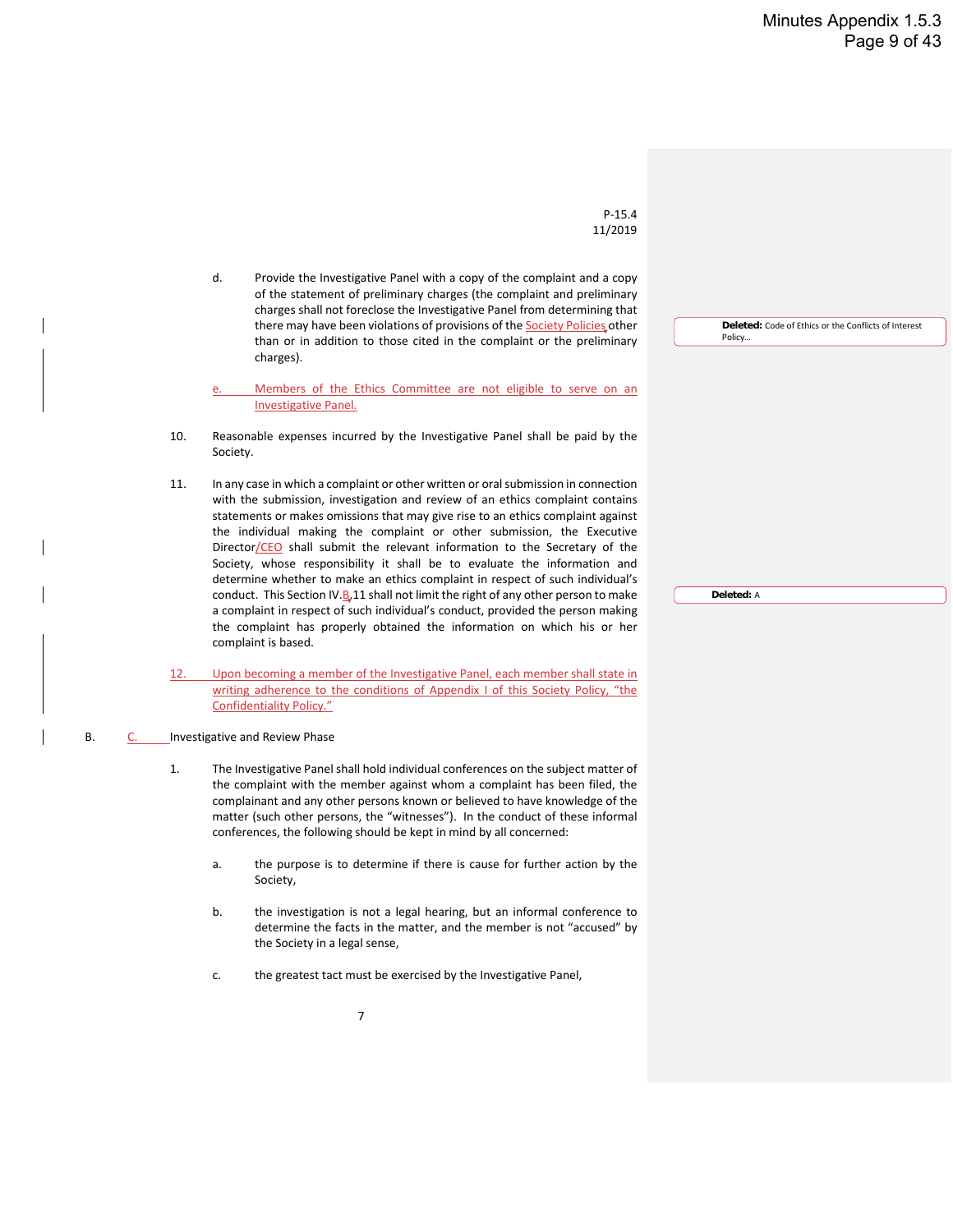d. if, during the conference, information is obtained that suggests the need to broaden the scope of the investigation, the Investigative Panel shall conduct such additional investigation before completing the investigation of the matter, and e. at the start of each conference, the Investigative Panel shall advise each witness that the information may or may not be used in a written report and it may be furnished to the member subject to the complaint. those appearing before the Investigative Panel must maintain confidentiality. 2. After the Investigative Panel is assured that all pertinent information concerning the matter has been secured, the Investigative Panel shall prepare a detailed written report giving all data concerning the matter. The Investigative Panel shall make one (1) of the following determinations: a. That the facts, as found by the Investigative Panel, do not support the complaint and as such do not provide a sufficient basis for any further action by the Society, in which case the matter shall be handled as provided in IV.C.3, or b. That the facts, as found by the Investigative Panel, appear to establish a violation of the **Society Policies** that is minor and as such does not warrant suspension or expulsion of the member subject to the complaint, in which case the matter shall be handled as provided in IV.C.4, or c. That the facts, as found by the Investigative Panel, appear to establish a violation of the **Society Policies** that is more than minor and as such may warrant suspension or expulsion of the member subject to the complaint, pursuant to a formal statement of charges adopted by the Investigative Panel as a part of its determination, in which case the matter shall be handled as provided in IV. $C$ <sub>5</sub>. Within thirty (30) days of a determination under this Section IV.C<sub>2</sub>, the Investigative Panel shall notify in writing the Chair of the Ethics Committee, and the Executive Director/CEO of such determination. Such notification, in the case of a determination described in IV.C<sub>2</sub>2.c, should include the formal statement of charges adopted pursuant to IV. $C<sub>2</sub>$ 2.c. 3. If there is a determination, pursuant to IV. $C<sub>4</sub>$ 2.a, that the facts, as found by the Investigative Panel, do not support the complaint and as such do not provide a sufficient basis for any further action by the Society, the Executive Director/CEO shall within thirty (30) days of receiving the notification specified in IV. $\mathbf{\mathcal{C}}$ , 2: **Deleted:** and **Deleted:** send the report to the Chair of the Ethics Committee… **Deleted:** B **Deleted:** Code of Ethics or Conflicts of Interest Policy **Deleted:** B **Deleted:** Code of Ethics or Conflicts of Interest Policy **Deleted:** B **Deleted:** B **Deleted:** shall notify **Deleted:** in writing **Deleted:** B **Deleted:** to **Deleted:** B **Deleted:** B **Deleted:** B

P-15.4 11/2019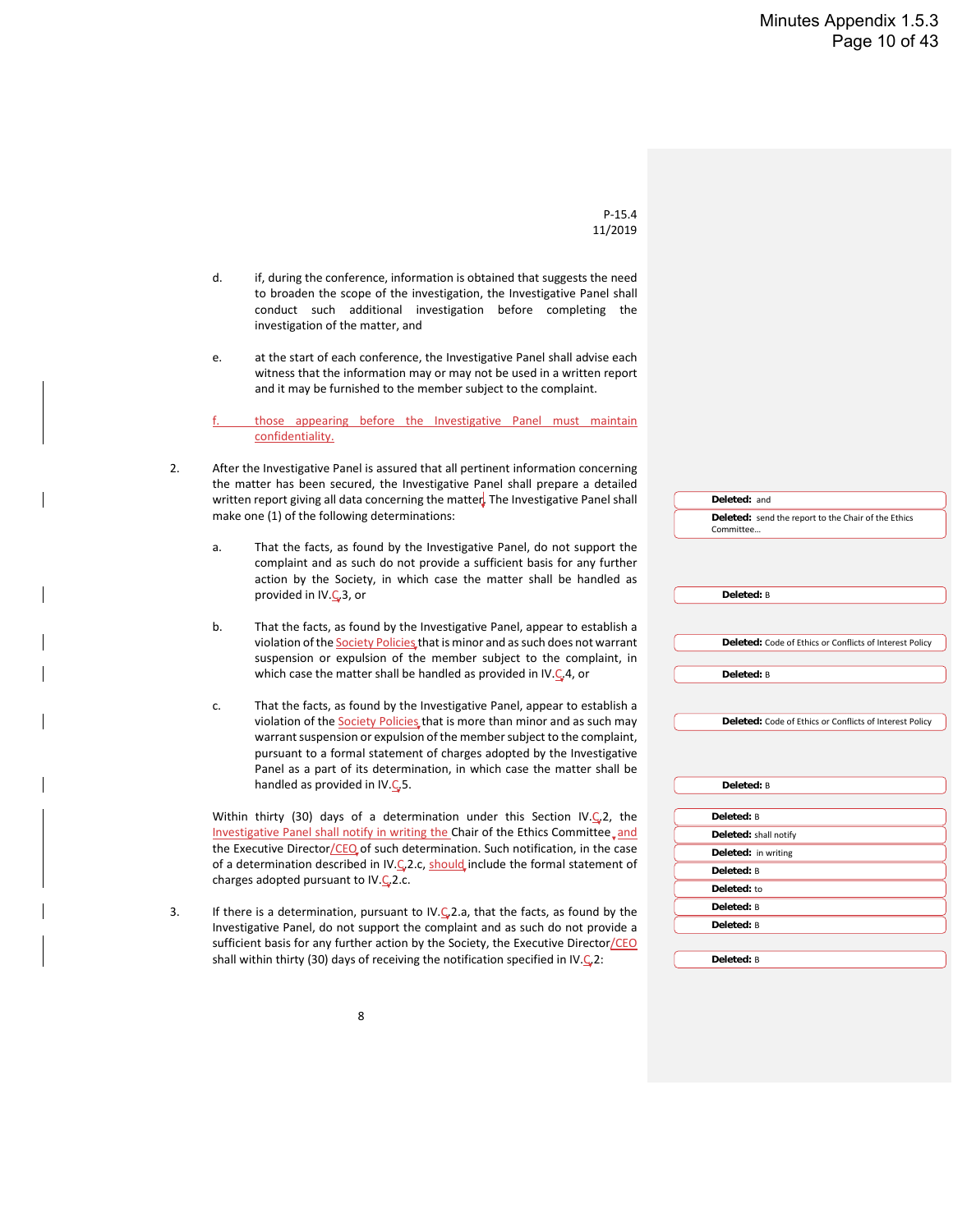P-15.4 11/2019 a. notify the Board of Governors of the determination, b. by certified mail (return receipt requested), notify the complainant, the member subject to the complaint and all witnesses who have been interviewed by the Investigative Panel that the matter is closed pursuant to this Section IV. $\frac{1}{2}$ , and the resolution of the matter shall be held confidential and not revealed to any other party by the complainant or the member subject to the complaint, and c. close the official file on the matter and retain the file in the records of the Society for not less than ten (10) years from the date on which the initial complaint was received by the Society. A complaint disposed of pursuant to this Section IV.C<sub>3</sub>, even if the complaint is revised, may not be resubmitted. 4. If there is a determination by the Investigative Panel, pursuant to IV. $\mathsf{C}_2$ 2.b, that the facts, as found by the Investigative Panel, appear to establish a violation of the Society Policies, that is minor and as such does not warrant suspension or expulsion of the member subject to the complaint, the Executive Director/CEO on behalf of the Investigative Panel shall within thirty (30) days of such determination send a letter of warning/admonishment to the member subject to the complaint by certified mail (return receipt requested) and a. notify the Board of Governors of the determination, b. by certified mail (return receipt requested), notify the complainant of the determination that the matter is closed pursuant to this Section IV.C.4 and that the resolution of the matter shall be held confidential and not revealed to any other party by the complainant. c. by certified mail (return receipt requested), notify all witnesses who have been interviewed by the Investigative Panel that the matter has been resolved and is closed, and d. close the official file on the matter and retain in the file records of the Society for not less than ten (10) years from the date on which the initial complaint was received by the Society. 5. If there is a determination, pursuant to IV. $C<sub>2</sub>$ 2.c, that the facts, as found by the Investigative Panel, appear to establish a violation of the Society Policies that is more than minor and as such may warrant suspension or expulsion of the charged, the Executive Director/CEO, within thirty (30) days of receipt of the notification described in IV. $C<sub>e</sub>$ 2 shall notify the President in writing that the matter will be submitted to the Board of Governors for determination. In making its determination, the Board of Governors shall not be bound by the **Deleted:** B **Commented [DJS8]:** The complainant and the member subject to the complaint are told the outcome, but the witnesses are not told the outcome. **Deleted:** B **Deleted:** B **Deleted:** Code of Ethics or Conflicts of Interest Policy **Deleted:** B **Deleted:** if the matter is not resolved publicly **Deleted:** B **Deleted:** Code of Ethics or Conflicts of Interest Policy **Deleted:** B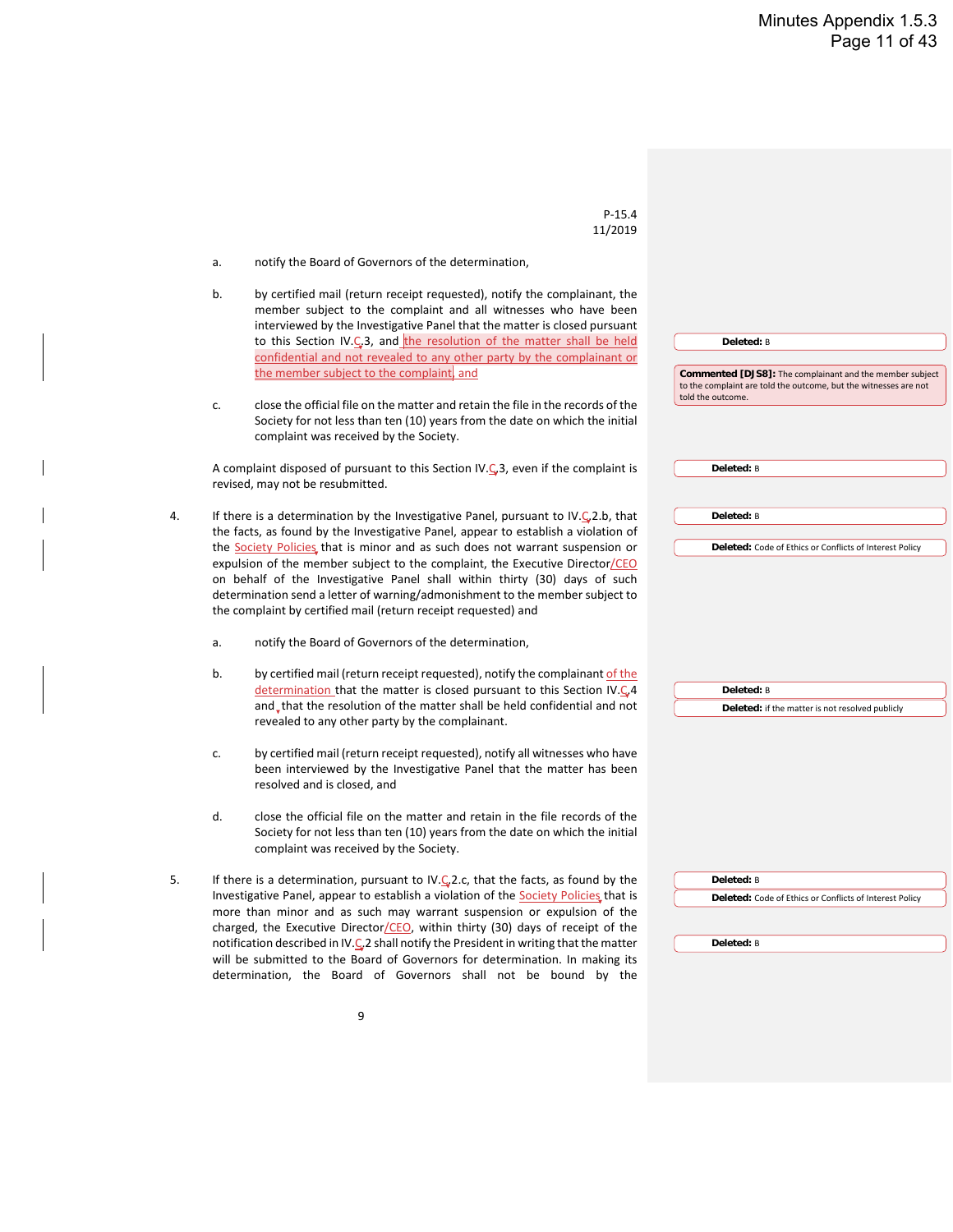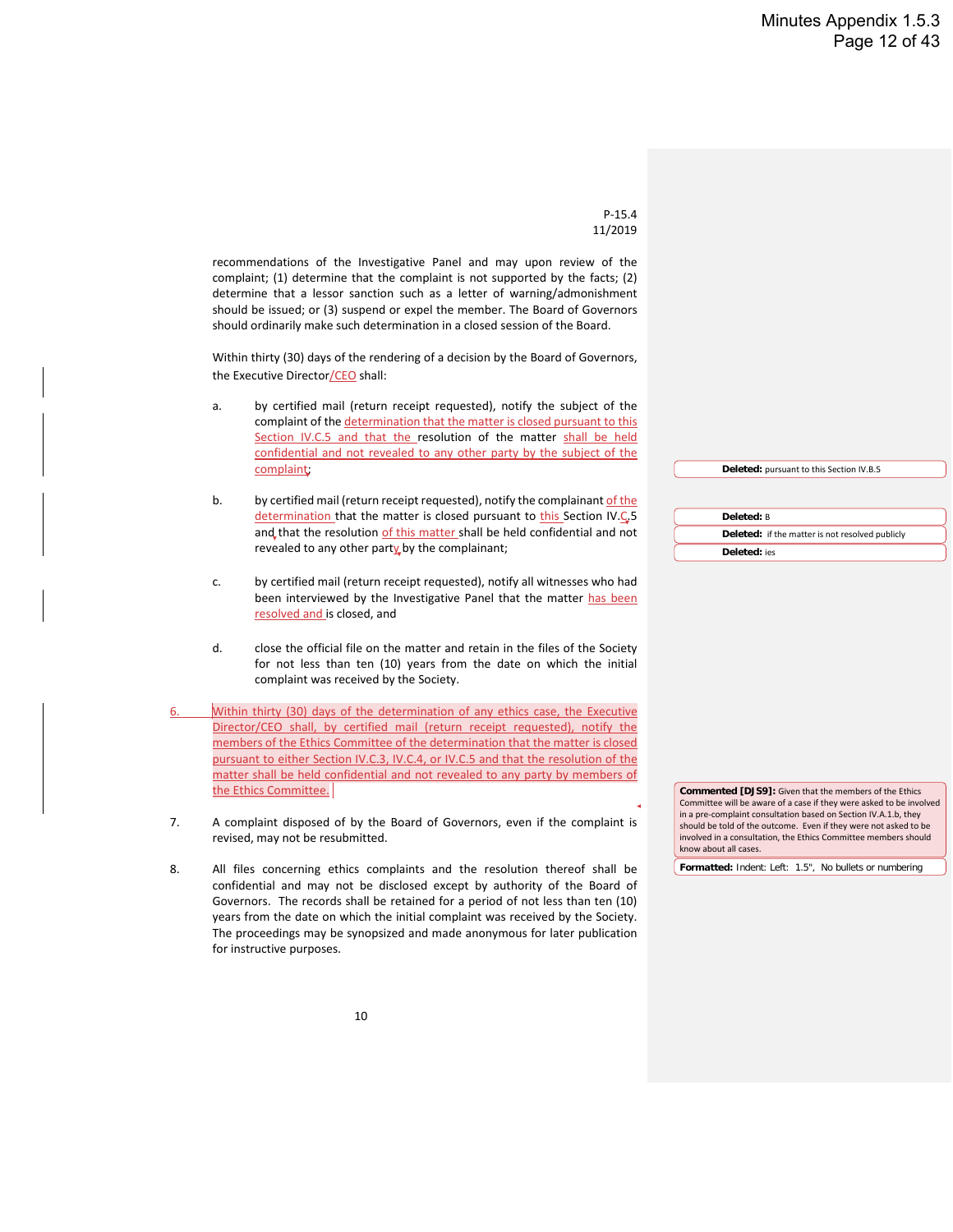P-15.4 11/2019

9. The membership shall be notified of all disciplinary actions taken by the Board of Governors under this Section IV.C.5 for violations of the Society Policies, by publication of a suitable notice in MECHANICAL ENGINEERING or ASME NEWS. The name of the disciplined member shall not be published. However, the action of the Board of Governors, including the name of the disciplined member, shall be reported to the section chair and appropriate Society officers.

Responsibility: Committee of Past Presidents/Ethics Committee

Reassigned from Centers Board of Directors/Center for Career and Professional Advancement/Committee on Ethical Standards and Review 2/2012

Reassigned from Centers Board of Directors/Center for Professional Development, Practice & Ethics/Committee on Ethical Standards and Review 4/23/09

Reassigned from Council on Member Affairs/Board on Professional Practice & Ethics 6/1/05

- Adopted: June 18, 1975
- Revised: September 29, 1978 June 25, 1980 November 17, 1983 (editorial changes 3/84)) June 14, 1985 (editorial changes 6/87) (editorial changes 3/88) June 18, 1989 June 6, 1990 (editorial change 2/94 November 21, 1996 (editorial changes 9/97) June 9, 1999 (editorial changes 6/02) (editorial changes September 23, 2005 November 5, 2006 (editorial changes in responsible unit 4/09) (Unit Reassignment Due to Reorganization 2/12) November 15, 2013 November 10, 2019

**Commented [DJS10]:** The BOG only takes disciplinary action under IV.C.5, and not under IV.C.3 or 4. That is, under IV.C.3 or 4 the BOG is simply notified, so there is a need to notify the membership of actions taken under IV.C.3 or 4.

**Deleted:** B

**Deleted:** Code of Ethics or Conflicts of Interest Policy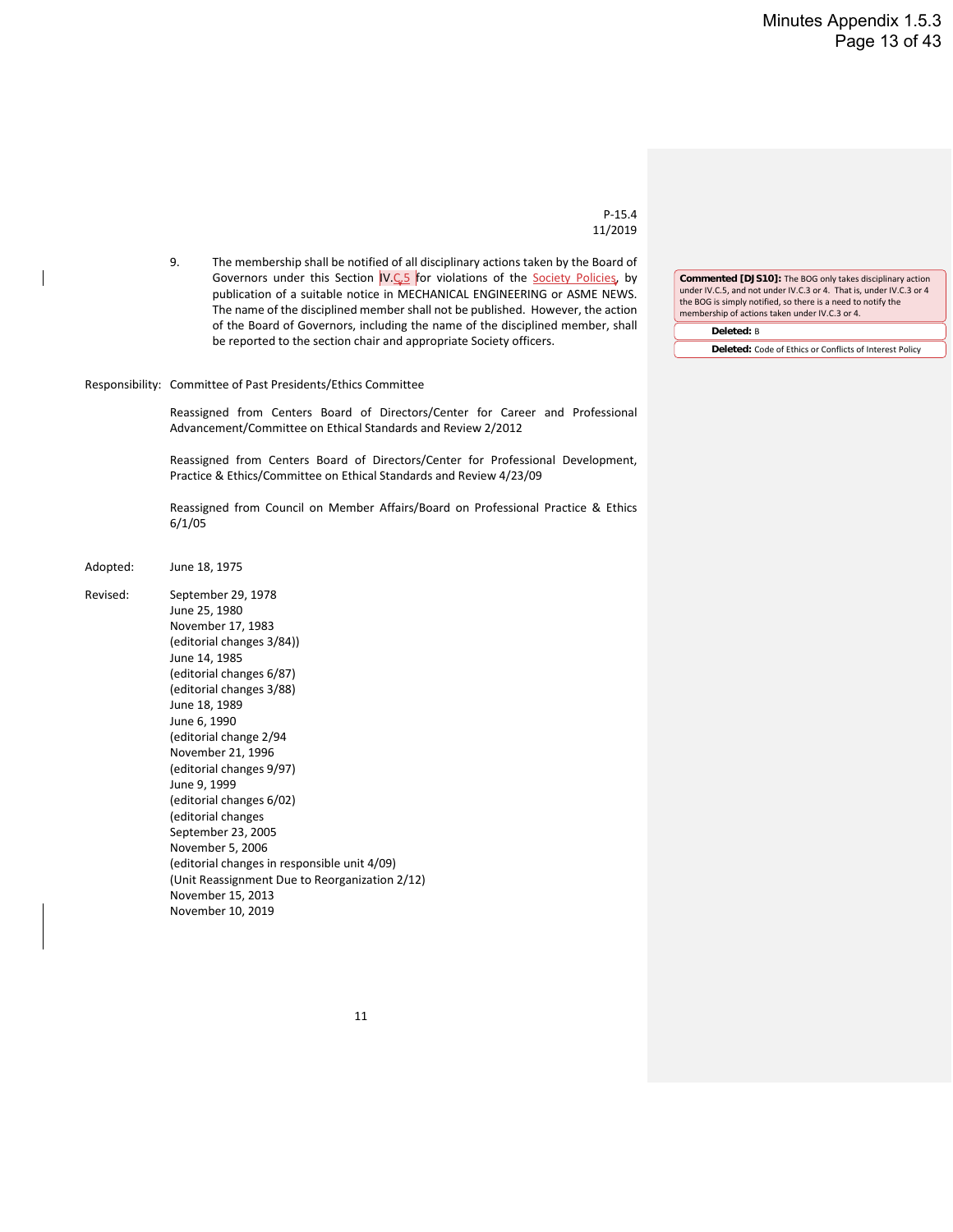| $P-15.4$                                                                                                                                                                                                                                                               |                                                                              |
|------------------------------------------------------------------------------------------------------------------------------------------------------------------------------------------------------------------------------------------------------------------------|------------------------------------------------------------------------------|
| 11/2019                                                                                                                                                                                                                                                                |                                                                              |
| <b>APPENDIX I</b>                                                                                                                                                                                                                                                      | Commented [DJS11]: The Ethics Committee recommended<br>adding this Appendix. |
| <b>INVESTIGATIVE PANEL</b>                                                                                                                                                                                                                                             |                                                                              |
| <b>CONFIDENTIALITY POLICY</b>                                                                                                                                                                                                                                          |                                                                              |
| The Business of the Society as it relates to the review of any ethics case shall be strictly confidential. The<br>unauthorized dissemination of information related to this activity is prohibited.                                                                    |                                                                              |
| In no case shall information concerning a review of an alleged ethical violation be used other than for<br>the purpose of reviewing said allegation in accordance with applicable procedures.                                                                          |                                                                              |
| All information regarding questions on the review of alleged violations, including all discussions and<br>material distributed at meetings, is strictly confidential, and shall not be discussed nor sent to anyone<br>not authorized to have access to the questions. |                                                                              |
| Agreeing to comply with these requirements is not to be interpreted as a preemption of one's obligation<br>to adhere to the Constitution or Charter of ASME, nor to laws or regulations of any country, state,<br>province or municipality or residence.               |                                                                              |
| TO: Executive Director/CEO, ASME                                                                                                                                                                                                                                       |                                                                              |
| I have read and agree to adhere to this Confidentiality Policy.                                                                                                                                                                                                        |                                                                              |
| Name:<br>Signature<br>Print<br><b>Date</b>                                                                                                                                                                                                                             |                                                                              |
|                                                                                                                                                                                                                                                                        |                                                                              |
|                                                                                                                                                                                                                                                                        | Formatted: Font: Not Bold                                                    |
|                                                                                                                                                                                                                                                                        | Formatted: Indent: Left: 0", First line: 0"                                  |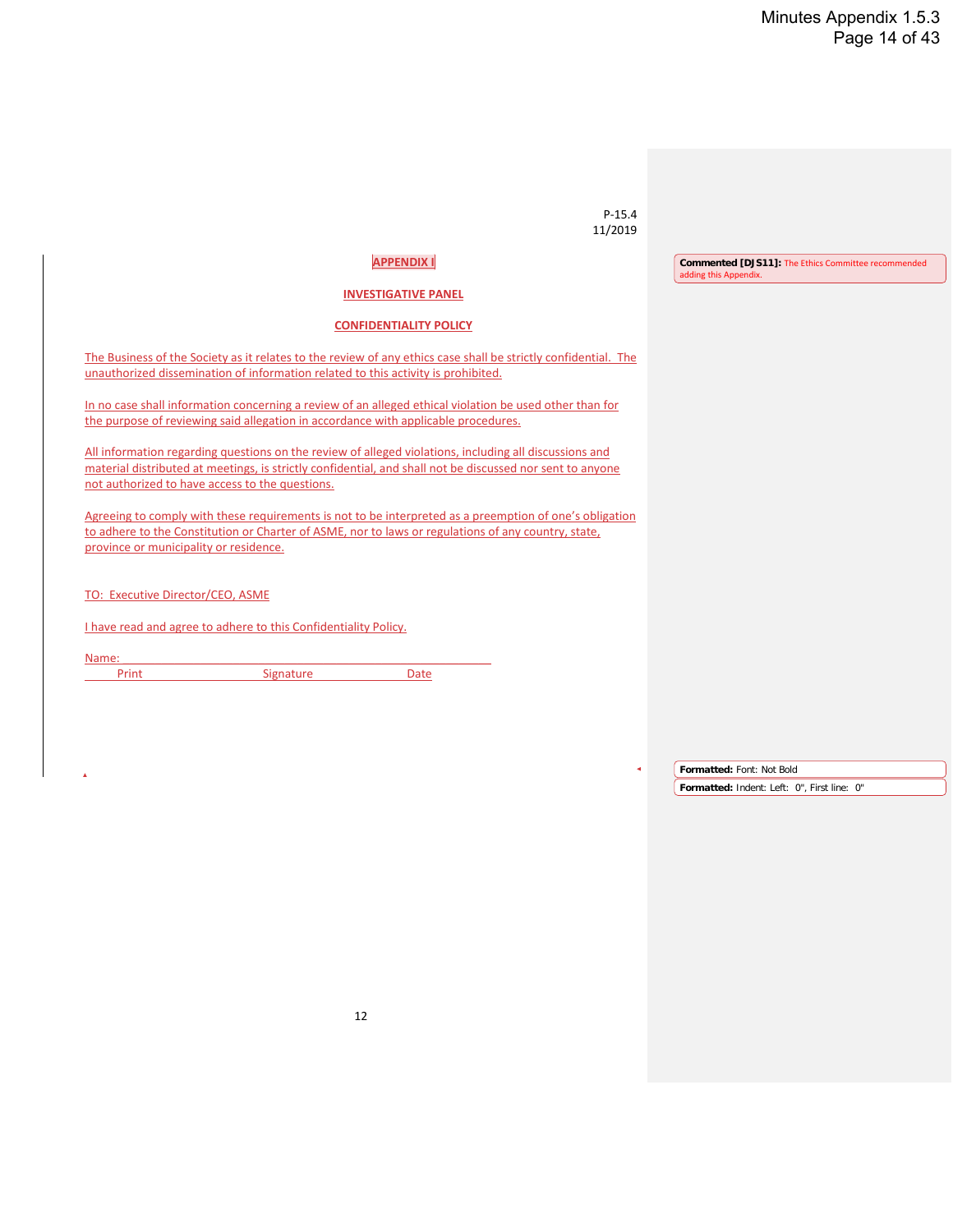

P-15.7 2/1/12

#### **SOCIETY POLICY**

#### **ETHICS**

ASME requires ethical practice by each of its members and has adopted the following Code of Ethics of Engineers as referenced in the ASME By-Law B2.1.

#### **CODE OF ETHICS OF ENGINEERS**

#### The Fundamental Principles

Engineers uphold and advance the integrity, honor and dignity of the engineering profession by:

- I. using their knowledge and skill for the enhancement of human welfare;
- II. being honest and impartial, and serving with fidelity their clients (including their employers) and the public; and
- III. striving to increase the competence and prestige of the engineering profession.

#### The Fundamental Canons

- 1. Engineers shall hold paramount the safety, health and welfare of the public in the performance of their professional duties.
- 2. Engineers shall perform services only in the areas of their competence; they shall build their professional reputation on the merit of their services and shall not compete unfairly with others.
- 3. Engineers shall continue their professional development throughout their careers and shall provide opportunities for the professional and ethical development of those engineers under their supervision.
- 4. Engineers shall act in professional matters for each employer or client as faithful agents or trustees, and shall avoid conflicts of interest or the appearance of conflicts of interest.
- 5. Engineers shall respect the proprietary information and intellectual property rights of others, including charitable organizations and professional societies in the engineering field.
- 6. Engineers shall associate only with reputable persons or organizations.

**Commented [DJS1]:** To note the reference to the "Code of Ethics of Engineers" is in the By-Laws. The "Code of Ethics" is referenced in the Constitution.

**Deleted:** Constitution, Article C2.1.1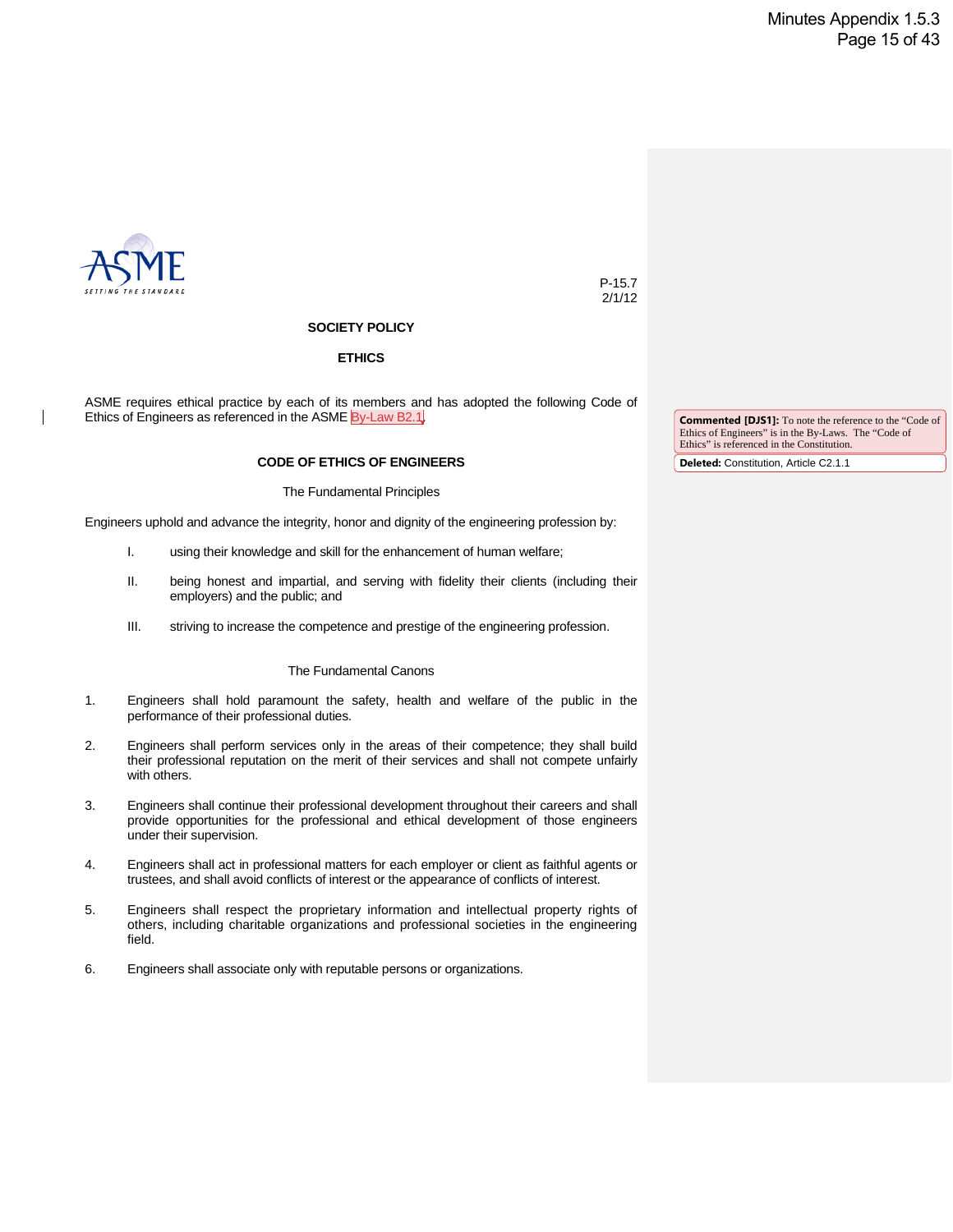2 P-15.7

2/1/12

- 7. Engineers shall issue public statements only in an objective and truthful manner and shall avoid any conduct which brings discredit upon the profession.
- 8. Engineers shall consider environmental impact and sustainable development in the performance of their professional duties.
- 9. Engineers shall not seek ethical sanction against another engineer unless there is good reason to do so under the relevant codes, policies and procedures governing that engineer's ethical conduct.
- 10. Engineers who are members of the Society shall abide by the Constitution, By-Laws and Policies of the Society, and they shall disclose knowledge of any matter involving another member's alleged violation of the Policies of the Society in a prompt, complete and truthful manner to either the Executive Director/CEO or any member of the Executive Committee of the Board of Governors or ASME Human Resources who shall promptly notify the full Executive Committee. The Executive Committee shall initially determine whether the alleged conduct shall be addressed through this Policy or Policy 15.4 "Ethical Conduct Violation Procedures" or Policy P15.8 "Conflicts of Interest" or Policy 15.9 "Policy Against Discrimination (Including Discriminatory Harassment) -Members" or Policy 15.14 "Code of Conduct." There may be situations where actions are taken pursuant to one or more Society Policies.

The Ethics Committee maintains an archive of interpretations to the ASME Code of Ethics (P-15.7). These interpretations shall serve as guidance to the user of the ASME Code of Ethics and are available on the Committee's website or upon request.

Responsibility: Committee of Past Presidents/Ethics Committee

Reassigned from Centers Board of Directors/Center for Career and Professional Advancement/Committee on Ethical Standards and Review

Reassigned from Centers Board of Directors/Center for Professional Development, Practice and Ethics/Committee on Ethical Standards and Review 4/23/09

Reassigned from Council and Member Affairs/Board on Professional Practice & Ethics 6/1/05

Adopted: March 7, 1976

Revised: December 9, 1976 December 7, 1979 November 19, 1982 June 15, 1984 (editorial changes 7/84) June 16, 1988 September 12, 1991 September 11, 1994 June 10, 1998 September 21, 2002

**Deleted:** endeavor to

**Deleted:** this Code of Ethics or the Society's Conflicts of Interest Policy in a prompt, complete and truthful

**Deleted:** chair of the Ethics Committee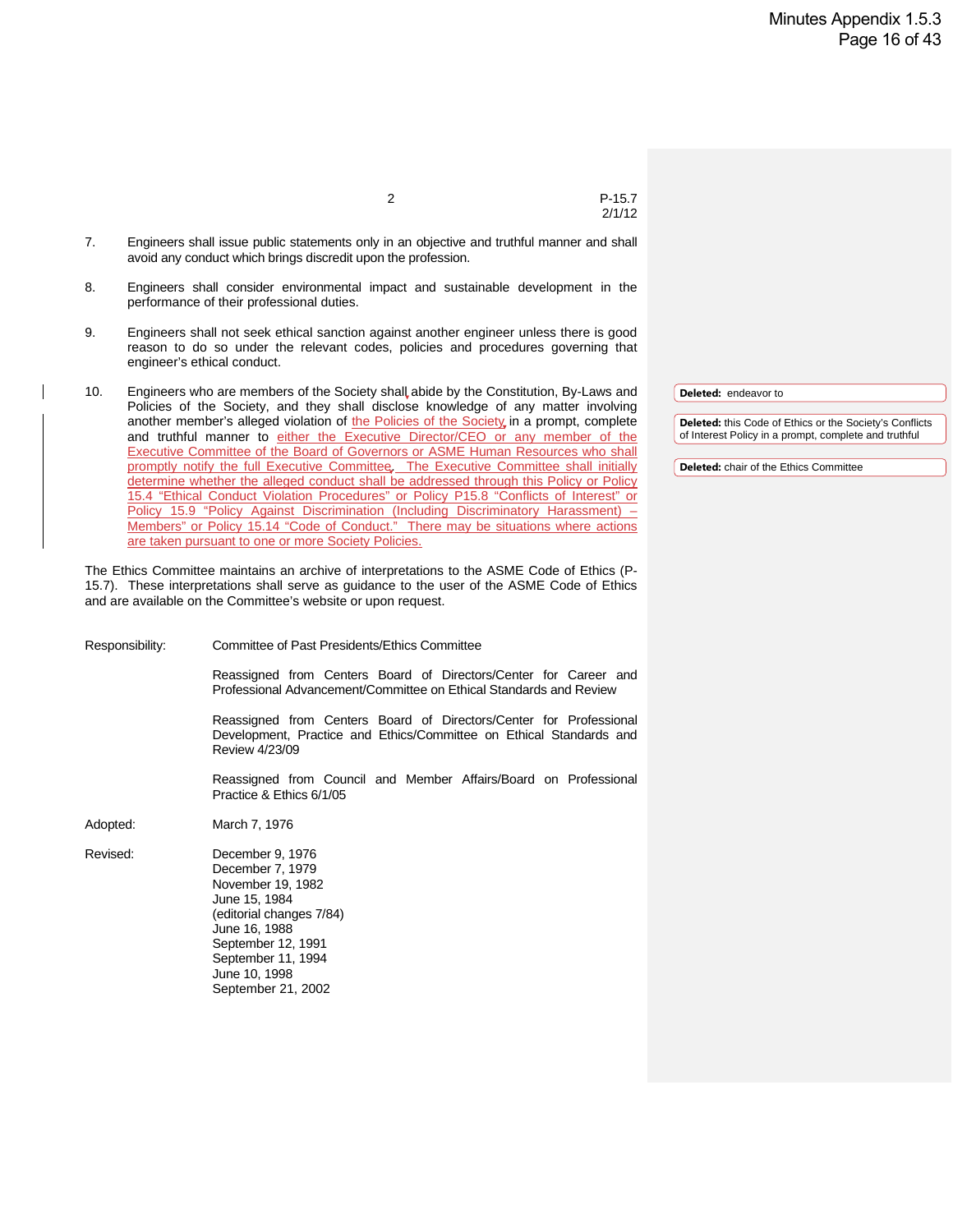Minutes Appendix 1.5.3 Page 17 of 43

3 P-15.7  $2/1/12$ 

September 13, 2003 (editorial changes 6/1/05) November 5, 2006 (editorial changes to the responsible unit 4/09) (Unit Realignment Due to Reorganization 2/12)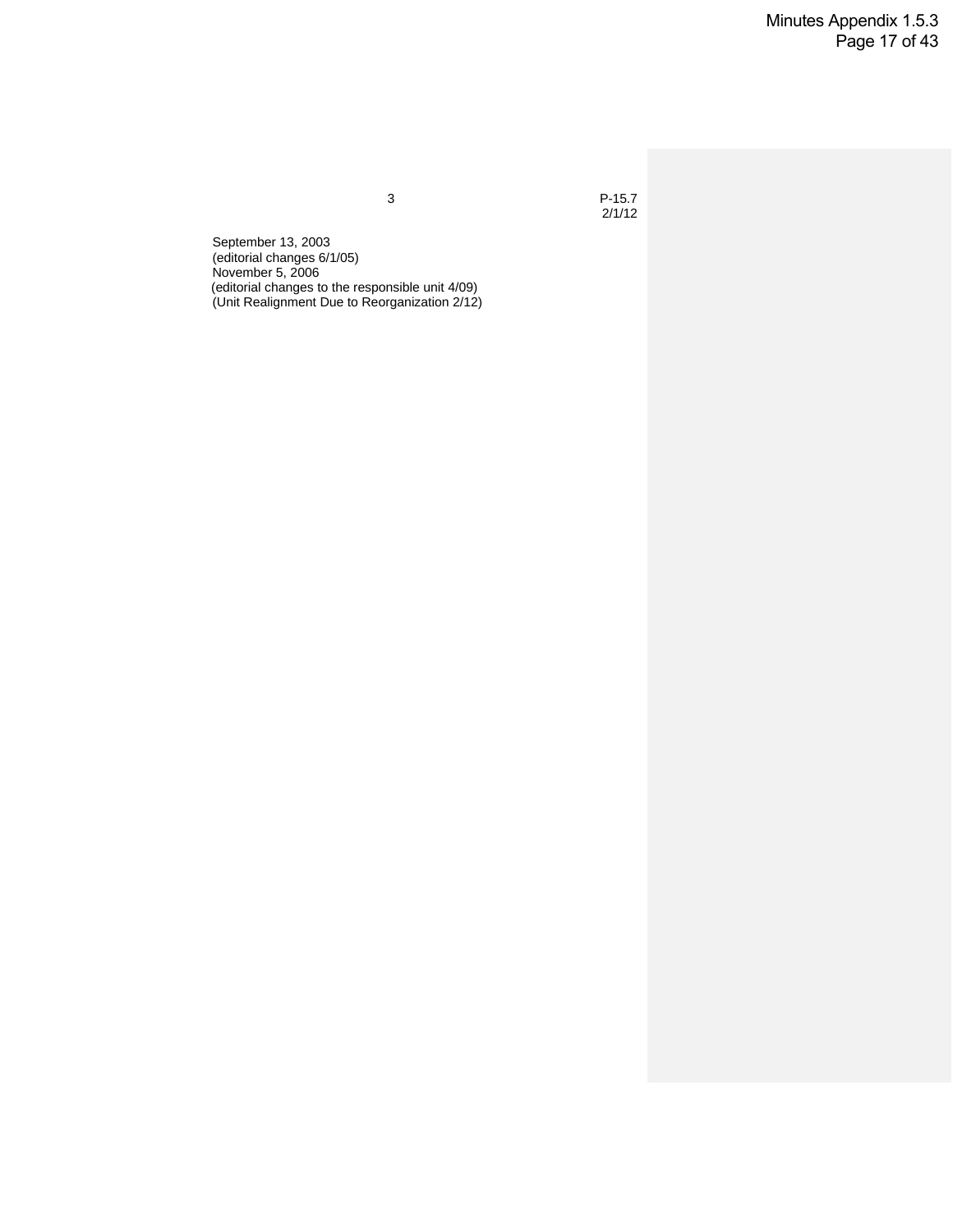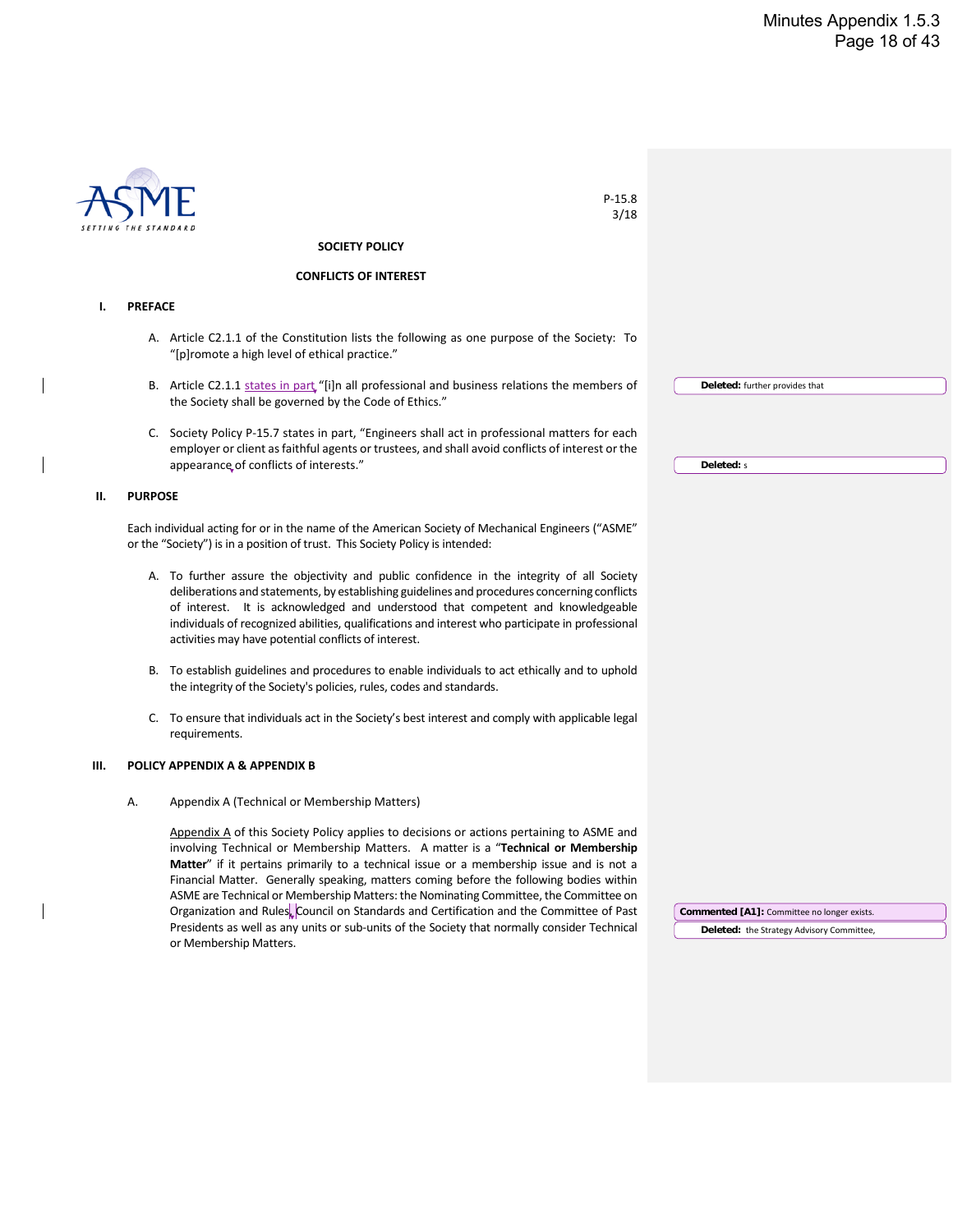#### B. Appendix B (Financial Matters)

Appendix B of this Society Policy applies to decisions or actions pertaining to ASME (or an ASME affiliate) and involving Financial Matters, but only if the Financial Matter is a "**Covered Arrangement**" as defined in Appendix B. The term "**Financial Matters**" means a matter involving the expenditure, augmentation, use, disposition or allocation of ASME's resources or the resources of an ASME affiliate. A Financial Matter includes (without limitation) any recommendation, advice, decision or action concerning:

- an expenditure by ASME (e.g., payment of compensation or a reimbursement, leasing or licensing property from third parties, buying property, contracting for services, and granting a prize or award);
- an augmentation of ASME's resources or capacity (e.g., accepting a gift or bequest of money or property, accepting the use of services, or joining forces with another organization); or
- the use, investment, disposition or allocation of ASME resources (e.g., selling ASME's property, leasing or licensing ASME property to third parties, selecting an investment advisor or manager, and allowing third parties to use ASME property or other resources such as staff time, endorsements, logos, or other intellectual property).

If a matter involves both Financial Matters and Technical or Membership Matters, it should be handled in a manner consistent with both Appendix A and Appendix B of this Society Policy to the extent possible, and in the event of uncertainty, in a manner consistent with Appendix B.

#### C. INTEGRAL PART AND USE OF DEFINED TERMS

Appendix A and Appendix B are incorporated in (and therefore are an integral part of) this Society Policy. Capitalized terms used in Appendix A or Appendix B and not defined in such Appendices have the meanings set forth above.

#### **IV. USE OF ASME NAME, SEAL, EMBLEM, INITIALS, TITLES, ETC.**

The use of Society titles for those holding elected and non-elected office within the Society shall follow the guidelines stated in paragraph III.D.4 of Society Policy P-14.6, Society Name, Seal, Emblem, Initials, Titles, Identification and Certificates. Violations of those guidelines by volunteers shall be considered under violations of the Code of Ethics. (See Society Policy P-15.7, Ethics.)

#### **V. USE OF ASME STATIONERY**

Society Policy P-14.6 Society Name, Seal, Emblem, Initials, Titles, Identification and Certificates contains provisions with respect to the use of ASME stationery in Paragraph III.B.4.

#### **VI. NOTICE, STATEMENT OF ADHERENCE, AND OVERSIGHT**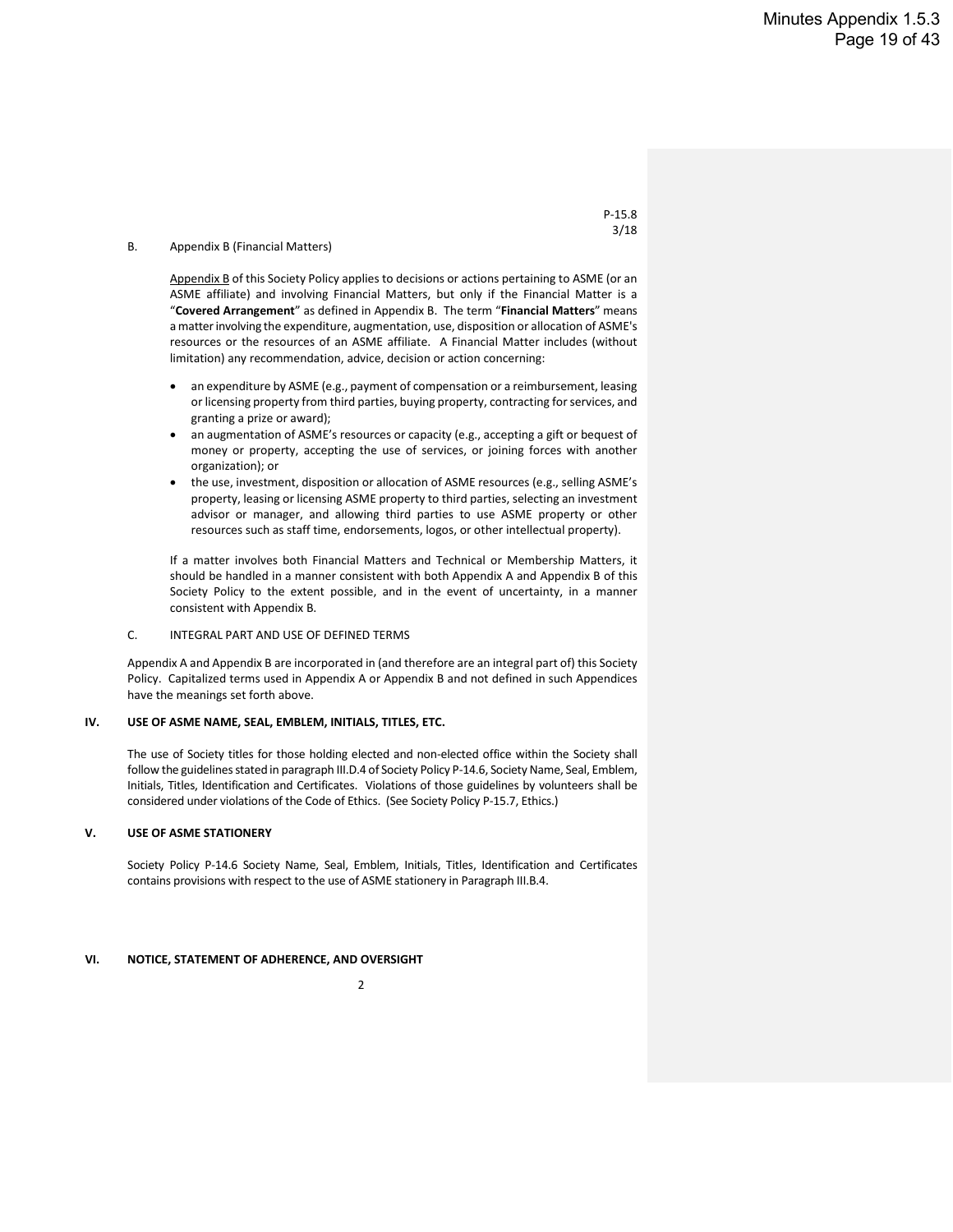A. *Notice.* Before taking office (including as a Governor-elect or President-elect), each member of a unit or sub-unit of the Society and each volunteer elected or appointed to represent ASME in some other capacity shall be sent by mail or as an electronic link, as appropriate, a copy of this Society Policy, Society Policy P-15.7, Ethics and Society Policy P-14.6, Society Name, Seal, Emblem, etc., and be directed to adhere to the applicable provisions of these policies as a condition of acting for or representing the Society.

B. *Statement of Adherence*. Before taking office (including as a Governor-elect or Presidentelect), unless there is in ASME's files a prior signed acceptance of Society Policy P-15.8, each member of a unit or sub-unit of the Society and each volunteer elected or appointed to represent ASME in some other capacity shall state in writing his or her commitment to adhere to the applicable provisions of this Society Policy. If this signed Statement of Adherence is not on file, the volunteer may not take office.

C. *Updated Statement of Adherence.* If either Policy P-14.6 or P-15.8 receives substantive revision as determined by the Board of Governors, all volunteers required to have a Statement of Adherence on file shall receive a copy of the revised Policy and shall be requested to sign an updated Statement of Adherence. Should there be any occurrence where a volunteer does not sign a new Statement of Adherence and forward it to the Society within 90 days, the Executive Director/CEO shall inform the pertinent board, committee, sector or other pertinent body that the volunteer is in violation of this provision of this Society Policy and may not continue in office or further represent ASME. When action is taken by a volunteer to comply with this Policy, that individual shall be reinstated to his or her position and allowed to represent ASME in his or her previous position.

D. Oversight. At least twice a year, the Executive Director/CEO of ASME shall submit a report to the Ethics Committee certifying that the requirements of subparagraphs (A), (B) and (if applicable) (C) have been met and shall include names of those volunteers not in compliance.

E. *Employees*. Notice to ASME employees and the handling of Statements of Adherence and Updated Statements of Adherence will be pursuant to ASME employment procedures determined by the Executive Director/CEO.

Initial Review. Any alleged violation of this Society Policy should be reported to either the Executive Director/CEO or any member of the Executive Committee of the Board of Governors or ASME Human Resources who shall promptly notify the full Executive Committee. The Executive Committee shall initially determine whether the alleged violation shall be addressed through this Policy or Policy 15.4 "Ethical Conduct Violation Procedures" or Policy 15.7 "Ethics" or Policy 15.9 "Policy Against Discrimination (including Discriminatory Harassment) – Members" or Policy 15.14 "Code of Conduct." There may be situations where actions are taken pursuant to one or more Society Policies.

**Commented [A2]:** Parallel wording to other Policies.

**VII. GUIDANCE**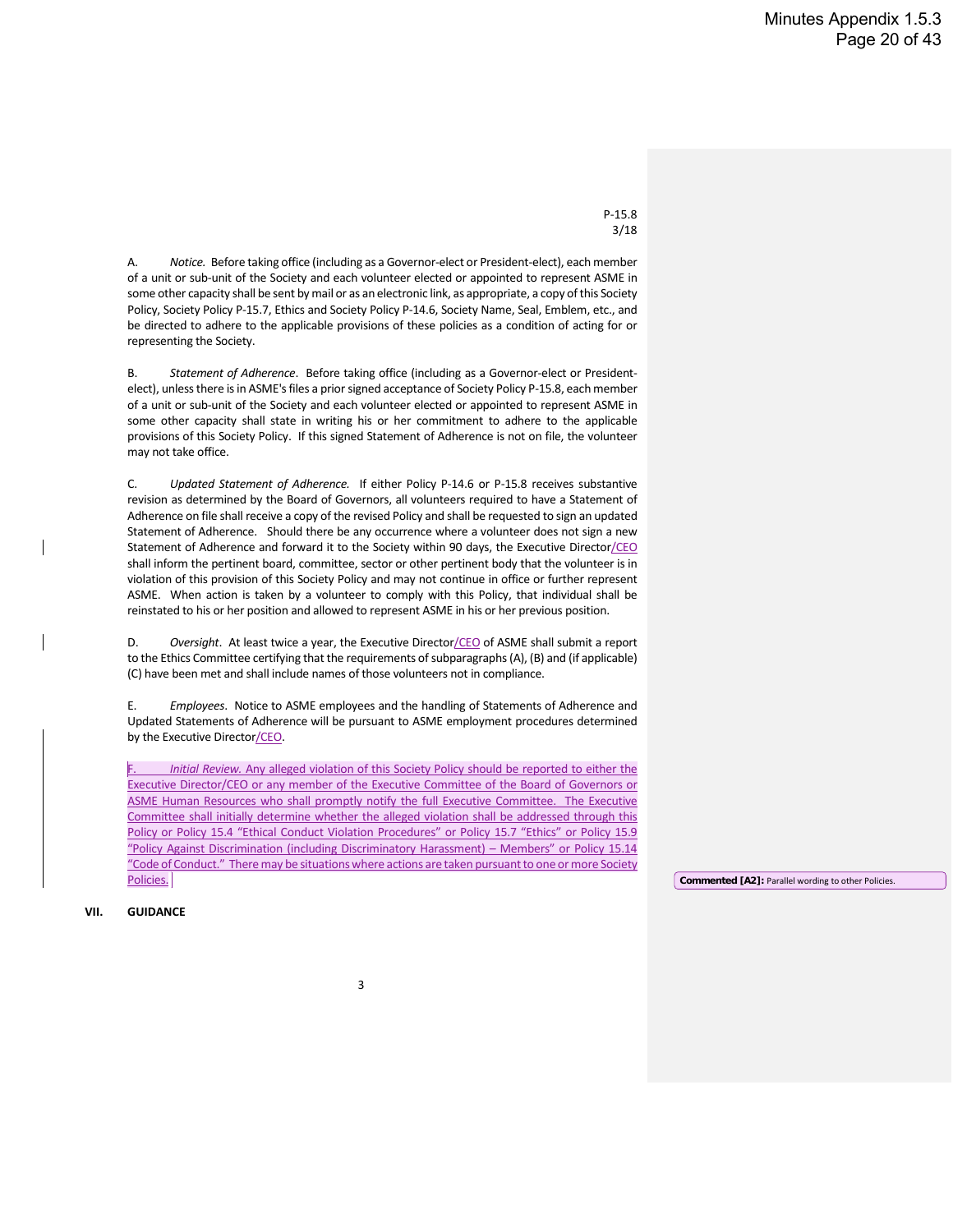Volunteers and employees are urged to seek prompt input from the Office of the General Counsel if they have a question about the proper application of this Society Policy, including a decision whether a matter is a Technical or Membership Matter, a Financial Matter, both, or neither.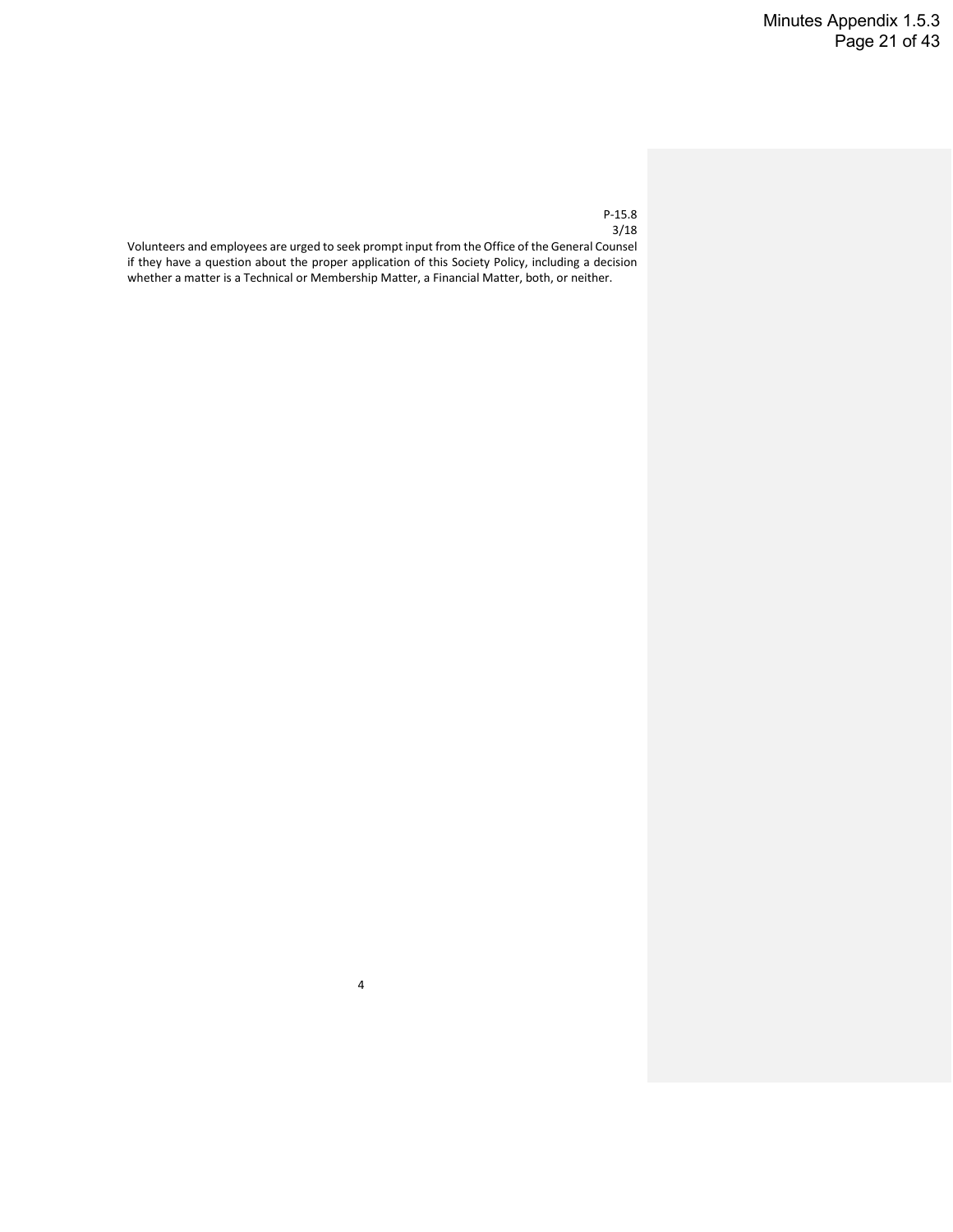#### **APPENDIX A (ASME Conflicts Policy for Technical or Membership Matters)**

#### 1. **PREAMBLE (for Technical or Membership Matters)**

Because ASME holds as paramount the safety, health, and welfare of the general public, each member and non-member (each, a "volunteer") participating in decisions with respect to Technical or Membership Matters has a fundamental responsibility to exercise impartial professional judgment to enhance the Society and the practice of mechanical engineering in the public interest. Appendix A applies to volunteers when there are discussions, deliberations or voting with respect to Technical or Membership Matters, whether or not arising during the formal session of a committee or other body within ASME.

This Appendix A is in addition to, and not in lieu of, any policy or operating guide applicable to a particular ASME activity (e.g., honors and awards) or body (e.g., a Sector Board or Council or a Board within a Sector). In the event of a conflict between the terms of any such policy or operating guide and this Appendix A, the terms of this Appendix A shall govern the matter.

Each individual has the primary responsibility for assuring his or her adherence to this Appendix A as well as to Appendix A and other applicable ASME policies or operating guides that address conflicts of interest.

#### 2. **DEFINITIONS (for Technical or Membership Matters)**

- a. "*Conflicts of Interest.*" The potential for a "conflict of interest" involving Technical or Membership Matters exists whenever a person owes a loyalty to multiple interests or organizations. Having different interests or loyalties does not constitute a conflict of interest when the action desired by each interest is the same. This situation may be described as a community of interest. A conflict of interest in Technical or Membership Matters occurs only when loyalty to one interest would impel a course of action different from that impelled by another interest. For example, while acting for or on behalf of the Society in a Technical or Membership Matter, a volunteer may be asked to consider a matter which directly affects the specific rather than the collective interests of the individual's employer or a competitor of the employer. In such instances, there could be a conflict of interest between exercise of the volunteer's independent professional judgment on behalf of ASME and the public and the individual's loyalties and responsibilities to his or her employer or another entity.
- b. "*Balance of Interest.*" In many ASME standards-writing committees and other committees, the procedures for appointment provide for a balanced or diversified representation among the various categories of interest within the scope of that committee's concern. This "balance of interest" minimizes the instances of appearance of conflict of interest in Technical or Membership Matters by preventing situations in which a single interest group could control the action on an issue. Accordingly, where general categories of interest were considered in appointing a balanced committee or other group, an individual's identification with the particular interest shall not be grounds for raising an issue of the appearance of a conflict of interest in Technical or Membership Matters. This is particularly so because the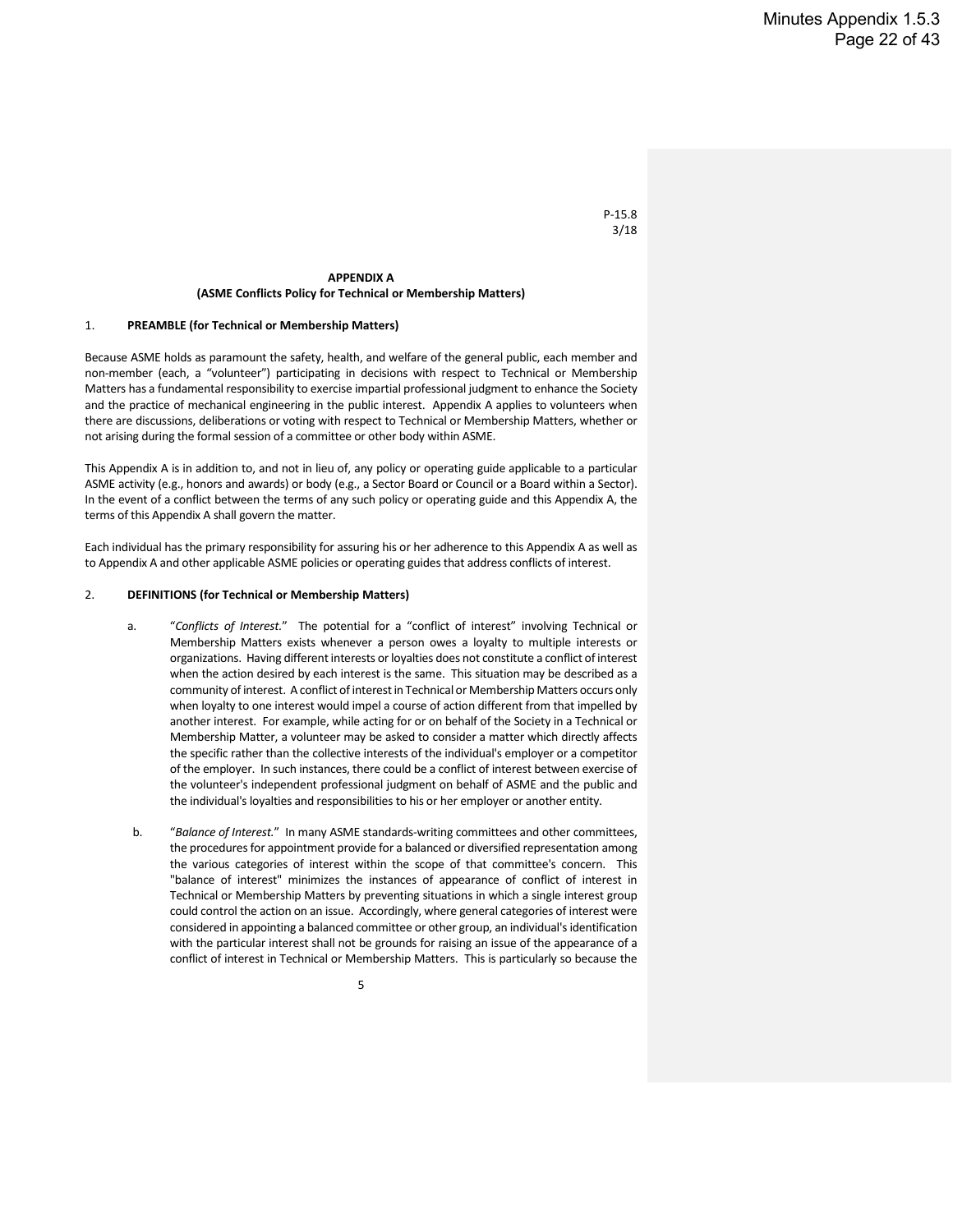removal of one or more individuals representing a particular category of interest on conflict of interest grounds could upset the planned balance of economic and technical interests.

P-15.8 3/18

#### 3. **DUTIES AND RESPONSIBILITIES (for Technical or Membership Matters)**

- a. It is the duty of volunteers acting for or on behalf of the Society in Technical or Membership Matters to be aware of the possibility of a conflict of interest between their responsibilities to ASME and the public on the one hand and to their employer or another entity on the other.
- b. All volunteers have a fundamental responsibility to refrain from participating in Society decision-making on Technical or Membership Matters when a competing interest precludes or inhibits the exercise of the volunteer's independent professional judgment on behalf of ASME, or when the nature of the competing interest is such that the volunteer's continued participation would unreasonably jeopardize the integrity of the decision-making process in Technical or Membership Matters.

#### 4. **PROCEDURES (for Technical or Membership Matters)**

- a. In instances where it is clear to an individual volunteer that his or her judgment with respect to a Technical or Membership Matter is controlled by his or her loyalty to a competing interest, he or she should disqualify himself or herself and refrain from influencing and participating in the deliberations and decision-making regarding the conflict-affected matter. This does not preclude the volunteer's attendance and participation at any meeting of a committee or other body on the same basis as any non-member of the committee or other body.
- b. In instances where an individual volunteer believes that there may be the appearance of a conflict of interest (a "possible conflict situation") involving a Technical or Membership Matter, although he or she believes that his or her independent judgment will not be affected by a competing interest, the volunteer should nevertheless take at least one of the following consultative courses of action:
	- i. If the individual is serving on a unit or sub-unit of the Society considering a Technical or Membership Matter, the individual should make certain that all concerned with the projected deliberations or decision-making on the Technical or Membership Matter clearly understand the facts and circumstances involved in this possible conflict situation. Then, following due consideration of the circumstances involved, unless a three-fourths majority concur by secret ballot that the individual's continued participation will not unreasonably jeopardize the integrity of the decision-making process, the individual shall not attempt to influence, be present at or participate in deliberations and decision-making regarding the conflict-affected matter. Such disqualification considerations may be either referred or appealed, in the first instance, to the appointing committee or supervisory body, if any, and then, if unresolved, the Executive Committee of the Board of Governors, pursuant to Section VI.F, may refer this to the Ethics Committee or other appropriate unit of ASME for action. Such referral and

**Commented [A3]:** The Executive Committee is now the initial unit reviewing ethical conduct issues.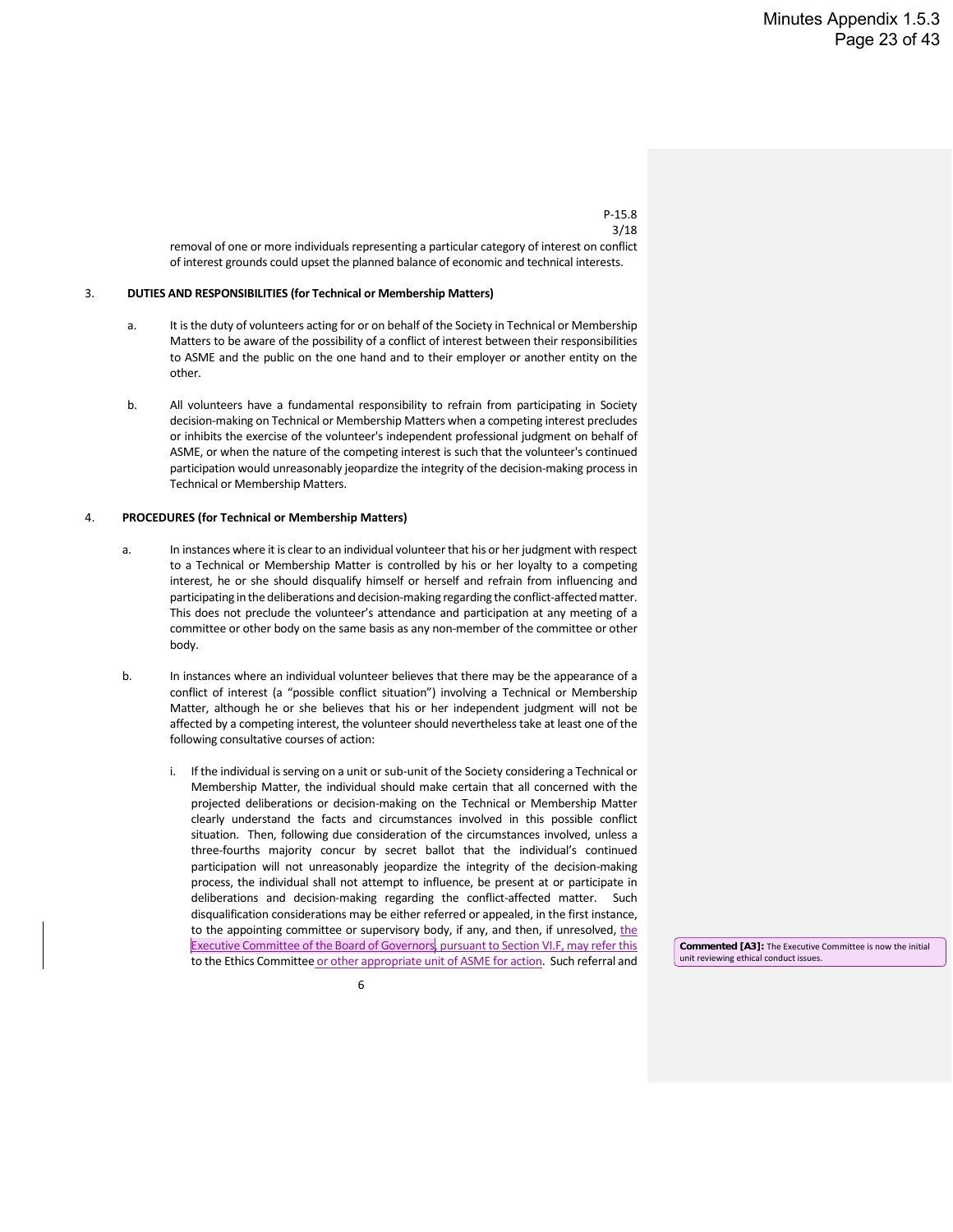appeals may be made by the chair of the unit or sub-unit**,** the individual volunteer or any other participant in the consideration of the possible conflict situation. Additionally, the member may elect to bypass the secret-ballot measure described above and take the matter directly to the appointing committee or supervisory body, if any, and then, if unresolved, to the Executive Committee of the Board of Governors, pursuant to Section VI.F, who may refer this to the Ethics Committee or other appropriate unit of ASME for action.

- ii. If the individual is acting for or on behalf of ASME other than in a committee or group participation capacity, the individual should bring the possible conflict situation directly to the attention of the appointing committee or supervisory body, if any, and then, if unresolved, to the Executive Committee of the Board of Governors, pursuant to Section VI.F, who may refer this to the Ethics Committee or other appropriate unit of ASME for action.
- c. Any member of a sector, board, division, committee, section, subcommittee or other decision-making body who believes that the continued participation of any other member of that body in a Technical or Membership Matter may unreasonably jeopardize the integrity of the decision-making process may call for the consultative courses of action set forth in Paragraph 4(b)(i) or (ii) above.

#### 5. **IMPLEMENTATION AND COMPLIANCE**

The Ethics Committee shall oversee the implementation of, and compliance with, this Appendix A. The Ethics Committee shall have authority to review questions of conflicts of interest under this Appendix A and to render opinions thereon. The Ethics Committee may authorize the Chair of the Ethics Committee to issue a letter of warning or admonishment to persons who violate this Appendix A or request that the Chair refer the matter to the Executive Director/CEO for processing as an ethics complaint under Society Policy P-15.4. A decision of the Ethics Committee shall be binding and final if a letter of warning or admonishment is the course of action.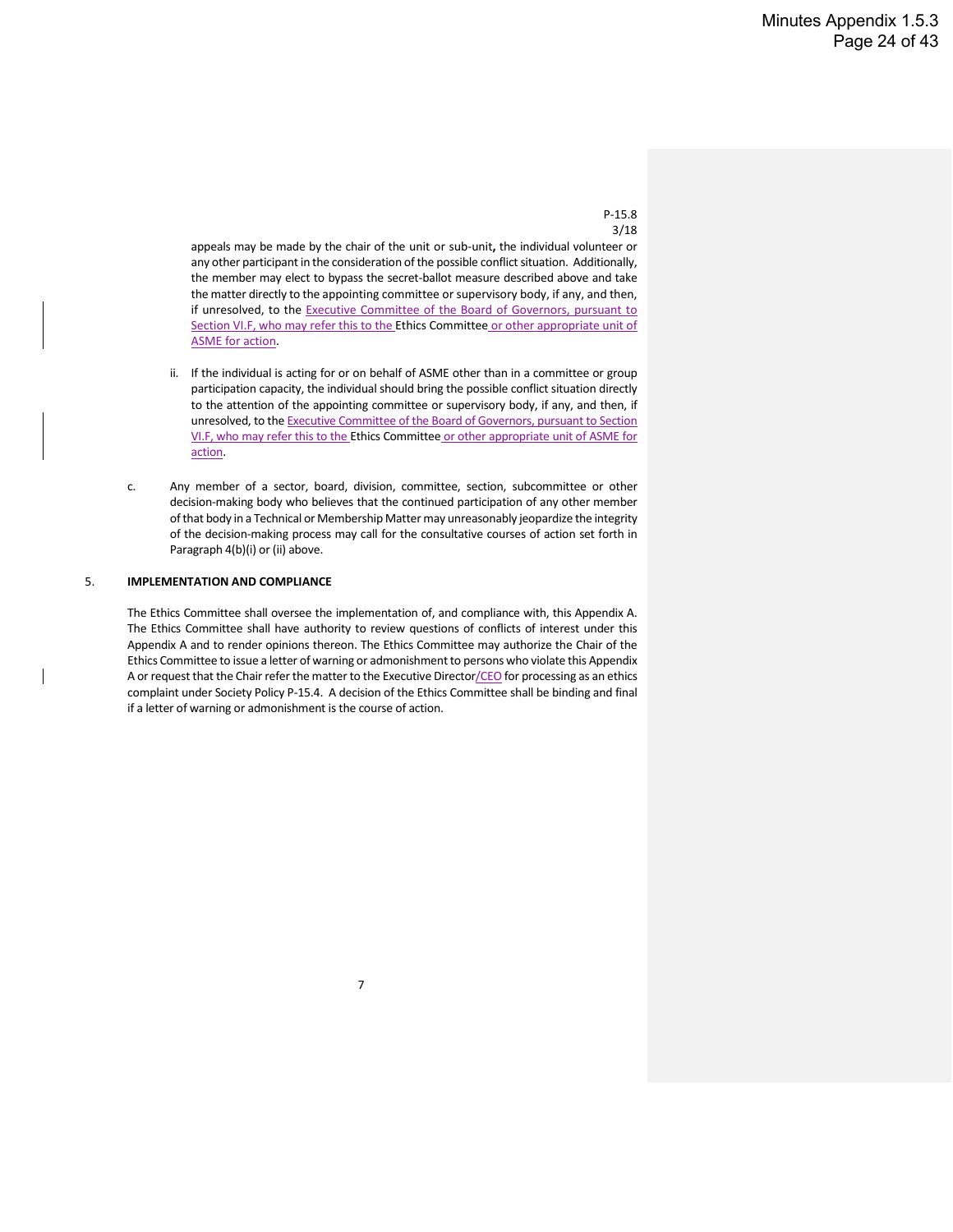#### **APPENDIX B**

#### **(ASME Conflicts Policy for Financial Matters)**

#### **1. PREAMBLE (for Financial Matters)**

Because ASME is a not-for-profit corporation formed under the laws of the State of New York, those who serve ASME have a duty to adhere to the purposes to which ASME is dedicated and to conduct the affairs of ASME in a manner consistent with those purposes and not to advance their personal financial interests when Financial Matters are under consideration. This Appendix B is intended to ensure that those who fulfill leadership roles with respect to Financial Matters act in ASME's best interest and comply with applicable legal requirements, despite the existence of a conflict of interest. This Appendix B is designed to promote the identification, disclosure, evaluation and disposition of any real, potential or apparent conflicts of interest that might, in fact or in appearance, call into question the duty of undivided loyalty owed to ASME by its leaders.

This Appendix B is in addition to, and not in lieu of, any conflict of interest policies promulgated by the Executive Director/CEO with respect to ASME employees and is also in addition to, and not in in lieu of, Appendix A and any policy or operating guide applicable to a particular ASME activity (e.g., honors and awards) or body (e.g., a Sector Board or Council or a Board within a Sector). In the event of a conflict between the terms of any policies, operating guides or Appendix A and this Appendix B, the terms of this Appendix B shall govern the matter.

Each individual has the primary responsibility for assuring his or her adherence to this Appendix B as well as to Appendix A and other applicable ASME policies or operating guides that address conflicts of interest.

#### **2. DEFINITIONS (for Financial Matters)**

- a. The term "**Authorized Body**" means any one of the following: (a) the ASME Board of Governors, (b) the Audit Committee, or (c) a Committee of the Board having delegated authority with respect to a given sphere of activity. If no Committee of the Board has delegated authority with respect to a given sphere of activity, the term "**Authorized Body**" means the ASME Board of Governors or the Audit Committee.
- b. The term "**Committee Member**" means each member of the following bodies: the Committee on Finance, the Committee on Executive Director/CEO Evaluation and Staff Compensation, the Audit Committee, Retirement Plan Committee, and any committee, task force, or similar body appointed or designated by the Board of Governors or the President.
- c. The term "**Committee of the Board**" is a committee appointed by the Board of Governors and whose voting membership consists of at least three individuals, all of whom are members of the Board of Governors. At the time of adoption of this Society Policy, the

**Deleted:** Pension Plan Trustees, **Commented [A4]:** The Pension Plan Trustees no longer exists. However, the Retirement Plan Committee needs to be added.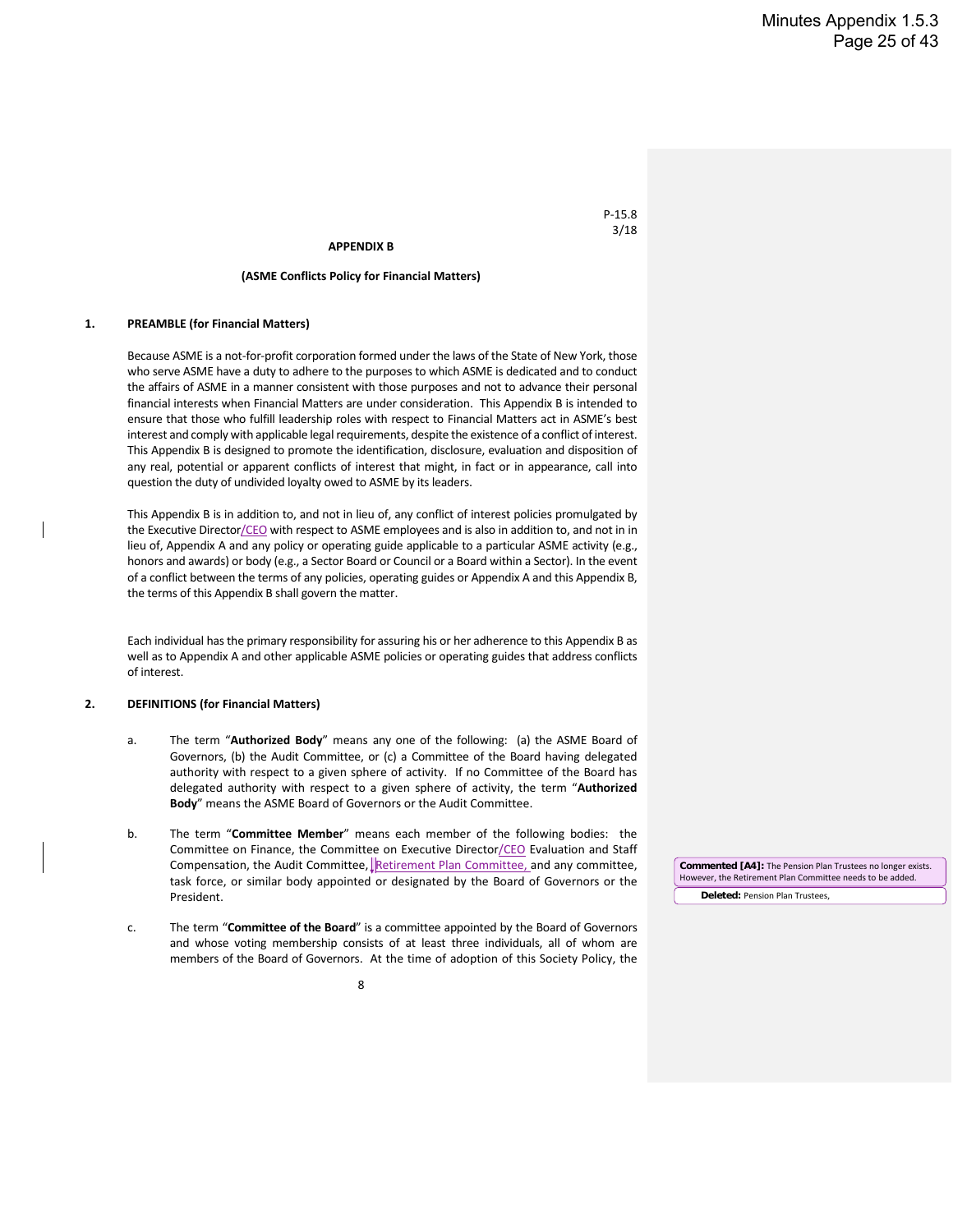only committees that are Committees of the Board are the Audit Committee, Executive Committee and the Executive Director/CEO Evaluation and Staff Compensation Committee. Because the Committee on Finance includes members who are not members of the Board of Governors, it is not a Committee of the Board.

- d. The term "**Covered Arrangement**" means each proposed transaction, agreement or other arrangement (including any grant, scholarship or compensation arrangement) in which:
	- i. (A) one or more Related Parties (defined below) would have a financial interest and (B) the Society or any affiliate of the Society (including without limitation the ASME Foundation) would be a participant; or
	- ii. there could be an actual or perceived conflict of interest for some other reason, including any transaction, agreement or other arrangement in which the interests of a Related Party could be seen as competing with the interests of the Society or any affiliate of the Society.

All Covered Arrangements are circumstances that constitute a perceived, potential or actual conflict of interest and as such are subject to the terms of this Appendix B. If a Covered Arrangement involves an affiliate of the Society, it is an "**Affiliate Covered Arrangement**."

- e. The term **"Governor"** means each member of the Board of Governors in office from time to time, as well as each Governor-elect and Governor-nominee.
- f. The term "**Key Employee**" means each person who is in a position to exercise substantial influence over the affairs of the Society within the meaning of Section 4958(f)(1)(A) of the Internal Revenue Code and Section 53.4958-3(c), (d) and (e) of the Treasury Regulations or analogous provisions. The group of Society employees who are deemed to be Key Employees includes (but is not necessarily limited to) employees designated from time to time by the Executive Director/CEO, in consultation with the Treasurer.
- g. The term **"Officer"** means each volunteer officer of the Society holding office from time to time and holding the rank of Senior Vice President, President, Immediate Past President or President-elect as well as each Senior Vice President-elect.
- h. The term "**Related Parties**" means:
	- i. The Governors, Officers, Committee Members and Key Employees of the Society.
	- ii. The following living relatives of each individual described in subparagraph (i):
		- (A) his or her ancestors
		- (B) his or her spouse or domestic partner
		- (C) his or her siblings and half-siblings
		- (D) the spouses or domestic partners of his or her siblings and half-siblings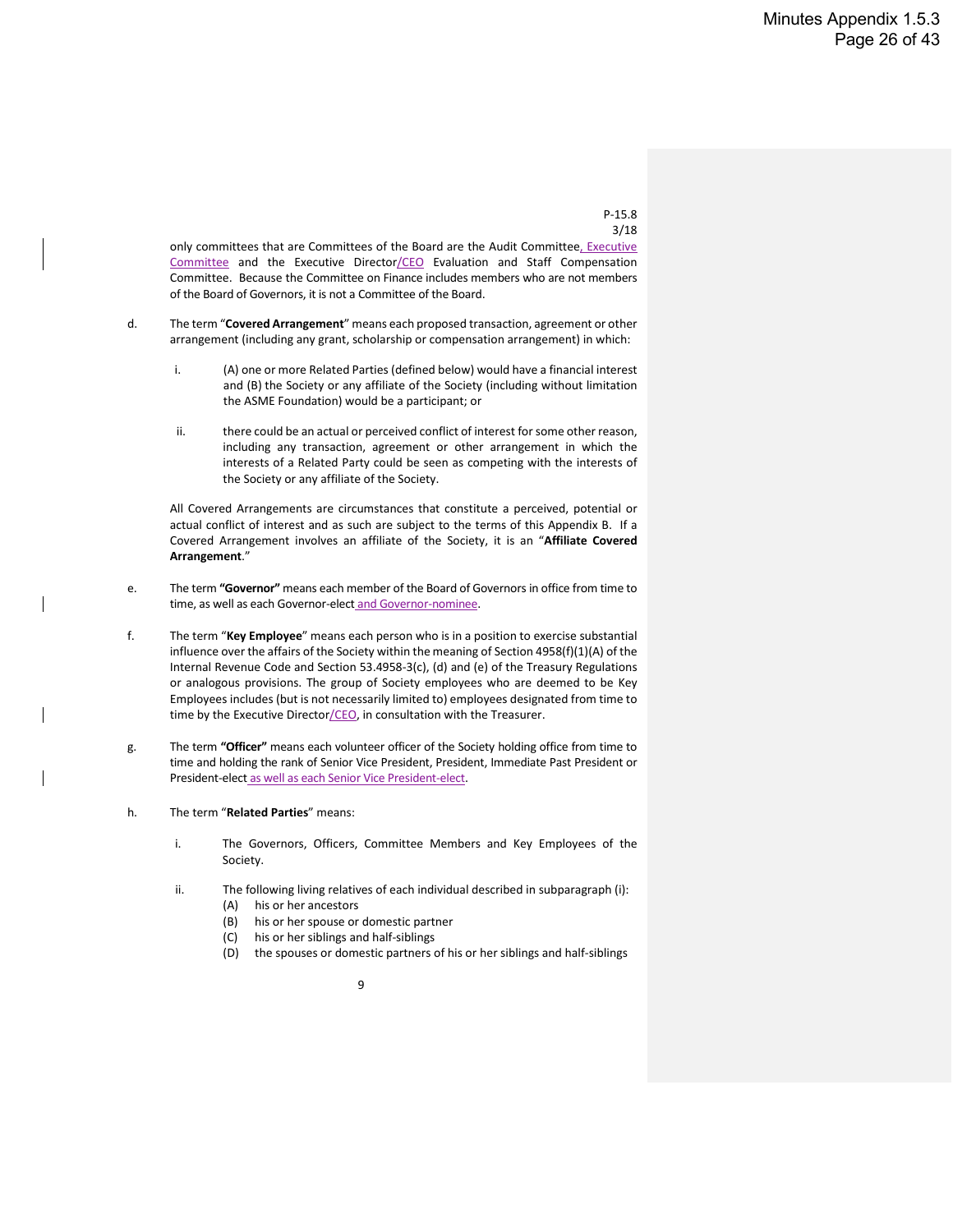- (E) his or her children, grandchildren, and great-grandchildren<sup>1</sup>
- (F) the spouses or domestic partners of his or her children, grandchildren and great-grandchildren.
- iii. The following entities and trusts:
	- (A) any entity or trust of which any individual described in subparagraph (i) or (ii) serves as a director, trustee, officer or employee.
	- (B) any entity or trust in which any one or more individuals described in subparagraph (i) or (ii) have a 5% or greater ownership or beneficial interest.

#### **3. PROCEDURES (for Financial Matters)**

- a. Individual Responsibilities
	- i. *Disclosure.* If a Governor, Officer, Committee Member or Key Employee of ASME has a direct interest in a Covered Arrangement, or an indirect interest through a person who is a Related Party with respect to him or her, he or she must immediately disclose in writing the existence and circumstances of the arrangement (including the material facts concerning his or her interest) to an Authorized Body.
	- ii. *Refraining from Influence*. The individual must refrain from attempting to influence the deliberation or voting on the Covered Arrangement.
	- iii. *Deliberations and Voting*. The individual may not participate in or attend the deliberations or vote on the Covered Arrangement. However, at the request of the Authorized Body, the individual may present background information or answer questions on the Covered Arrangement. The conflict does not preclude the individual's attendance at and participation in the rest of the meeting of the Authorized Body.
	- iv. *Affiliate Covered Arrangements*. If the Covered Arrangement is also an Affiliate Covered Arrangement, the disclosure required by Paragraph 3(a)(i) shall be made only to the Audit Committee of the Society and the Audit Committee of the affiliate (or, if the affiliate does not have an Audit Committee, to the governing body of the affiliate). The Audit Committee of the Society must confirm that the steps required in this Paragraph 3(a) have been and are being taken, and no further action by the Society shall be required pursuant to this Appendix B except as the Audit Committee shall determine in the specific instance following consultation with the Audit Committee of the affiliate.

b. Society Responsibilities

<span id="page-33-0"></span><sup>1</sup> Adoptive children, grandchildren, and great-grandchildren are included within this definition.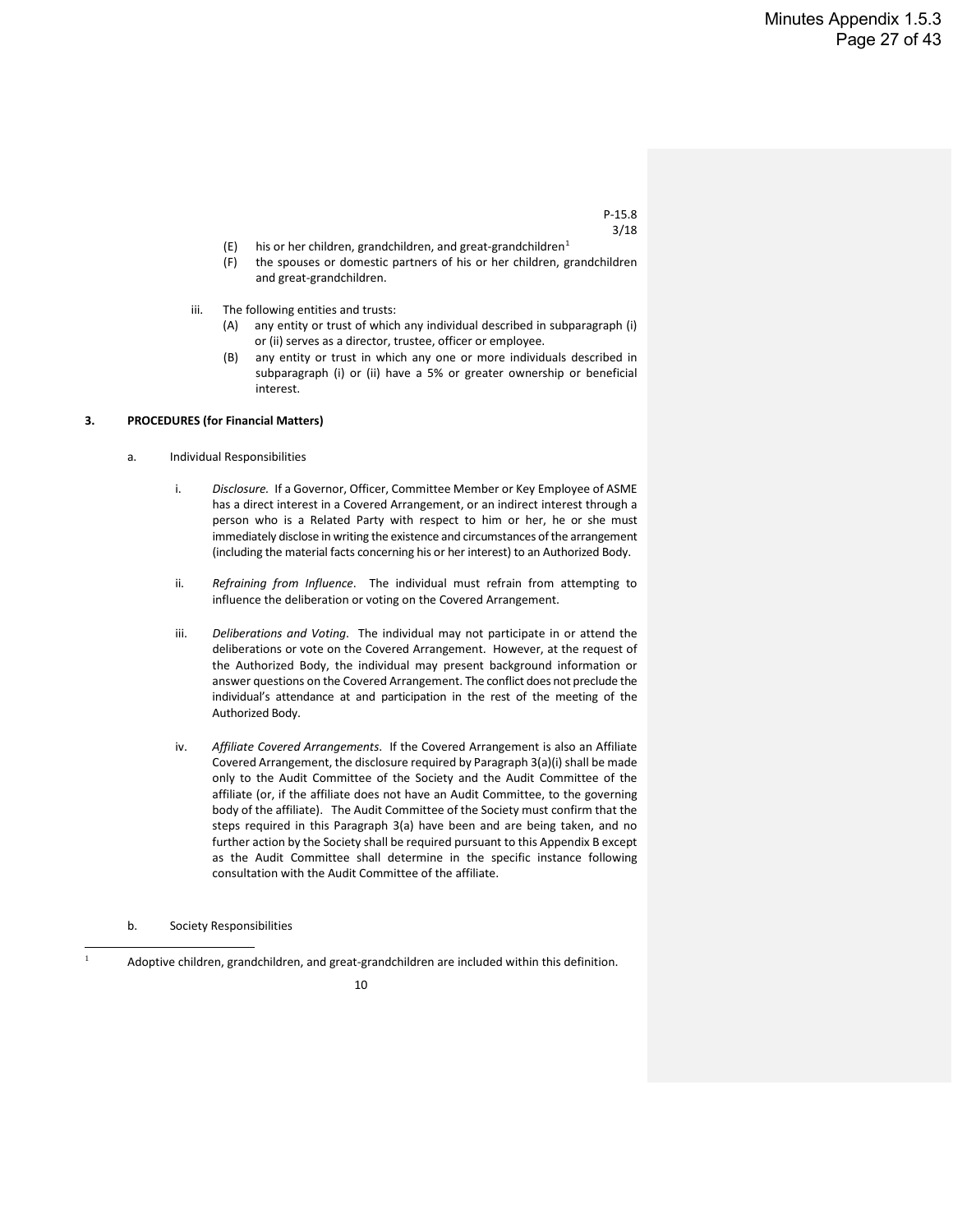- i. *Authorized Body Tasked with Fulfilling These Responsibilities.* An individual's disclosure with respect to a Covered Arrangement pursuant to Paragraph 3(a) triggers the Society's responsibilities under this Paragraph 3(b) (unless it is an Affiliated Covered Arrangement, in which event the Audit Committee will determine which, if any, responsibilities under this Paragraph (b) will apply or if some other course of action is warranted). However, the Authorized Body receiving the disclosure may request that another Authorized Body perform the Society's responsibilities under this Paragraph 3(b), in which event references below are to that Authorized Body if it undertakes the responsibilities. For example, if disclosure is made to the Audit Committee, the Audit Committee may request that the Board of Governors fulfill the remaining responsibilities under this Paragraph 3(b).
- ii. *Confirmation of Individual Actions.* The Authorized Body must confirm that the steps required in Paragraph 3(a) have been and are being taken.
- ii. *Fairness and Reasonableness.* Before approving a Covered Arrangement, the Authorized Body must determine that it is fair, reasonable and in the Society's best interest at the time of such determination.
- iv. *Comparability Data.* Prior to entering into the Covered Arrangement, the Authorized Body must obtain and rely on comparable market data, to the extent available.
- v. *Alternative Transactions.* Prior to entering into the Covered Arrangement, if a related party has a "substantial financial interest" in it within the meaning of New York law, the Authorized Body must consider alternative transactions, agreements or arrangements, to the extent available.
- vi. *Materiality to ASME.* The Authorized Body must determine whether the arrangement is material to the financial, reputational or other interests of the Society, in which event consideration must be given to alternative transactions, agreements or arrangements, to the extent possible. If an Authorized Body other than the Board of Governors makes a determination that the arrangement is material, it (A) must promptly notify the Board of Governors of this determination and (B) may condition its approval, if any, of the arrangement on the further review, approval, endorsement or other input of the Board of Governors.
- vii. *Voting.* All determinations and approvals with respect to a Covered Arrangement require the affirmative vote of not less than a majority of the members of the Authorized Body present at the meeting of the Authorized Body (provided a quorum is present and no greater portion is required by applicable law or Society requirement). Interested members of the Board of Governors may be counted solely for determining the presence of a quorum. Notwithstanding the foregoing,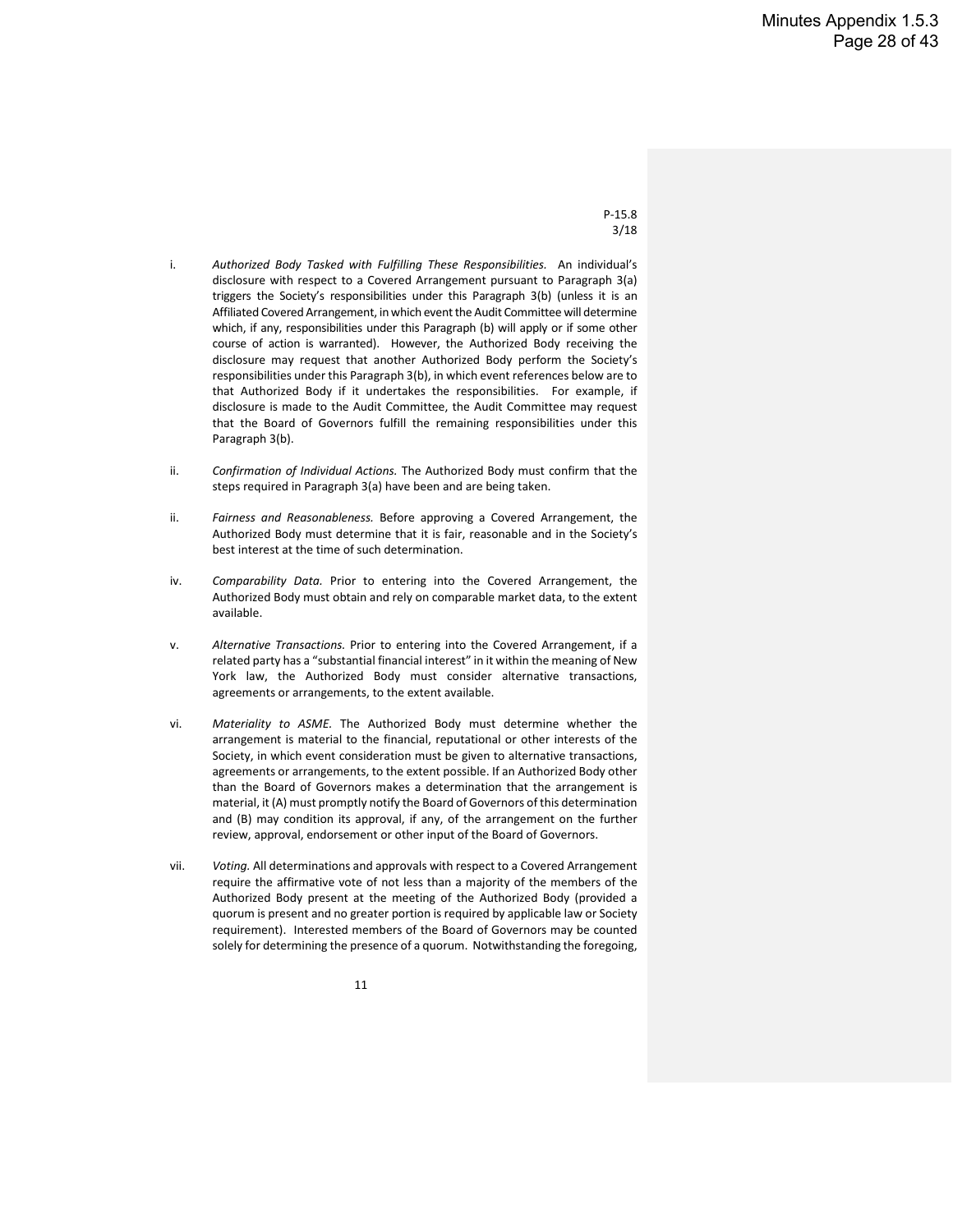the salary of the Executive Director/CEO may be set only by the affirmative vote of a majority of the entire Board of Governors.

- viii. *Contemporaneous Documentation.* All disclosures and recusals with respect to a Covered Arrangement together with the basis for all determinations and approvals of the Authorized Body must be contemporaneously documented in writing (including in the minutes of any meeting at which the arrangement was discussed and voted on). This documentation must include an account of the consideration of comparable market data and alternative transactions, agreements or arrangements, to the extent considered or available.
- ix. *Reporting to the Board or Audit Committee.* If the arrangement is before an Authorized Body other than the Board of Governors or Audit Committee, the existence of the matter and its disposition must be promptly disclosed to the Board of Governors and Audit Committee.

#### **4. ANNUAL COMPLIANCE AND DISCLOSURE STATEMENT**

At least once per year, each Governor, Officer, Committee Member and Key Employee must complete, sign and submit to the Secretary a written Compliance and Disclosure Statement acknowledging that he or she has read and is in compliance with this Policy and identifying to the best of his or her knowledge:

- a. any business or nonprofit of which the individual is an officer, director, trustee, member, owner or employee and with which the Society or any affiliate of the Society has a relationship.
- b. any transaction in which the Society or any affiliate of the Society is a participant and in which the individual or Related Party with respect to that individual might have a conflicting interest;
- c. any other interests that could give rise to conflicts of interest.

Prior to the initial election or appointment of any Governor, he or she must supplement his or her Statement of Adherence (referenced above) with the disclosure described in Paragraphs 4(a), (b) and (c).

In addition, the Executive Director/CEO, in consultation with the Board of Governors, shall identify those levels of ASME employees who are also subject to the requirement to provide the Compliance and Disclosure Statement described above and shall require each employee at those levels to complete, sign and submit a Compliance and Disclosure Statement to the Secretary on an annual basis as described above.

The Secretary shall provide a copy of all completed Compliance and Disclosure Statements to the Chair of the Audit Committee and shall periodically update the Chair of the Audit Committee concerning compliance with the annual disclosure statement requirements of this Society Policy.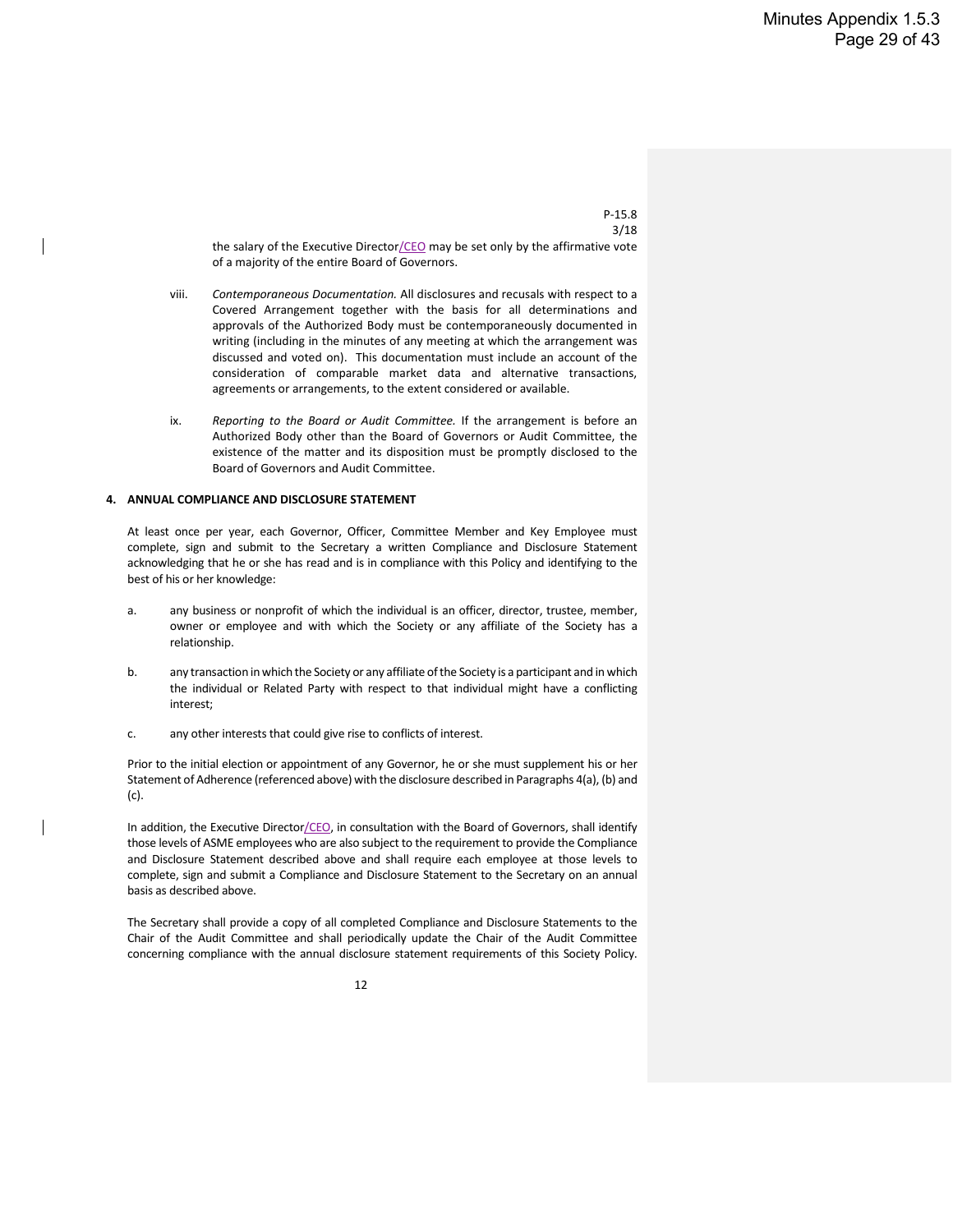Completed disclosure statements shall be available for inspection by any member of the Board of Governors and may be reviewed by the Society's legal counsel.

#### **5. IMPLEMENTATION AND COMPLIANCE**

The Audit Committee shall oversee the implementation of, and compliance with this Appendix B.

Responsibility: Ethics Committee (Appendix A) Audit Committee (Appendix B)

Reassigned from Ethics Committee

Reassigned from Committee of Past Presidents/Ethics Committee

Reassigned from Centers Board of Directors/Center for Career and Professional Advancement/Committee on Ethical Standards and Review

Reassigned from Centers Board of Directors/Center for Professional Development, Practice and Ethics/Committee on Ethical Standards and Review 4/23/09

Reaffirmed from Council on Member Affairs/Board on Professional Practice & Ethics 6/1/05

#### Adopted: June 23, 1976

Revised: November 18, 1982 (editorial changes 2/83) June 14, 1985 (editorial changes 11/85) (editorial changes 9/86) June 11, 1987 (editorial changes 3/88) (editorial changes 7/88) (editorial changes 11/88) September 11, 1994 March 15, 1996 November 21, 1996 (editorial changes 3/97) (editorial changes 6/04) (editorial changes 6/1/05) (editorial change in responsible unit 4/09) September 14, 2009 (Unit Realignment Due to Reorganization 2/12) June 8, 2014 (editorial change 8/18/14) (editorial change 5/25/16)

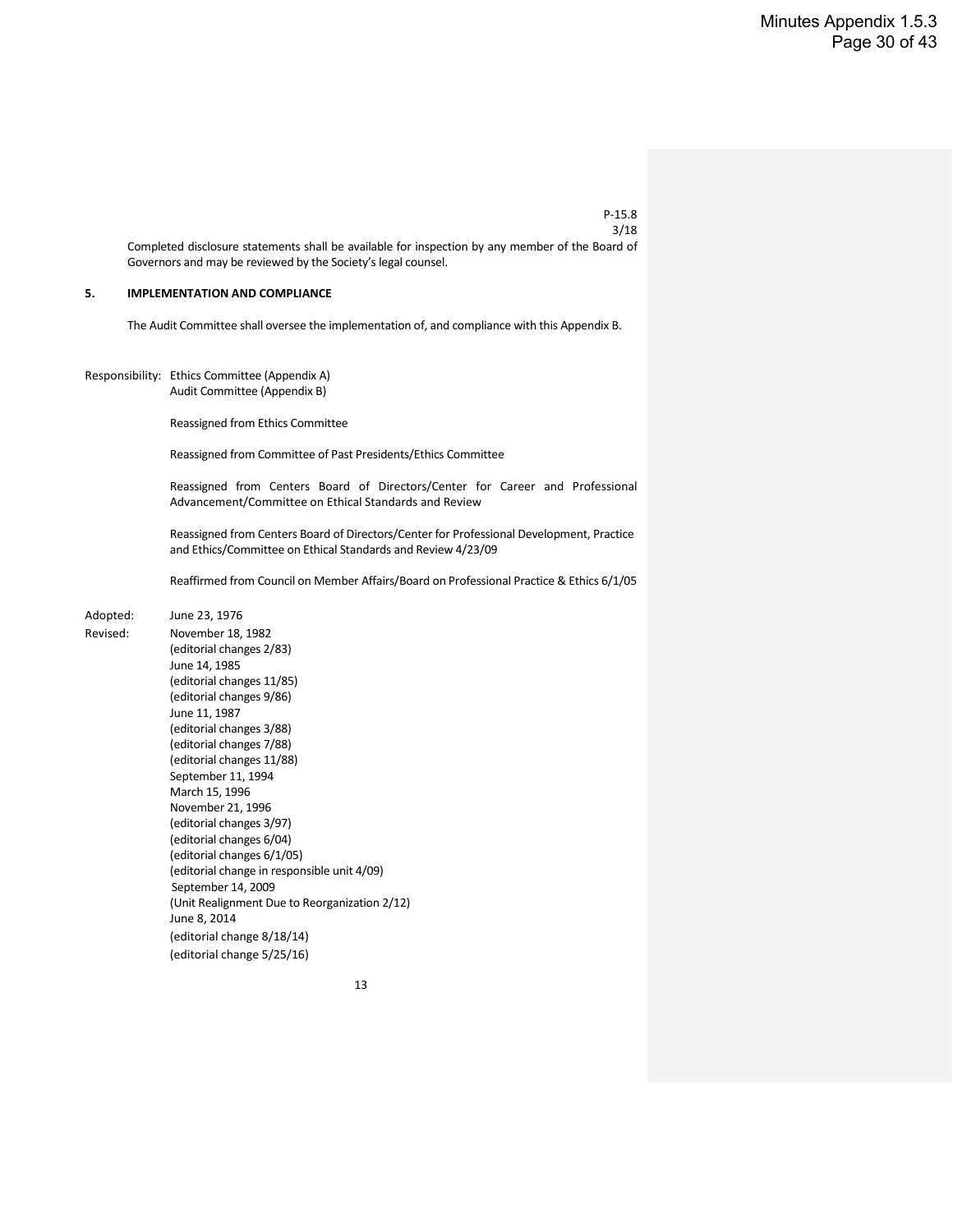Minutes Appendix 1.5.3 Page 31 of 43

P-15.8 3/18

(editorial change 6/17) (editorial change 3/18)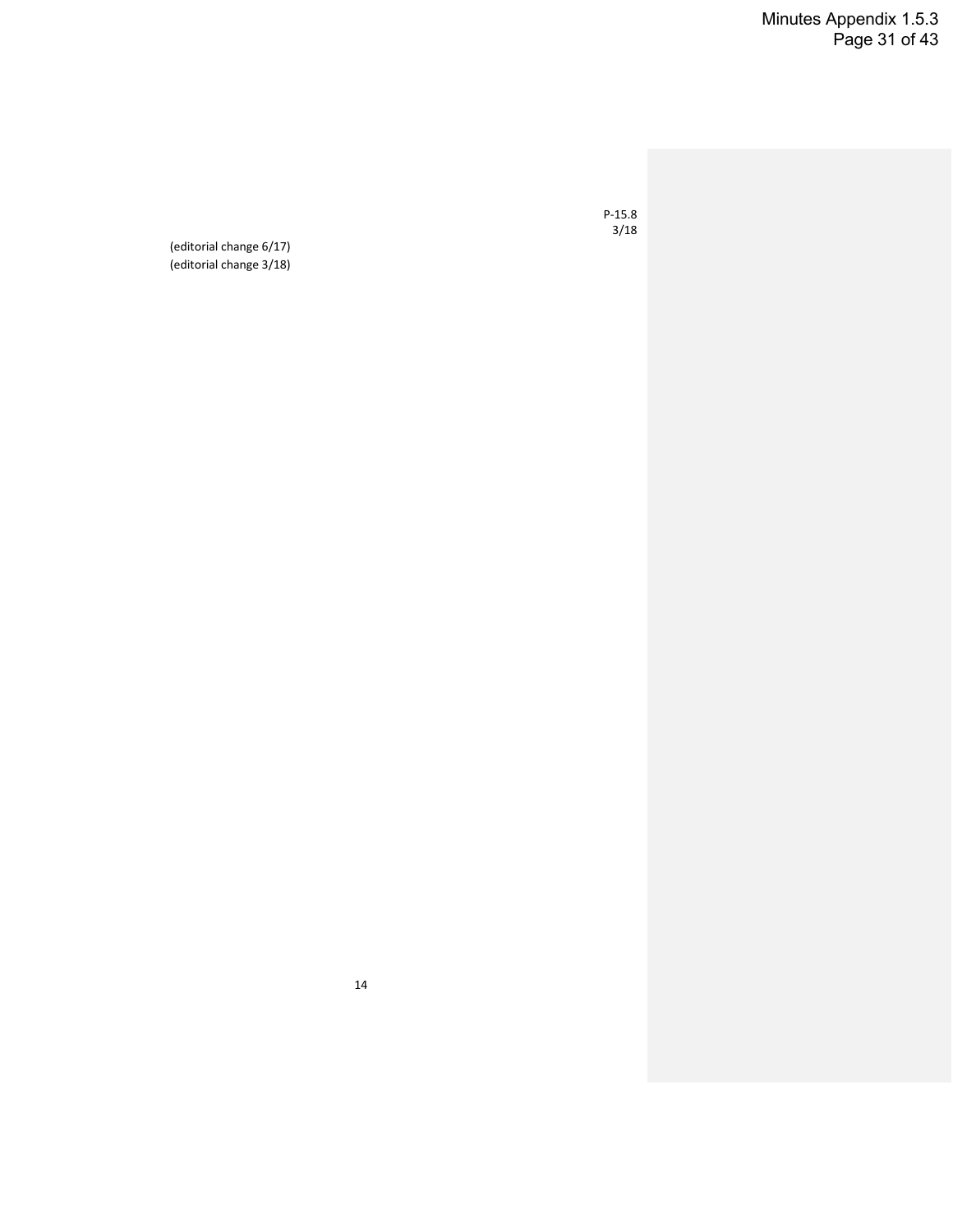

#### **SOCIETY POLICY**

#### **POLICY AGAINST DISCRIMINATION (INCLUDING DISCRIMINATORY HARASSMENT) - MEMBERS**

- **I. PREFACE**
	- A. Discrimination (including discriminatory harassment) by a member of ASME against any other member or ASME employee or job applicant on the basis of age, race, color, ethnicity, sex (including pregnancy), gender, gender identity, gender expression, national origin, citizenship status, religion, sexual orientation, disability, and veteran or military status, or any other characteristic protected by state or local equal employment opportunity laws, shall not be tolerated.
	- B. Discrimination (including discriminatory harassment) by a member of ASME against an individual who is neither a member nor an employee or job applicant of ASME on the basis of age, race, color, ethnicity, sex (including pregnancy), gender, gender identity, gender expression, national origin, citizenship status, religion, sexual orientation, disability, and veteran or military status, or any other characteristic protected by state or local equal employment opportunity laws, is also of concern to ASME when the conduct occurs on ASME premises or during an ASME activity.
	- C. Conduct in violation of this Policy is grounds for discipline by ASME, up to and including expulsion from membership.

#### **II. PURPOSE**

- A. To state the ASME policy against discrimination (including discriminatory harassment) by members.
- B. To describe the types of conduct prohibited by this Policy.
- C. To establish a procedure for dealing with violations of this Policy.

#### **III. POLICY**

- A. ASME prohibits discrimination on the basis of age, race, color, ethnicity, sex (including pregnancy), gender, gender identity, gender expression, national origin, citizenship status, religion, sexual orientation, disability, and veteran or military status, or any other characteristic protected by state or local equal employment opportunity laws with respect to any decision or recommendation made by a member concerning (a) the participation of another member in an ASME activity or (b) the hiring, performance evaluation or a work assignment of an ASME employee.
- B. Prohibited discriminatory conduct also includes conduct by a member that constitutes harassment based on age, race, color, ethnicity, sex (including pregnancy), gender, gender identity, gender expression, national origin, citizenship status, religion, sexual orientation, disability, and veteran or military status, or any other characteristic protected by state or local equal employment opportunity laws.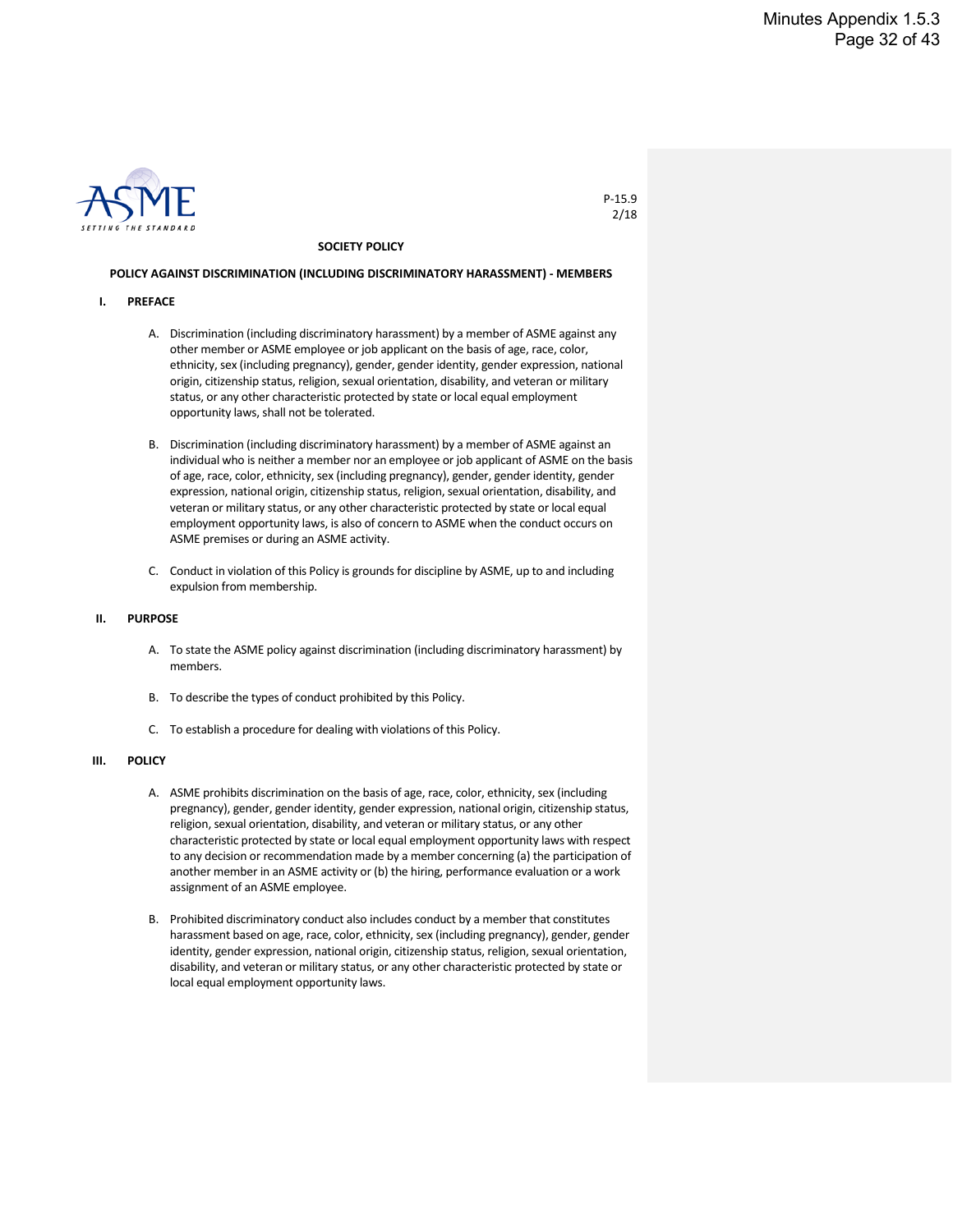- 1. Examples of such conduct are racial or ethnic slurs and threatening, intimidating or hostile acts directed at a particular sex or religion, or directed at a member or ASME employee because of his or her national origin or color.
- 2. Harassment does not require an intent to offend. Thus, when unwelcome by the recipient, certain conduct meant as a joke, a prank, or even a compliment can lead or contribute to harassment.
- C. Sexual harassment is a specific type of discriminatory harassment. ASME prohibits conduct that constitutes sexual harassment.
	- 1. Unwelcome sexual advances, requests for sexual favors and other verbal or physical conduct of a sexual nature constitutes sexual harassment for purposes of this Policy when:
		- a. Submission to such conduct is made explicitly or implicitly a term or condition of an individual's work assignment at ASME or participation in any activity of ASME;
		- b. Submission to or rejection of such conduct by an individual is used as the basis for decisions or recommendations affecting such individual's employment at ASME or participation in any activity of ASME; or
		- c. Such conduct has the purpose or effect of unreasonably interfering with an individual's work performance at ASME or participation in any activity of ASME.
	- 2. No member with a leadership role is at any time to (1) threaten or imply that an individual's submission to or rejection of a sexual advance will in any way influence any decision, recommendation or evaluation regarding that individual's employment at ASME or participation in any activity of ASME; or (2) make any decision or recommendation concerning an individual's employment at ASME or participation in any activity of ASME on such a basis.
- D. Other conduct by members in ASME's workplace or in connection with any ASME activity that creates or could lead or contribute to an intimidating, hostile or offensive work environment, whether it be in the form of physical, visual or verbal harassment, is also prohibited. Such conduct includes, but it is not limited to:
	- 1. repeated unwelcome sexual flirtations, advances, gestures, or propositions;
	- 2. verbal abuse of a sexual nature;
	- 3. graphic verbal comments of a sexual nature about an individual's body;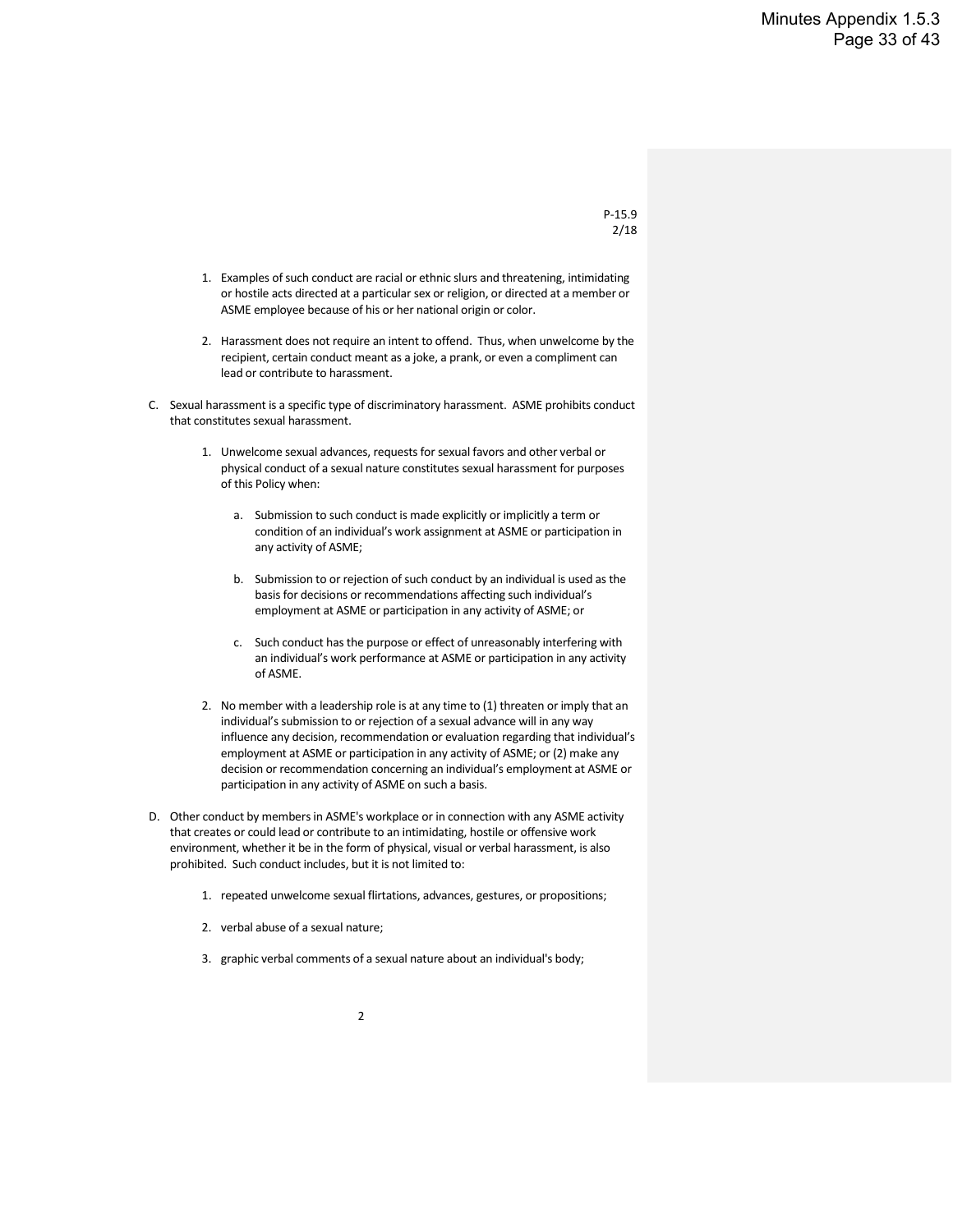- 4. sexually degrading words used to describe an individual;
- 5. the access to, or display or distribution of, sexually suggestive objects or pictures (including via the use of computers); and
- 6. inappropriate touching of an individual.
- E. ASME also prohibits retaliation against any ASME member for making a good faith report or complaint of an alleged violation of this Policy, or for participating in an investigation of such a report of complaint, under the procedures set forth below.

#### **IV. PROCEDURE**

A. Any alleged violation of this Society Policy should be reported to either the Executive Director/CEO or any member of the Executive Committee of the Board of Governors or ASME Human Resources who shall promptly notify the full Executive Committee. The Executive Committee shall initially determine whether the alleged violation shall be addressed through this Policy or Policy 15.4 "Ethical Conduct Violation Procedures" or Policy 15.7 "Ethics" or Policy 15.8 "Conflicts of Interest" or Policy 15.14 "Code of Conduct." There may be situations where actions are taken pursuant to one or more Society Policies.

B. Any member who believes that he or she has been subjected to any behavior by any ASME member or employee that violates this Policy should immediately bring the matter to the attention of the appropriate individual as set forth in paragraphs 1. and 2. below. Members who have information about conduct violative of this Policy directed toward other members or any ASME employee are also encouraged to report the relevant facts pursuant to this Policy. Prompt reporting is very important so that ASME can take action to stop the conduct before it is repeated.

- 1. If the alleged victim and the alleged offender are members who are not employees of ASME, the complaint should be made to either the Executive Director/CEO or any member of the Executive Committee or ASME Human Resources who shall promptly notify the full Executive Committee. Those individuals (and any other chair, leader, or senior vice president who may receive information concerning the existence of such a complaint) should immediately report the complaint to the Executive Director/CEO, regardless of whether the complaint was written or oral.
- 2. If either the alleged victim or alleged offender is an employee of ASME, the complaint should be brought to the attention of the Executive Director/CEO or ASME Human Resources. If the alleged offender is an employee of ASME, the procedures set forth in Sections IV.C. and IV.D. for handling the complaint will not apply. Instead, the Executive Director/CEO will report the complaint to ASME's Human Resources Department, and the complaint will be handled in its entirety in accordance with ASME's Employee Handbook (the applicable section(s) of

**Formatted:** Font: Bold, Not Expanded by / Condensed by

**Formatted:** Normal, Indent: Left: 0.75", No bullets or numbering **Formatted:** Condensed by 0.15 pt

> **Deleted:** either of two members of the Committee of Past Presidents that have been designated by that Committee to serve in this function, currently Susan Skemp and Reginald Vachon,

**Deleted:** by e-mailing

asmepastpresidentcontact@asme.org…

**Deleted:** B **Deleted:** C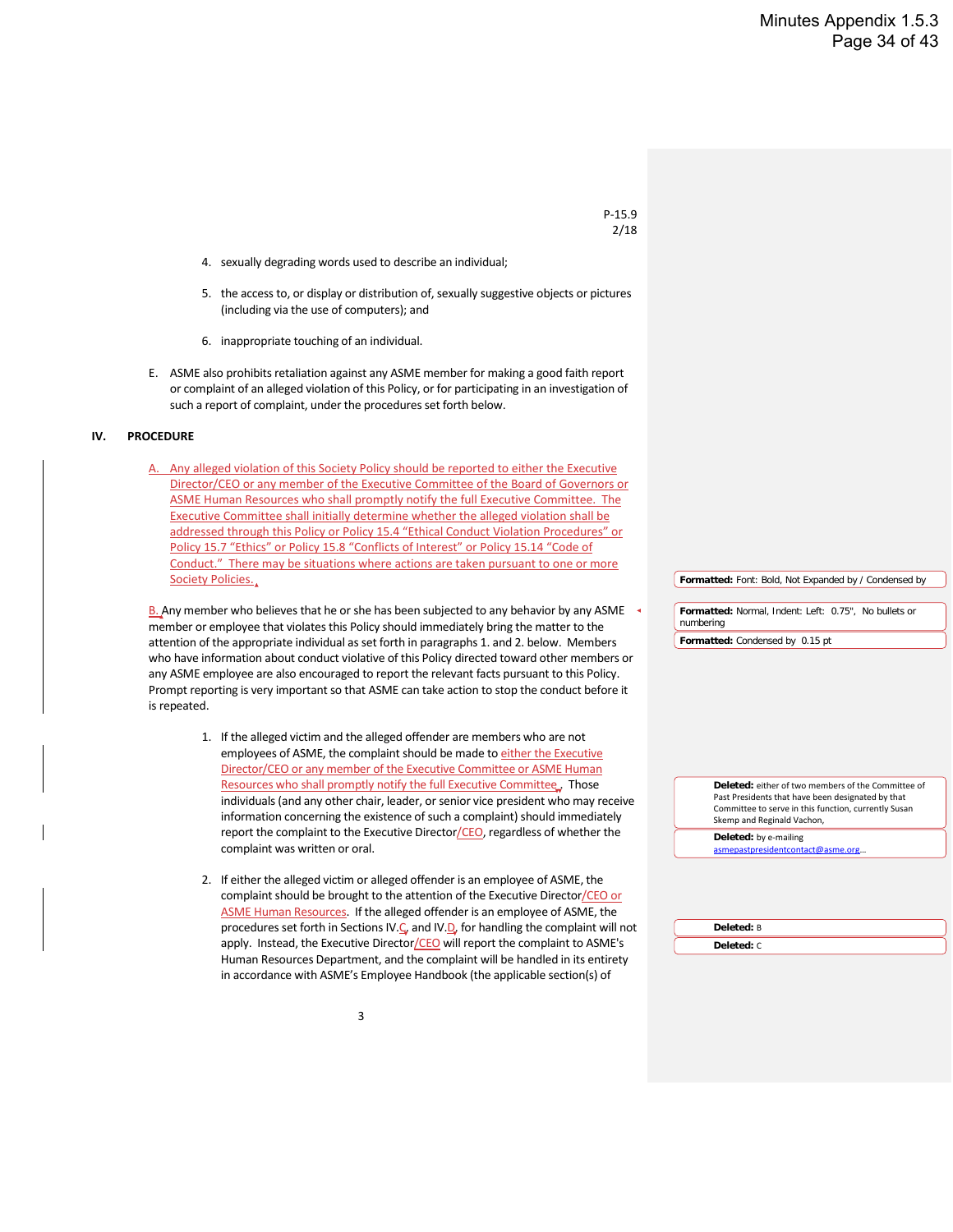which shall be available to any member upon request). If the alleged victim is an employee of ASME but the alleged offender is a member, the complaint will be handled in accordance with ASME's Employee Handbook, except that upon determining that this Policy has been violated, the Human Resources Department will report that determination to the Executive Director/CEO, who will decide whether disciplinary measures are appropriate in accordance with Section IV.D.4. below, and Sections IV.D.5. and IV.D.6. below will also apply.

3. If either the alleged victim or alleged offender is neither a member nor an employee of ASME, but the alleged incident occurred on ASME premises or during ASME activities, the Executive Director/CEO shall, based on the circumstances, determine what, if any, action should be taken. If the alleged incident did not occur on ASME premises or during ASME activities, the Executive Director/CEO shall inform the complainant that ASME has no jurisdiction and will accordingly take no action.

C. Upon receiving a report of an alleged violation of this Policy by a member against another member, the Executive Committee, shall proceed as follows:

- 1. The Executive Committee shall decide whether an attempt should be made to resolve the complaint via communication with the complainant and the alleged offender ("facilitation"). If they decide to pursue facilitation, an individual selected by the Executive Committee shall serve as the facilitator. Should facilitation result in resolution, the resolution agreed to by the complainant and the alleged offender shall be committed to writing and signed by both parties.
- 2. If the Executive Committee decides that the matter should be formally investigated (whether or not it is referred to facilitation), the complainant will be informed and should promptly forward to the Executive Director/CEO a signed complaint detailing the allegations. In such a case, the procedures set forth in Section IV.D below shall apply.
- 3. Notwithstanding any other provision of this Policy, the Executive Director/CEO, President or the Board of Governors may investigate any report of an alleged violation of this Policy (whether or not the complainant has submitted a signed complaint).

D. An investigation of any complaint submitted pursuant to Section IV.C.2. shall proceed as follows:

> 1. The Executive Committee will investigate or appoint another individual to investigate. The investigator will conduct interviews of the complainant, the alleged offender and other individuals as necessary.

**Deleted:** and the Chair of the Ethics Committee

| Deleted: C |
|------------|
| Deleted: C |
| Deleted: C |

| Formatted: Normal, Indent: Left: 0.75", No bullets or<br>numbering                                                                               |
|--------------------------------------------------------------------------------------------------------------------------------------------------|
| Formatted: Condensed by 0.15 pt                                                                                                                  |
| <b>Deleted: Director</b>                                                                                                                         |
| Formatted: Numbered + Level: $1 +$ Numbering Style: 1, 2,<br>$3, $ + Start at: $1 +$ Alignment: Left + Aligned at: $1.38" +$<br>Indent at: $16"$ |
| Deleted: Director and the Chair of the Ethics Committee,                                                                                         |
| <b>Deleted:</b> , in consultation with each other,                                                                                               |
| Deleted: the Executive Director, the Chair of the Ethics<br>Committee or another                                                                 |
| <b>Deleted:</b> Director in consultation with the Chair of the<br><b>Ethics Committee</b>                                                        |
| Formatted: Numbered + Level: $1 +$ Numbering Style: 1, 2,<br>$3,  +$ Start at: $1 +$ Alignment: Left + Aligned at: $1.38" +$<br>Indent at: 16"   |
| <b>Deleted:</b> Director and Chair of the Ethics Committee                                                                                       |
| Deleted: C                                                                                                                                       |
| Formatted: Numbered + Level: $1 +$ Numbering Style: 1, 2,<br>$3, $ + Start at: $1 +$ Alignment: Left + Aligned at: $1.38" +$<br>Indent at: 1.6"  |
|                                                                                                                                                  |
| Formatted: Normal, Indent: Left: 0.75", No bullets or<br>numbering                                                                               |
| Formatted: Condensed by 0.15 pt                                                                                                                  |
| Deleted: B                                                                                                                                       |
| Formatted: Numbered + Level: 1 + Numbering Style: 1, 2,                                                                                          |

3, … + Start at: 1 + Alignment: Left + Aligned at: 1.38" + Indent at: 1.6"

**Deleted:** Director or the Chair of the Ethics Committee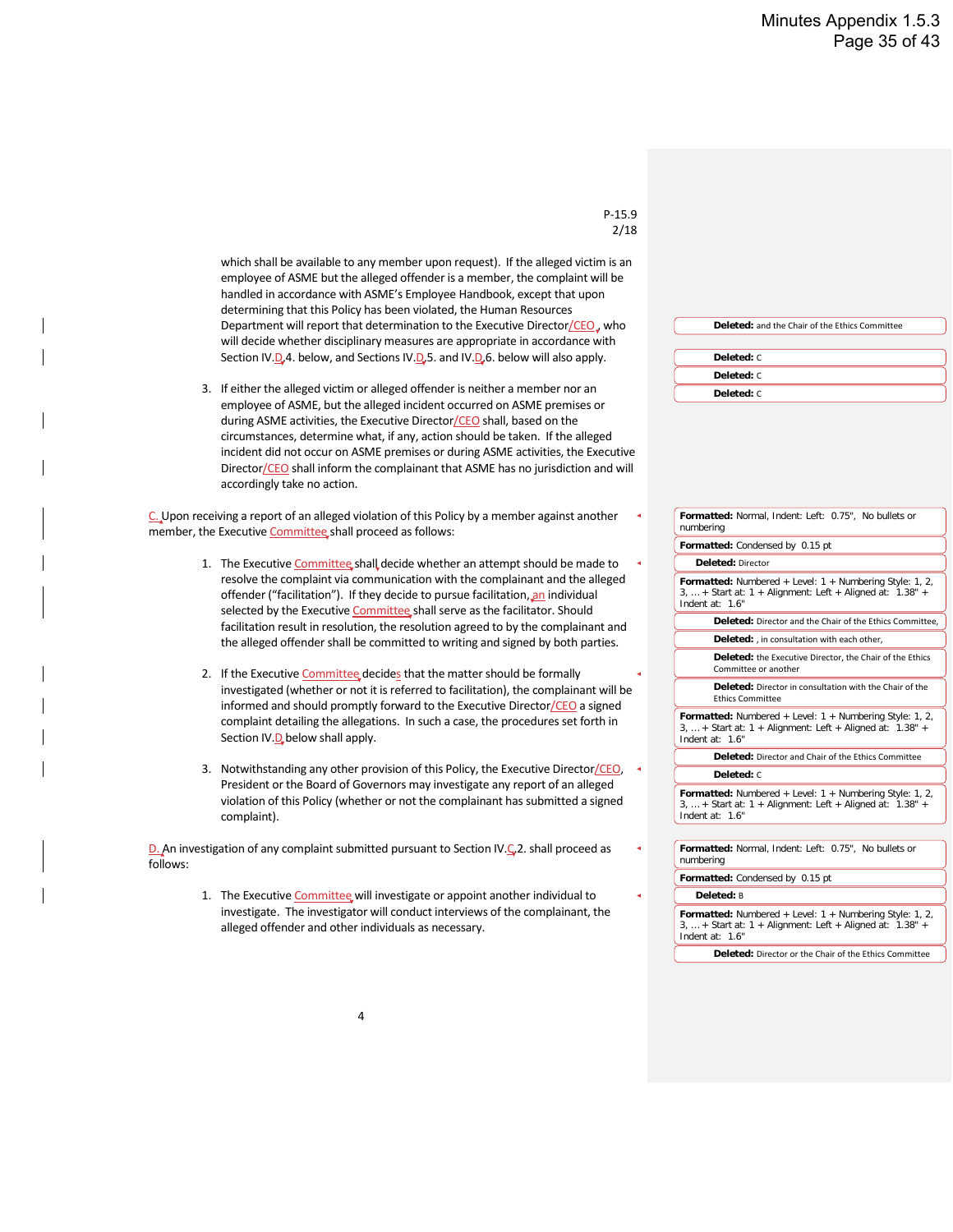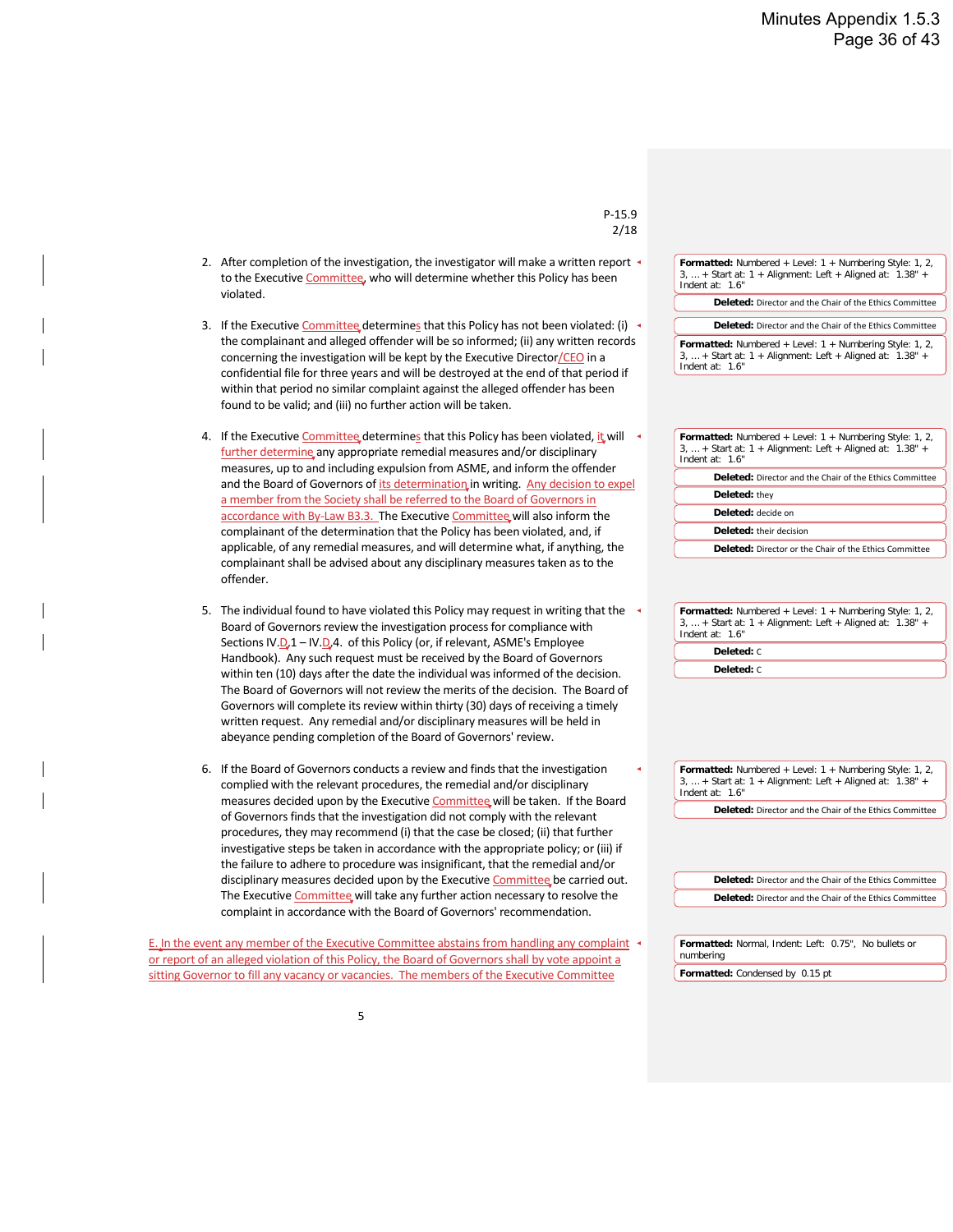abstaining from handling the complaint or report shall abstain from any action to fill any Executive Committee vacancies.

F. ASME will strive to keep the identity of persons making complaints pursuant to this Policy as confidential as possible.

G. It is a violation of this Policy for any retaliatory action to be taken or threatened against an individual who in good faith reports or provides information about a possible violation of this Policy or who in good faith participates in a related investigation or exercises any other right protected by the equal employment opportunity laws. In the event that a member believes he or she has been retaliated against for such action, he or she should use the reporting procedures outlined in Section IV.B. of this Policy to report the pertinent facts promptly. ASME will investigate and take appropriate action in the manner described above.

H. The making by a member of a complaint pursuant to this Society Policy which such member  $\cdot$ knows to be false or the providing by a member of information which such member knows to be false relating to such a complaint is a violation of the Code of Ethics of Engineers and may be the subject of a complaint against such member brought pursuant to Society Policy P-15.4. Any complaint of a violation of this Policy that has been determined to have been knowingly false shall be expunged from any and all records of ASME relating to the alleged offender.

**I.** The procedures for handling complaints set forth in Sections IV. $D$ , and IV. $E$ , above will also apply:

- 1. If a complaint of a violation of this Policy is made against a member of ASME by an individual who is neither a member nor an employee of ASME, and the alleged incident occurred on Society premises or during Society activities; and
- 2. If a complaint of a violation of this Policy is submitted to the Executive Director/CEQ</u> as an alleged ethical violation.

#### Responsibility: Executive Committee

Reassigned from Centers Board of Directors/Center for Career and Professional Advancement 11/2013

Centers Board of Directors/Center for Career and Professional Advancement

Reassigned from Centers Board of Directors/Center for Career and Professional Advancement 6/2012

Reassigned from Centers Board of Directors/Center for Professional Development, Practice and Ethics 4/23/09

| 5.<br>ن<br>п |  |
|--------------|--|
| Χ<br>/1      |  |

**Deleted:** If the Chair of the Ethics Committee or Executive Director decides to abstain from participating in handling any complaint or report of an alleged violation of this Policy, he or she shall be replaced as follows:

**Deleted:** In the case of the Chair of the Ethics Committee, the President shall appoint a replacement.**¶**

**¶** In the case of the Executive Director, he or she shall be replaced by the Deputy Executive Director with the greatest seniority. If such Deputy Executive Director decides to abstain, he or she shall be replaced by the President, or, if he or she decides to abstain, the immediate Past President.**¶**

**¶** In the event all of the individuals holding the positions specified above shall abstain, the Board of Governors shall appoint from its membership two individuals to fulfill the roles of the Chair of the Ethics Committee and the Executive Director under this Policy.

#### **Formatted:** Condensed by 0.15 pt

**Formatted:** Normal, Indent: Left: 0.75", No bullets or numbering

**Formatted:** Condensed by 0.15 pt

**Formatted:** Normal, Indent: Left: 0.75", No bullets or numbering

**Formatted:** Condensed by 0.15 pt

**Deleted:** A

**Formatted:** Normal, Indent: Left: 0.75", No bullets or numbering

**Formatted:** Condensed by 0.15 pt

**Formatted:** Indent: Left: 1", No bullets or numbering **Deleted:** C

#### **Deleted:** D

**Formatted:** Numbered + Level: 1 + Numbering Style: 1, 2, 3, … + Start at: 1 + Alignment: Left + Aligned at: 1.38" + Indent at: 1.6"

**Formatted:** Numbered + Level: 1 + Numbering Style: 1, 2,  $3, \ldots$  + Start at:  $1 +$  Alignment: Left + Aligned at:  $1.38$ " + Indent at: 1.6"

**Deleted:** Chair of the Ethics Committee

**Deleted:** thics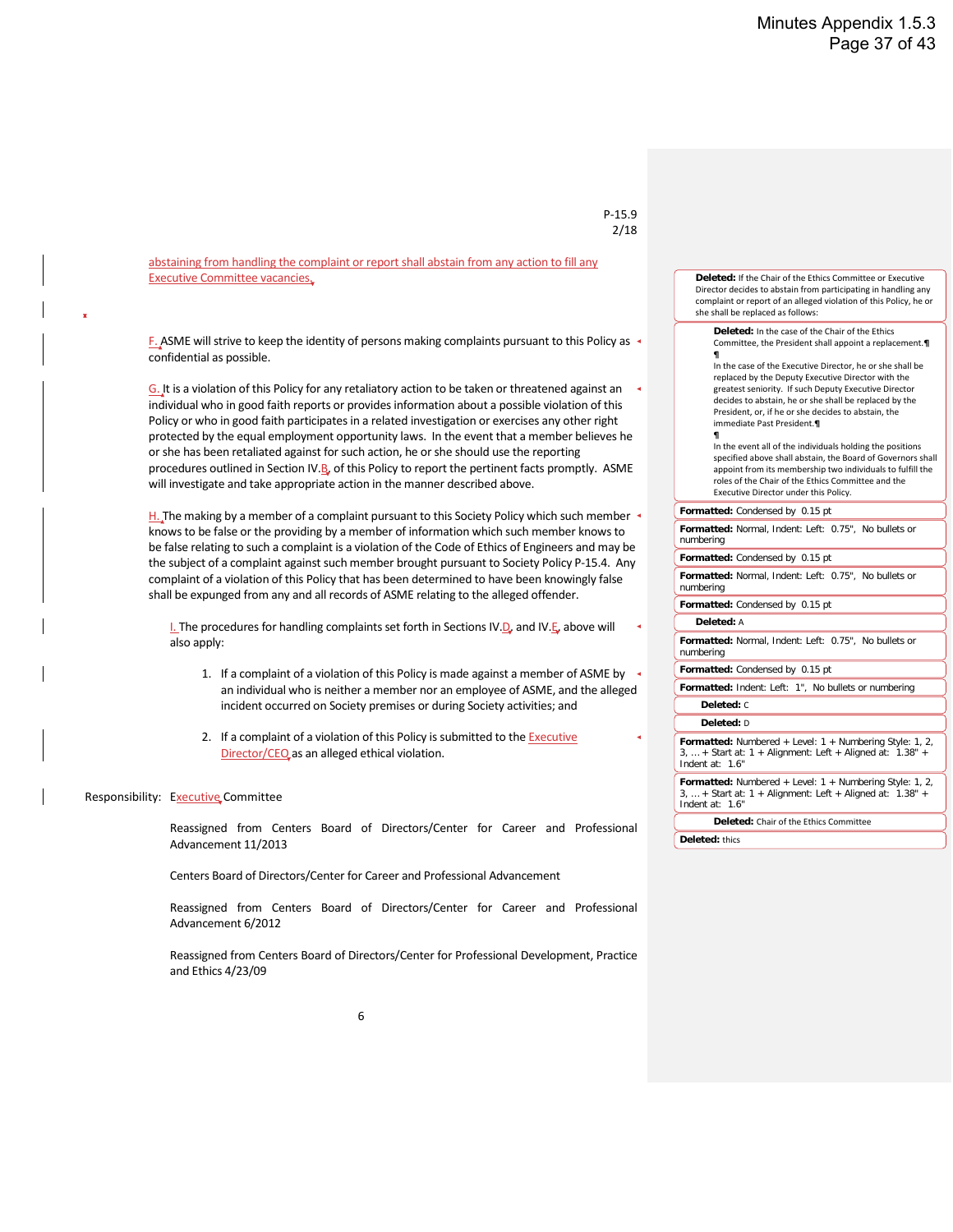Reassigned from Council on Member Affairs/Board on Professional Practice and Ethics 6/1/05

7

Adopted: September 10, 1993

Revised: March 12, 1999 (editorial changes 6/05) June 8, 2008 (editorial changes 4/09) (Unit Reassignment Due to Reorganization 6/2012) (Unit Reassignment Due to Reorganization 9/2013) (editorial changes 01/14) February 9, 2018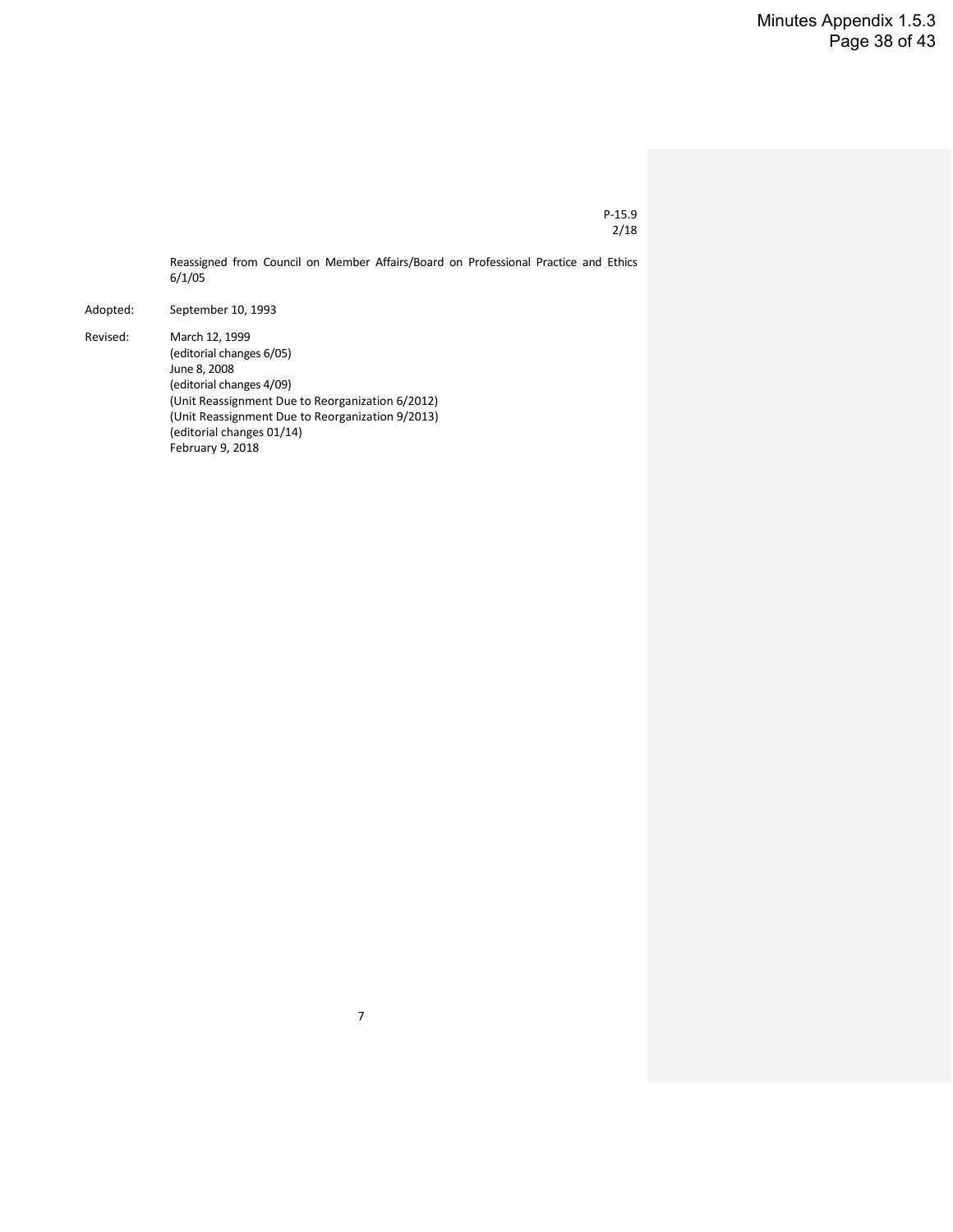

P-15.14 11/20

#### **SOCIETY POLICY**

#### **CODE OF CONDUCT**

#### **I PREFACE**

A. Article C2.1.2 of the Constitution provides:

"The Society may approve or adopt any report, standard, code, recommended practice, or related conformity assessment program but shall forbid and oppose the use of its name and proprietary symbols in any commercial work or business, except to indicate conformity with its standards or recommended practice.

B. By-Law B3.3 provides:

.

B3.3.1 Any member who has been found to have violated the Constitution, By-Laws, Code of Ethics, or Code of Conduct of the Society, may be expelled by the affirmative vote of seven members of the Board of Governors.

B3.3.2 The Board of Governors shall vote on the expulsion of any member only upon the recommendation of the Executive Committee (Code of Conduct Violation) or of an Investigative Panel (Ethics Violation). The Board of Governors shall not be bound by the recommendation of the Executive Committee or of an Investigative Panel and shall make its own determination of any disciplinary action.

B3.3.3 The Investigative Panel which shall hear and present a report upon charges against an accused member shall be chosen from among the Society's staff or membership (or both). The Executive Director/CEO, in consultation with the Chair of the Ethics Committee, will appoint the members of the Investigative Panel, which will be specific to a particular case. Members of an Investigative Panel will continue to serve until the case assigned to that Investigative Panel has been completed.

C. By-Law B 4.1.1.1 provides:

The Society and its individual members shall be governed by this Constitution and these By-Laws and by the current Society Policies and procedures established by the Board of Governors, including any amendments that may be made from time to time.

D. By-Law B4.1.1.2 provides:

Notwithstanding any other provisions of these articles, the organization is organized exclusively for one or more of the purposes as specified in Section **Deleted:** B3.3.1 Any member who has been found to have violated the Constitution, By-Laws, or Code of Ethics of the Society, may be expelled by the affirmative vote of seven members of the Board of Governors.¶

¶ B3.3.2 The Board of Governors shall vote on the expulsion of any member only upon the recommendation of an Investigative Panel appointed to hear the accusation and the defense. The Board of Governors shall not be bound by the recommendation of the Investigative Panel and shall make its own determination of any disciplinary action.¶

¶ B3.3.3 The Investigative Panel which shall hear and present a report upon charges against an accused member shall be chosen from among the Society's staff or membership (or both). The Executive Director, in consultation with the Chair of the Ethics Committee, will appoint the members of the Investigative Panel, which will be specific to a particular case. Members of an Investigative Panel will continue to serve until the case assigned to that Investigative Panel has been completed

**Commented [DJS1]:** These are the new By-laws.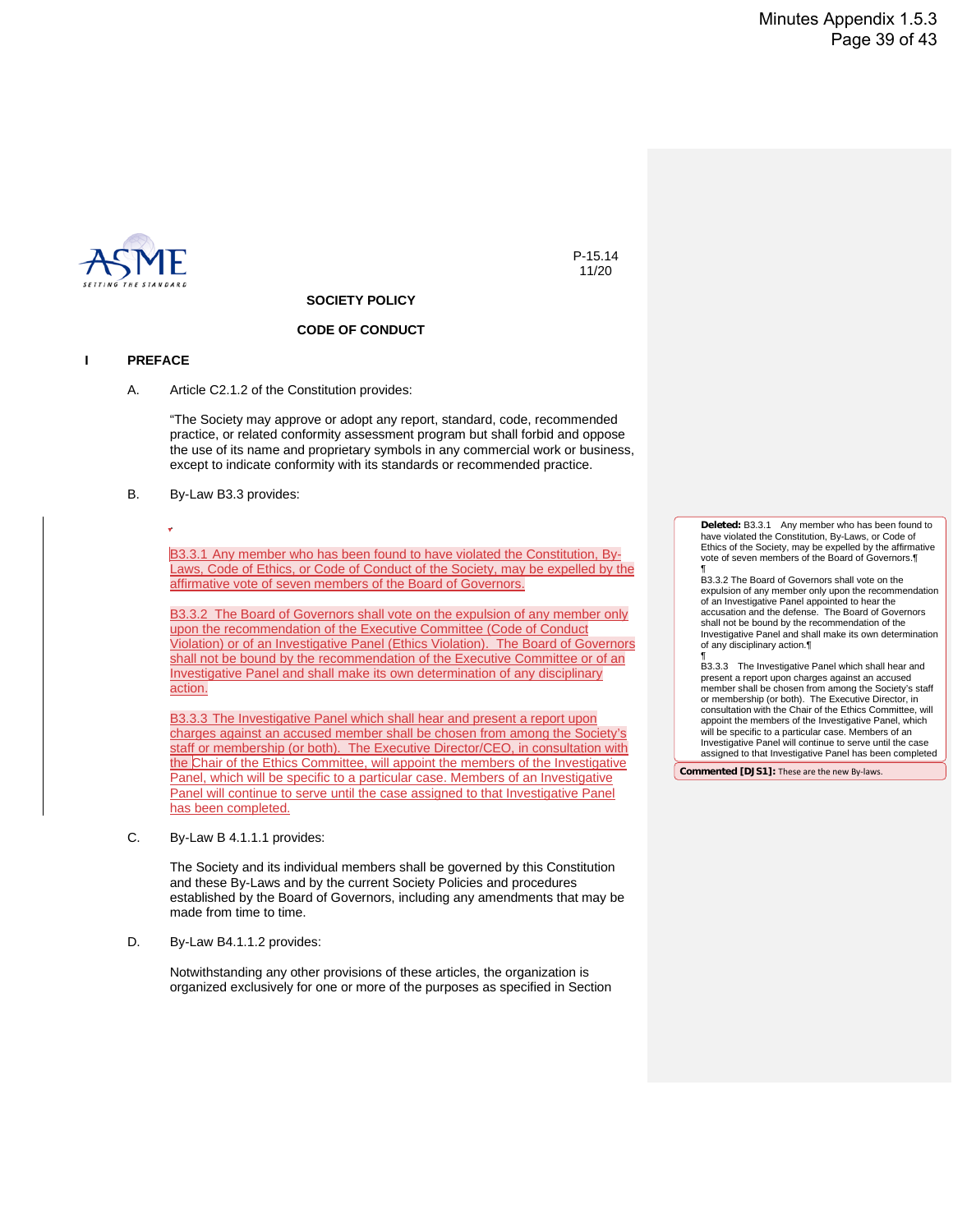P-15.14 11/20

501(c) 3 of the Internal Revenue Code of 1986, and shall not carry on any activities not permitted to be carried on by an organization exempt from Federal income tax under IRC 501(c) 3 or corresponding provisions of any subsequent Federal tax laws.

E. By-Law B4.1.5 provides:

Any officer of the Society or member of any sector, board, committee, or other unit of the Society appointed or elected by the Board of Governors or by any unit of the Society may be removed or suspended from such office or membership by the Board of Governors for cause (which shall include, without limitation, violations of fiduciary duty, racial or other improper discrimination, sexual harassment and defamation).

Any officer of the Society or member of such sector, board, committee or other unit of the Society elected by the corporate membership may be removed for cause only by the vote of the corporate membership, but his or her authority to act as such officer or member may be suspended by the Board of Governors for cause.

Removal for cause by the Board of Governors shall require an affirmative vote of seven members of the Board of Governors. Suspension for cause shall require the vote of a majority of the members of the Board of Governors present at the time of the vote, provided that a quorum is present.

Written notice shall be given to the person to be removed or suspended for cause as early as practicable and in any event at least five days before any action is to be taken by the Board of Governors. The person to be removed or suspended for cause shall be given an opportunity to present a defense to the Board of Governors.

F. By-Law B4.4.10 provides:

"No part of net earnings of the organization shall inure to the benefit of any member, trustee, director, officer of the organization, or any private individual (except that reasonable compensation may be paid for services rendered to the organization) and no member, trustee, officer of the organization or any private individual shall be entitled to share in the distribution of any of the organization's assets on dissolution of the organization."

G. Policy 12.15 III A. provides:

ASME's intellectual property must be protected, regulated and maintained, no matter how widely information is distributed, in print, electronically, or otherwise.

H. Policy 15.7.10 provides:

"Engineers who are members of the Society shall endeavor to abide by the Constitution, By-Laws and Policies of the Society, and they shall disclose knowledge of any matter involving another member's alleged violation of this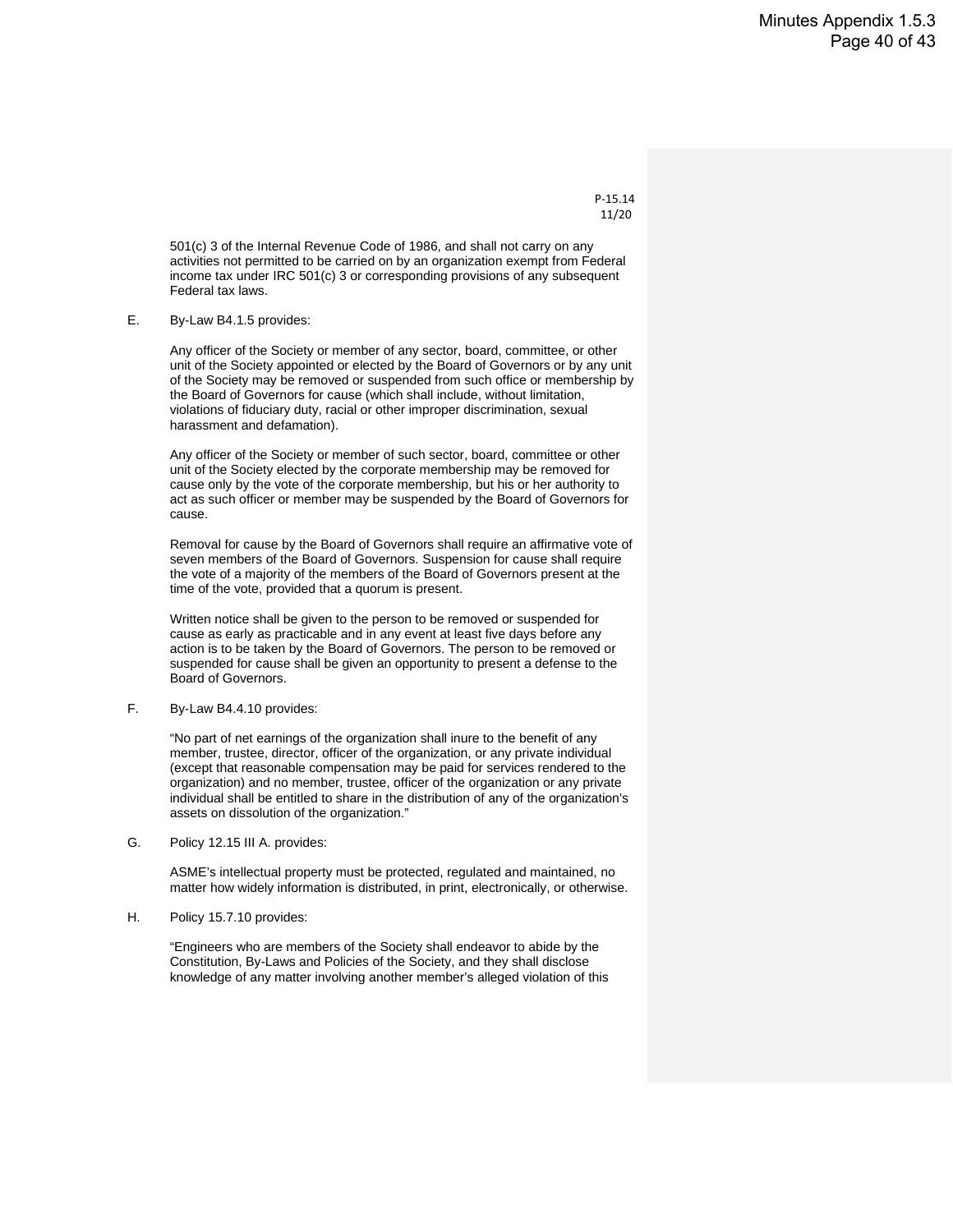```
P-15.14
11/20
```
Code of Ethics or the Society's Conflicts of Interest Policy in a prompt, complete and truthful manner to the chair of the Ethics Committee."

#### **II PURPOSE**

- A. To address how the Society expects its members, wherever located, to conduct themselves in their interaction with other members, staff and the public.
- B. There are instances where immediate action must be taken in order to protect the Society, its members, its staff, as well as third parties.
- C. It is the intent of this policy to memorialize certain core Society values including integrity, honesty, fairness, openness, respect and responsibility.

#### **III POLICY**

- A. No member shall engage in any of the following activity:
	- 1. Authorize the use for the benefit of any person or entity the name, emblem, trademark, service marks or other intellectual property of the Society, except in conformance with the Society Policy.
	- 2. Accept or seek on behalf of any person, any financial advantage or gain other than nominal value offered as a result of the member's affiliation with the Society.
	- 3. Engage in harassing behavior directed at members or staff. Examples of such conduct include, but are not limited to, racial or ethnic slurs or threatening, intimidating or hostile acts directed at a particular sex or religion or directed at an individual because of his or her national origin, sexual orientation or color. Harassment may also include repeated attempts to coerce staff or volunteers to take actions in conflict with the decisions of the Board of Governors, the Executive Director/CEO or the Society's Constitution, By-Laws, or Policies. Harassment does not require intent to offend.
	- 4. Use a present or former position at the Society in order to influence the conduct of the Society in such a way as to confer any benefit financial or otherwise on any person, corporation or entity in which the individual has a significant interest or affiliation.
	- 5. Use one's position in the Society to promote the business of one's employer or if self-employed, one's own business. Unless specifically authorized by the Society, no member may use the Society's name, trademarks, logos or other identifying material on their business cards.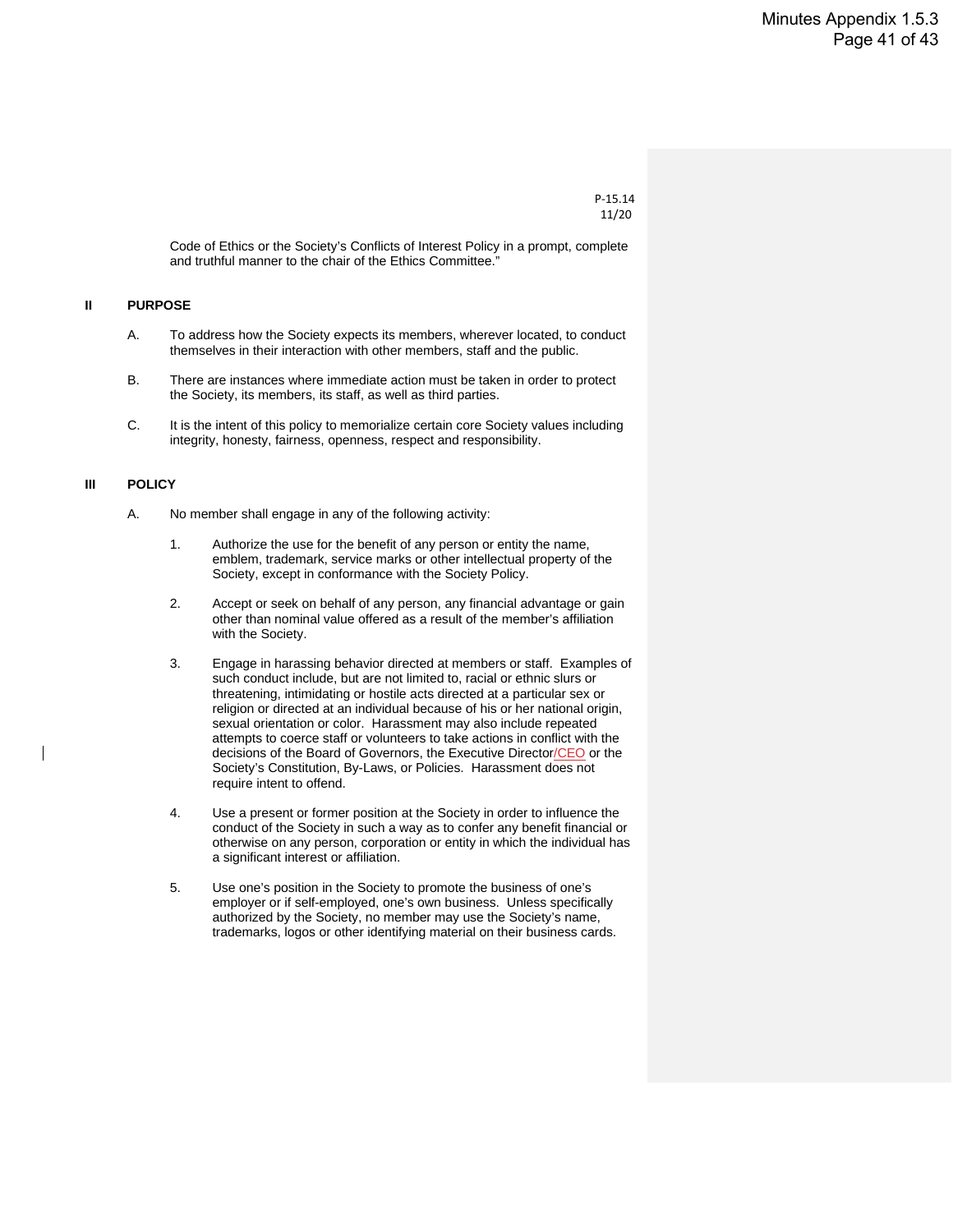P-15.14 11/20

- 6. Retaliate against any employee or member who raises a concern or complaint to the appropriate authority relating to a violation of this Policy, the Society Code of Ethics, Conflict of Interest or Whistleblower Policies.
- 7. Promise or commit funds of the Society to a third-party except as permitted by Society By-Laws and Policies.
- 8. Commit any act or failure to act that is in violation of any law, regulation or other legal duty in all countries that ASME engages in activities.
- 9. Fail to comply with ASME's Constitution, By-Laws and Policies.
- 10. Fail to protect confidential information belonging to the Society that is properly marked, otherwise indicated, or understood to be confidential, and personal information belonging to ASME members, employees and other persons.
- 11. Agree to fix prices or reduce price competition through allocation of customers or markets, manipulate bids in any competitive bidding process, or engage in any other acts that result in restraint of trade.
- 12. Misuse or infringe the intellectual property of others.

#### **IV ENFORCEMENT**

- A. Any alleged violation of this Code of Conduct shall be reported to either the Executive Director/CEO or any member of the Executive Committee of the Board of Governors or ASME Human Resources who shall promptly notify the full Executive Committee. The Executive Committee shall initially determine whether the alleged conduct shall be addressed through this Policy or Policy 15.4 "Ethical Conduct Violation Procedures" or Policy 15.7 "Ethics" or Policy 15.8 "Conflicts of Interest" or Policy 15.9 "Policy Against Discrimination (Including Discriminatory Harassment) – Members". There may be situations where actions are taken pursuant to one or more Society Policies
- B. If the Executive Committee decides to proceed pursuant to this Policy the Executive Committee shall notify the member in writing of the conduct alleged as constituting a violation. The accused member shall be permitted to submit a written reply to the accusations. The written reply should be submitted to the Executive Director/CEO within ten business days.
- C. When a violation of this policy is reported to the Executive Committee, the Executive Committee after conducting an appropriate investigation, may at its discretion:
	- 1. Take no action;
	- 2. Refer the matter to the appropriate sector supervisory body or volunteer or staff leadership;

**Deleted:** should **Deleted:** should **Deleted:** ould **Deleted:** p

**Deleted:** this Policy and Policy 15.7 or Policy 15.9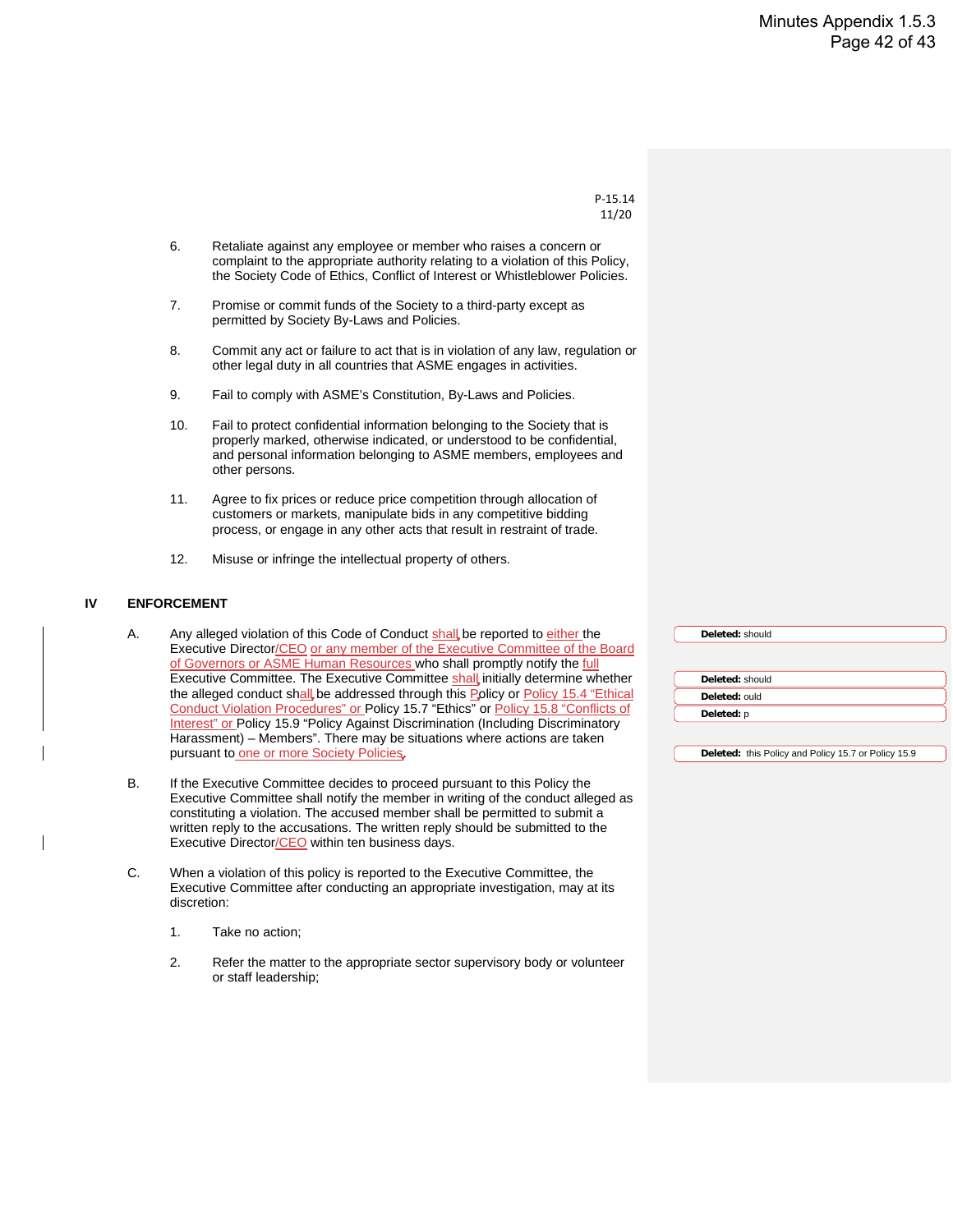P-15.14 11/20

- 3. Issue a verbal warning to the member;
- 4. Issue a written warning to the member;
- 5. Suspend the member's service in a volunteer position for a period not to exceed six months;
- 6. Suspend the member's membership in the Society for a period not to exceed six months.
- D. The remedies listed above are non-exclusive and may be employed in any order depending upon the nature and severity of the violation.
- E. The six month suspension may be renewed for a second six month period by the Executive Committee.
- F. Any action taken pursuant to this policy by the Executive Committee is subject to immediate review by the full Board of Governors.
- G. The Board of Governors may expel a member for violation of this Policy by vote of seven Governors. The procedure described in By-Law 3.3 shall apply to any expulsion proceeding.

Responsibility: Executive Committee

Adopted: November 10, 2020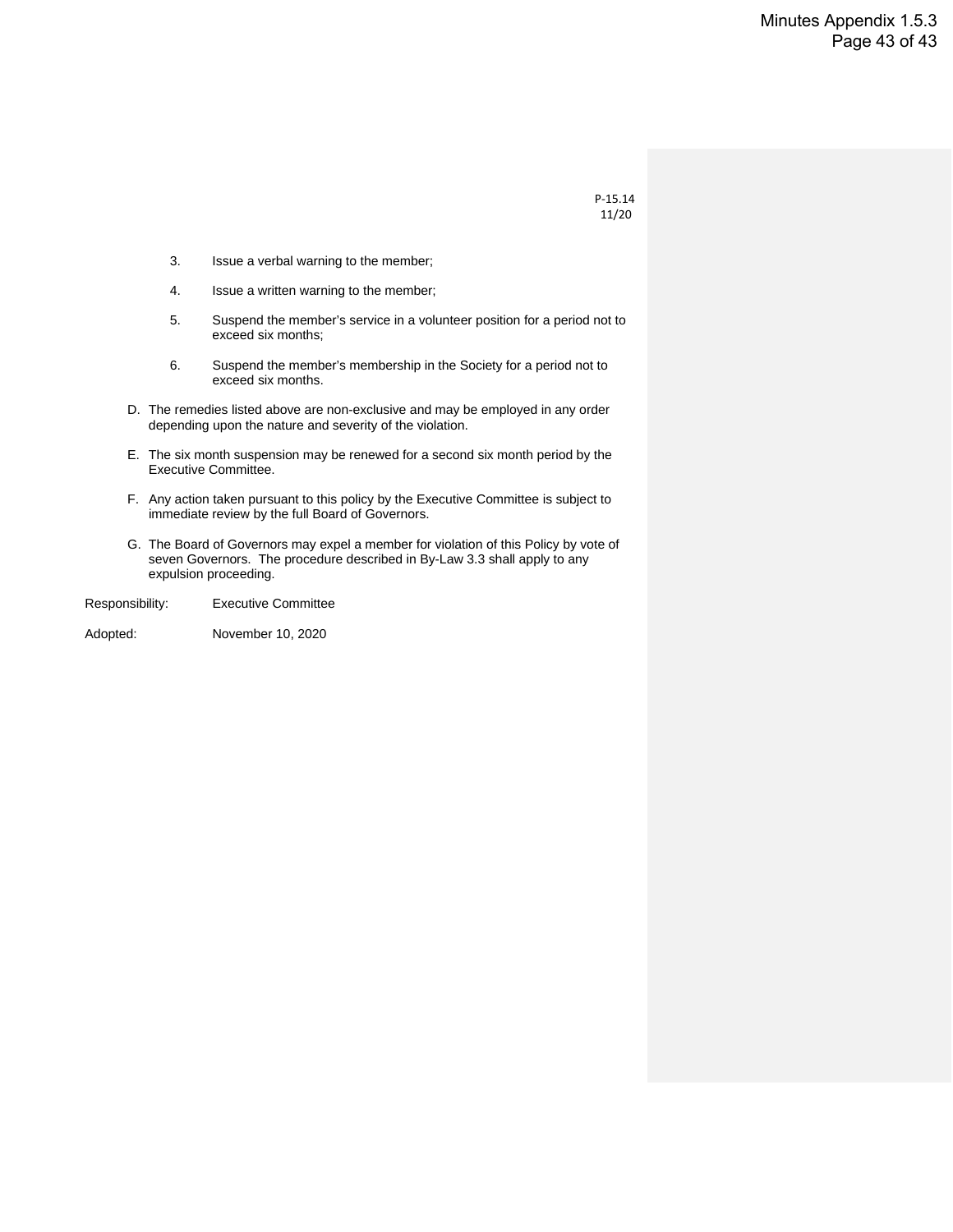

#### **Board of Governors Meeting Agenda Item Cover Memo**

| Date Submitted:                                     |  | September 17, 2021              |  |  |  |
|-----------------------------------------------------|--|---------------------------------|--|--|--|
| <b>BOG Meeting Date:</b>                            |  | October 6, 2021                 |  |  |  |
| To: ASME Board of Governors                         |  |                                 |  |  |  |
| Tom Costabile, ASME Executive Director/CEO<br>From: |  |                                 |  |  |  |
| Presented by:                                       |  | <b>Tom Costabile</b>            |  |  |  |
| Agenda Title:                                       |  | <b>ASME Foundation Transfer</b> |  |  |  |
|                                                     |  |                                 |  |  |  |

Agenda Item Executive Summary:

The motion below proposes that ASME donate a surplus of revenue from FY21 to the ASME Foundation.

Proposed motion for BOG Action:

Whereas the Board of Governors believes it beneficial to support the mission related activities of the ASME Foundation;

Whereas the Campaign for Next Generation Engineers furthers the charitable mission of the ASME Foundation;

Resolved that a grant in the amount of five million dollars (\$5,000,000.00) shall be awarded to the ASME Foundation in support of the Campaign for Next Generation Engineers.

Attachment(s): None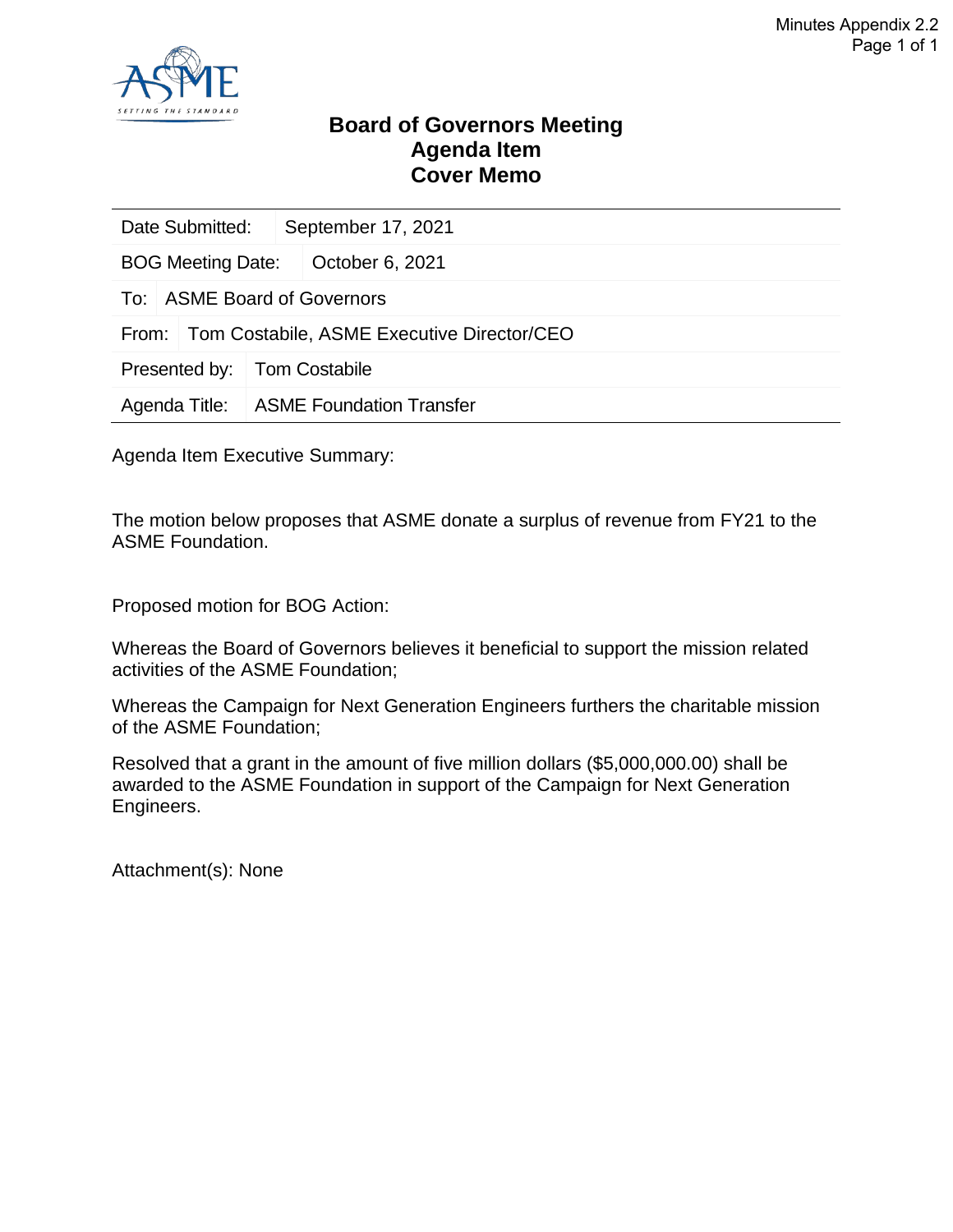

#### **Board of Governors Meeting Agenda Item Cover Memo**

| Date Submitted:                                                 |  |  | September 8, 2021                                      |  |  |
|-----------------------------------------------------------------|--|--|--------------------------------------------------------|--|--|
| <b>BOG Meeting Date:</b>                                        |  |  | <b>October 6, 2021</b>                                 |  |  |
| <b>Board of Governors</b><br>To:                                |  |  |                                                        |  |  |
| Laura Hitchcock, BOG Liaison to DEI Strategy Committee<br>From: |  |  |                                                        |  |  |
| Presented by:                                                   |  |  | Laura Hitchcock                                        |  |  |
| Agenda Title:                                                   |  |  | <b>Report of BOG Liaison to DEI Strategy Committee</b> |  |  |

Agenda Item Executive Summary:

At every Board meeting, a mini report will be provided from a committee that reports to the Board. The report is provided by the Board Liaison to that committee.

This 5-minute presentation will offer a high-level update/overview of the committee's work.

Proposed motion for BOG Action: None

Attachment(s): PowerPoint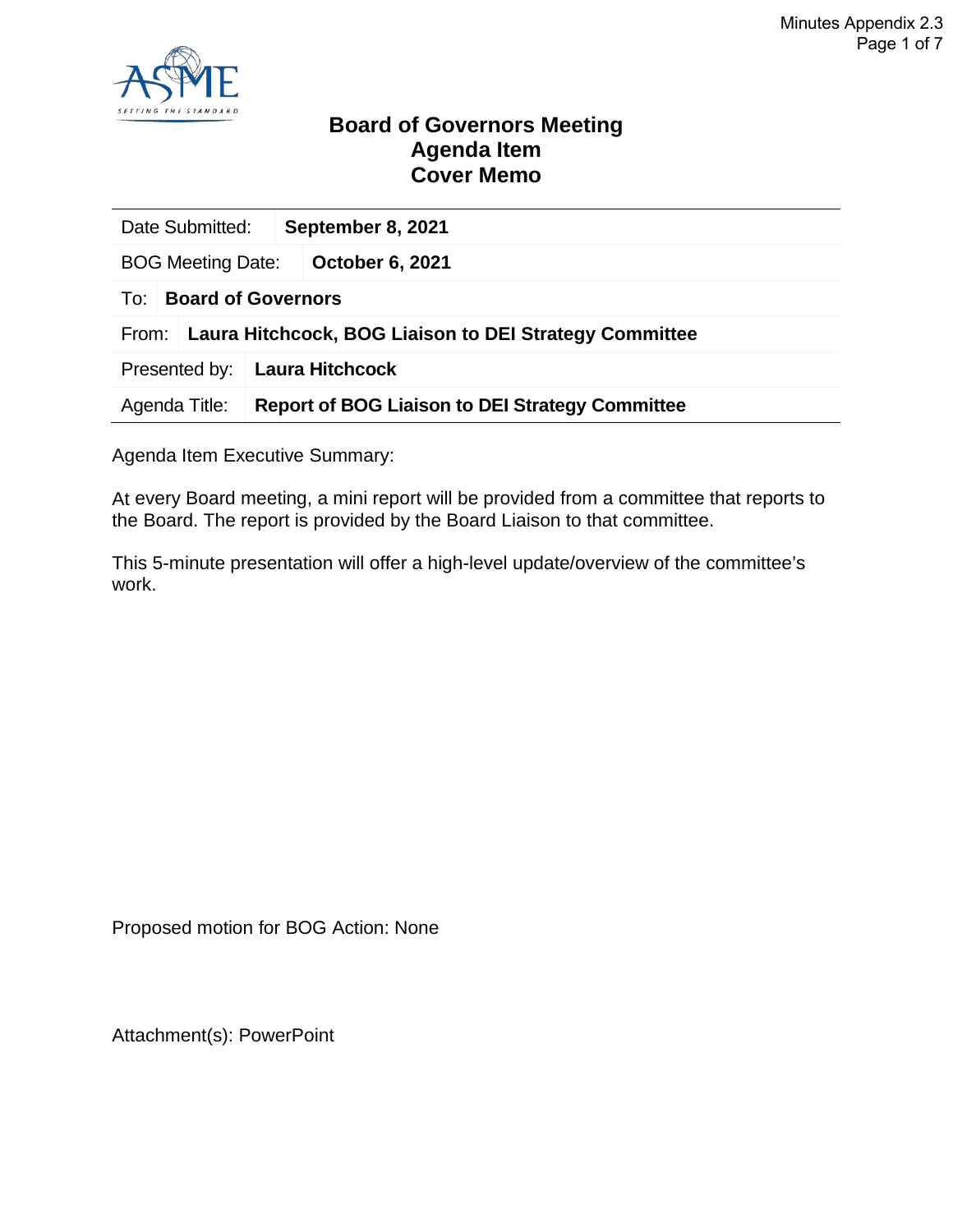Minutes Appendix 2.3 Page 2 of 7

# Diversity, Equity, and Inclusion Strategy Committee Laura Hitchcock

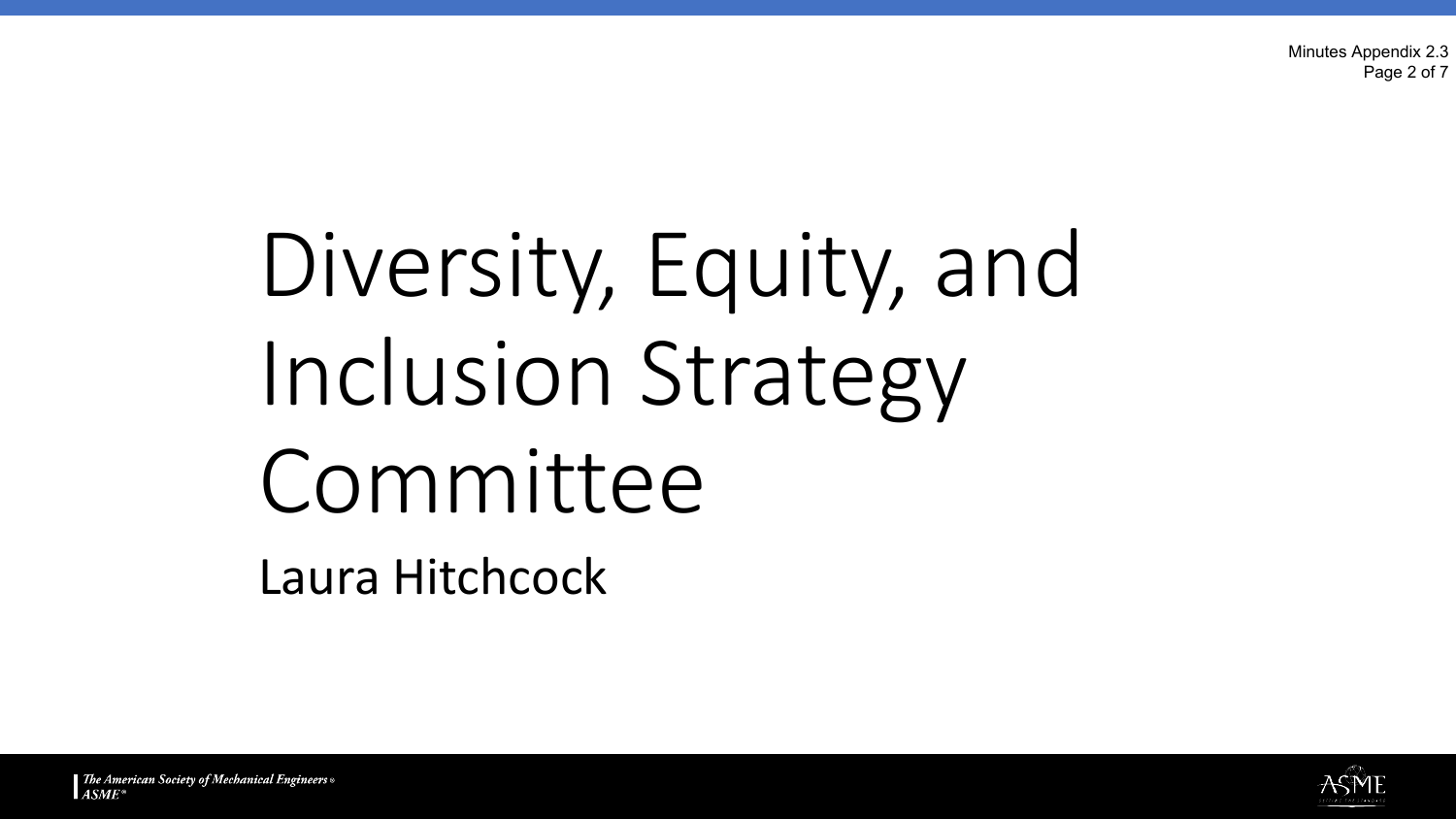## Diversity, Equity, and Inclusion Toolkit

A collection of resources for ASME volunteers who want to advance Diversity, Equity, and Inclusion in their units or groups.

### **Toolkit Components:**

- How to Be an Ally Tip Sheet
- Guide for Reducing Bias in Language
- Social Media Guide
- Rules of Engagement for Meetings
- DEI Moments for Meetings



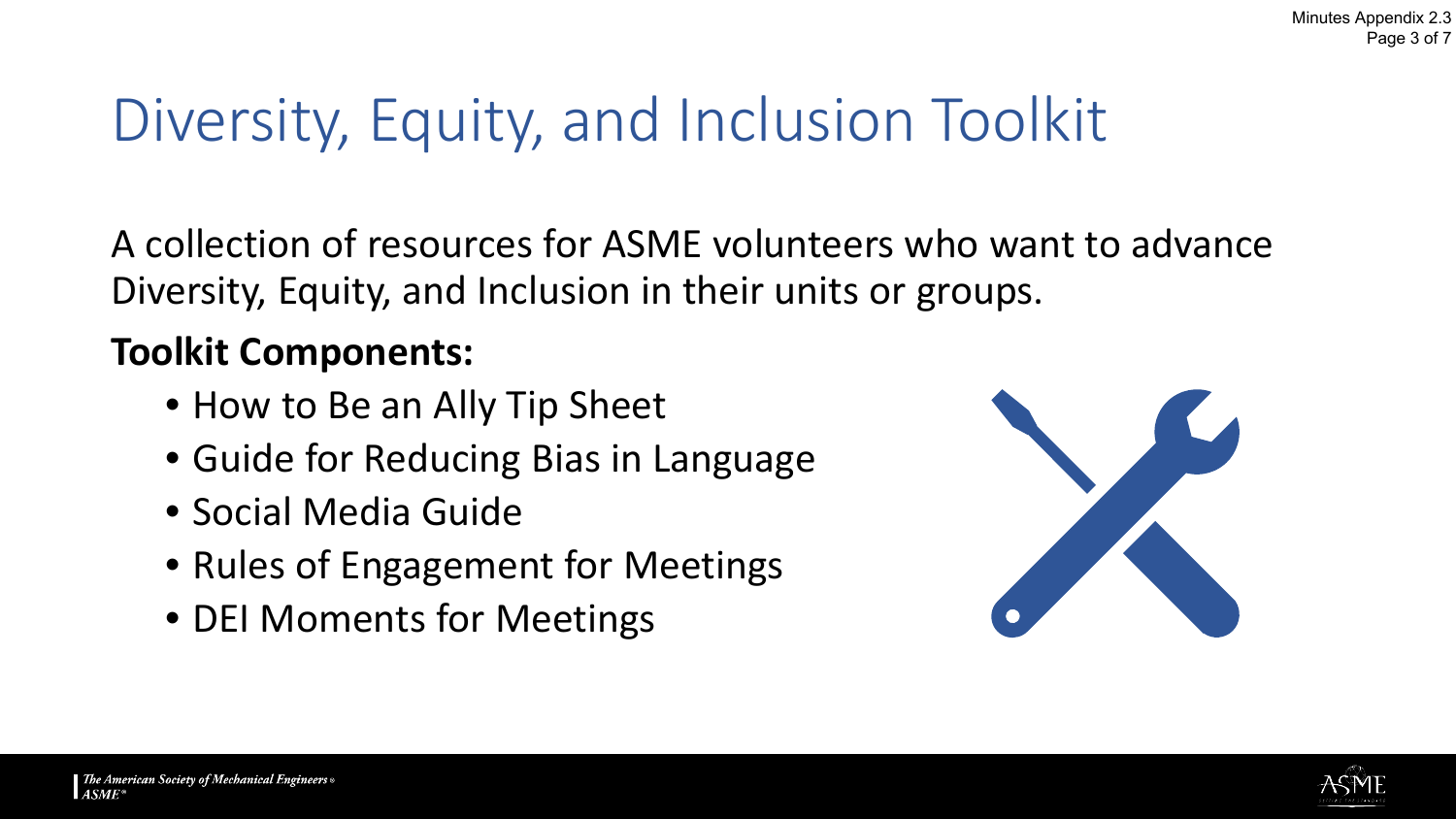## How to use the DEI Toolkit

### **Meetings:**

- Use the **Rules of Engagement for Meetings** slide to set expectations for the meeting and encourage everyone to practice inclusive behavior
- Kick off your meetings with a **DEI Moment**

### **Communications:**

- Refer to the **Guide for Reducing Bias in Language** when you want to be sure your messaging is inclusive of all people
- Refer to the **Social Media Guide** for ideas on how to spread the DEI message on social media

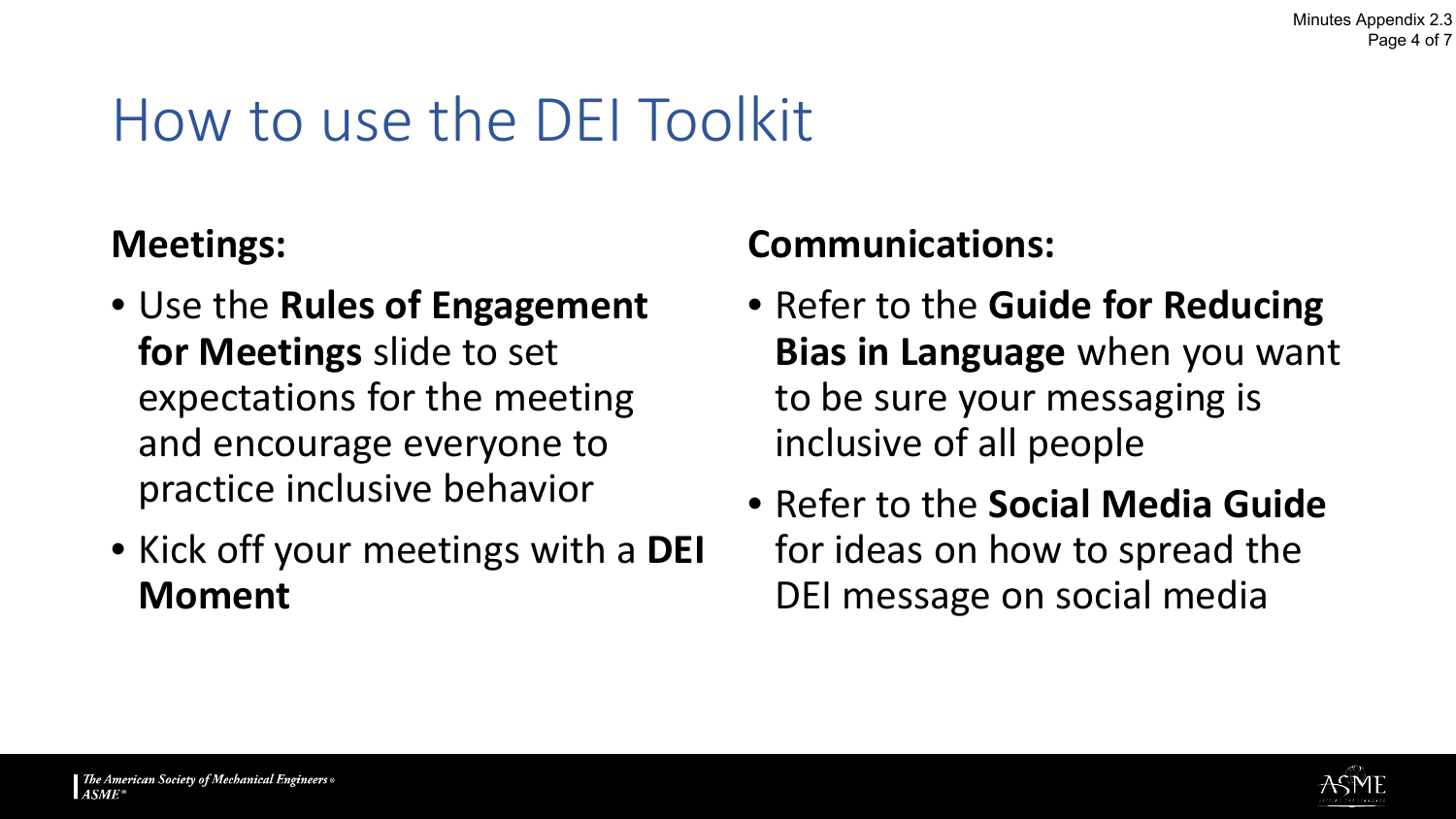### Where to find the DEI Toolkit



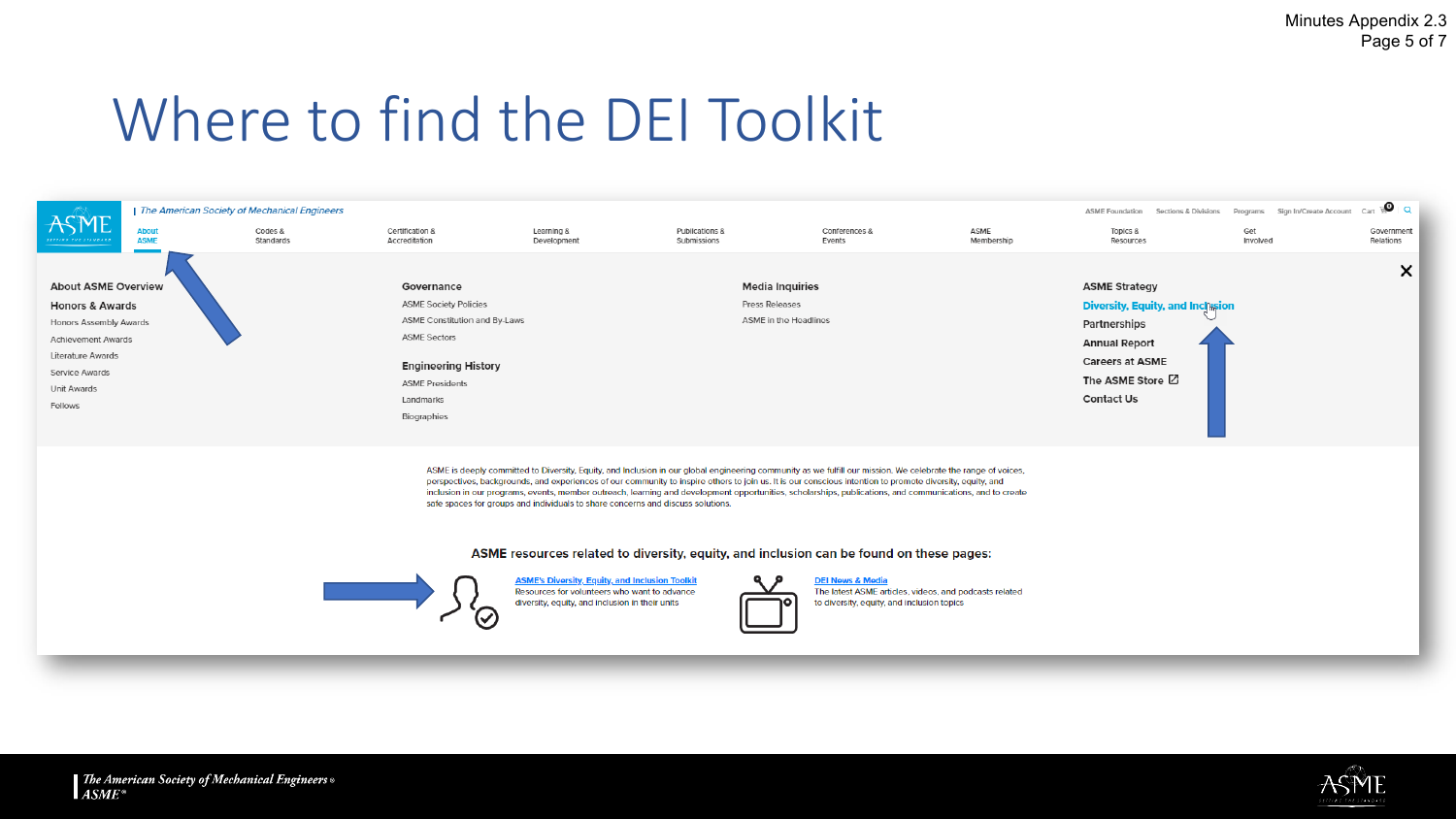### Feedback

We want to hear from you!

If you use any components in the Toolkit for your meetings, communications, or other activities, please let us know how it went.

Have an idea for something we can add to the Toolkit? Tell us about it!

Email Clare Bruff at [bruffc@asme.org](mailto:bruffc@asme.org) with your feedback.



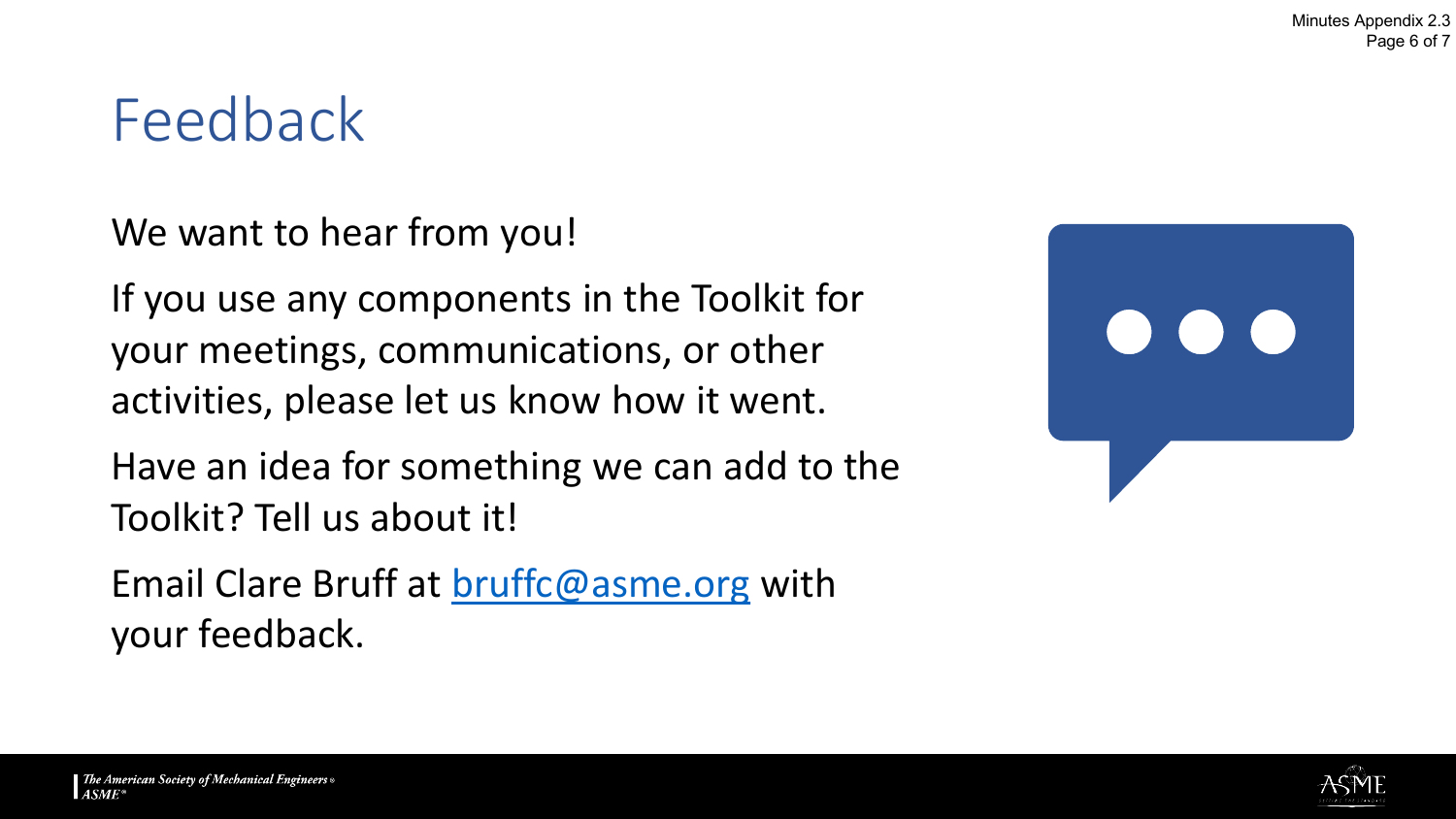## Looking Ahead: Committee Plans for FY22

- Look at DEI Metrics for a variety of ASME constituents and activities to:
	- 1) Define what success looks like
	- 2) Identify strategies to achieve this success
- Engage with groups across the Society who are doing DEI work to facilitate communication and alignment of efforts
- Continue to expand and improve on the Toolkit